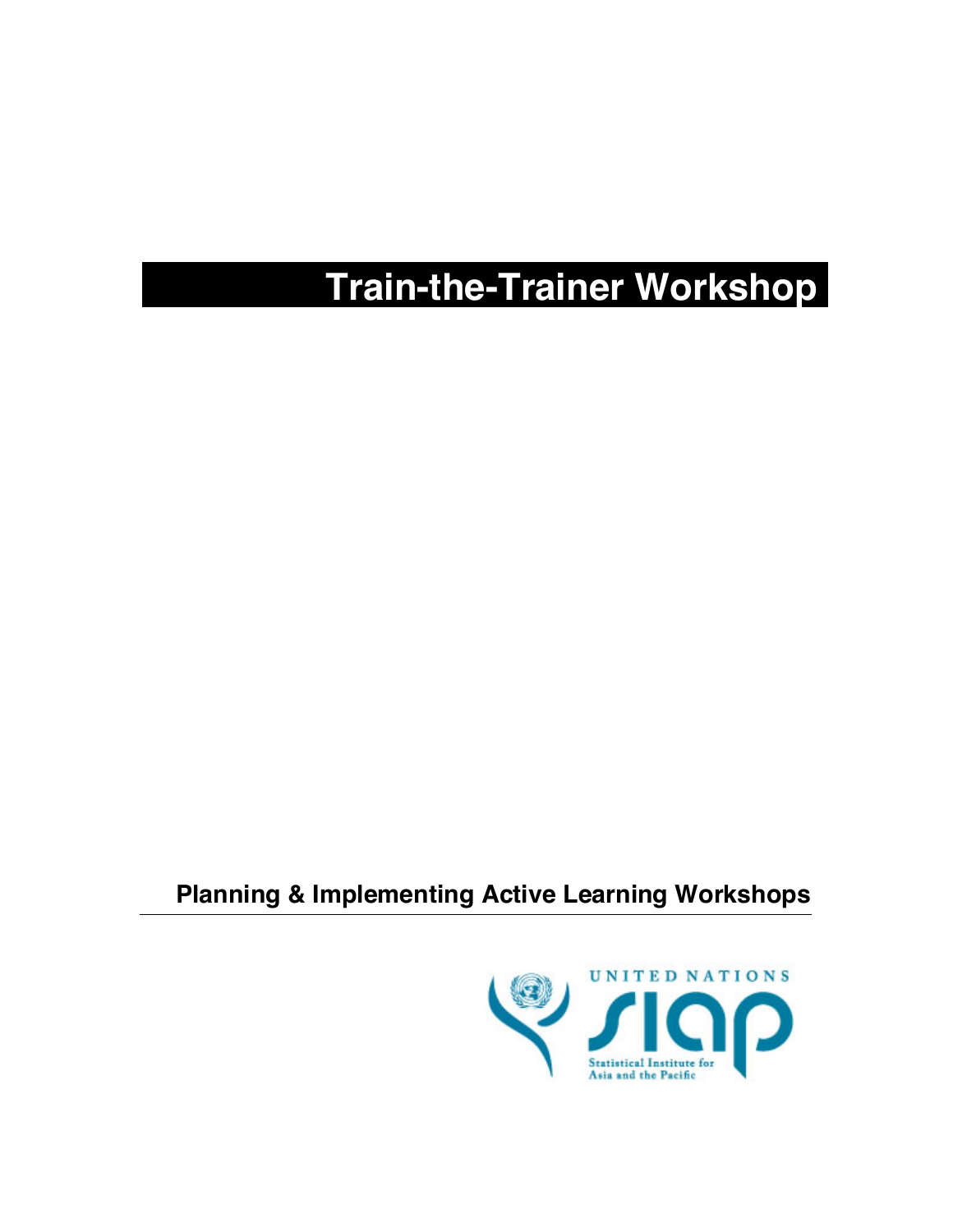## **Table of Contents**

| <b>Introduction</b>                   | $3 - 7$                  |
|---------------------------------------|--------------------------|
| <b>Learning Development Process</b>   | 3                        |
| <b>Workshop Objectives</b>            | $\overline{\mathcal{A}}$ |
| Agenda                                | 5                        |
| <b>Opening a Training Session</b>     | $6 - 7$                  |
| Design                                | $8 - 30$                 |
| Conducting a Needs Assessment         | $8 - 21$                 |
| Goals & Objectives                    | $22 - 26$                |
| <b>Evaluation Strategies</b>          | $27 - 28$                |
| Writing a Training Proposal           | 29-30                    |
| <b>Development</b>                    | 31-49                    |
| Kolb Learning Styles                  | 32-34                    |
| <b>Sequencing Learning Activities</b> | 35-39                    |
| Organizing a Presentation             | 40-48                    |
| <b>Effective Visual Aids</b>          | 49                       |
| <b>Delivery</b>                       | 50-82                    |
| Delivery Skills Reminders             | 50-52                    |
| <b>Interaction Skills</b>             | 53-61                    |
| <b>Group Process</b>                  | 62-64                    |
| <b>Cultural Factors</b>               | 65-66                    |
| Resistance & "Difficult Learners"     | 67-71                    |
| <b>Facilitation Skills</b>            | $72 - 78$                |
| Energizers                            | 79                       |
| Closing a Training Session            | 80-82                    |
| <b>Further Reading</b>                | 83                       |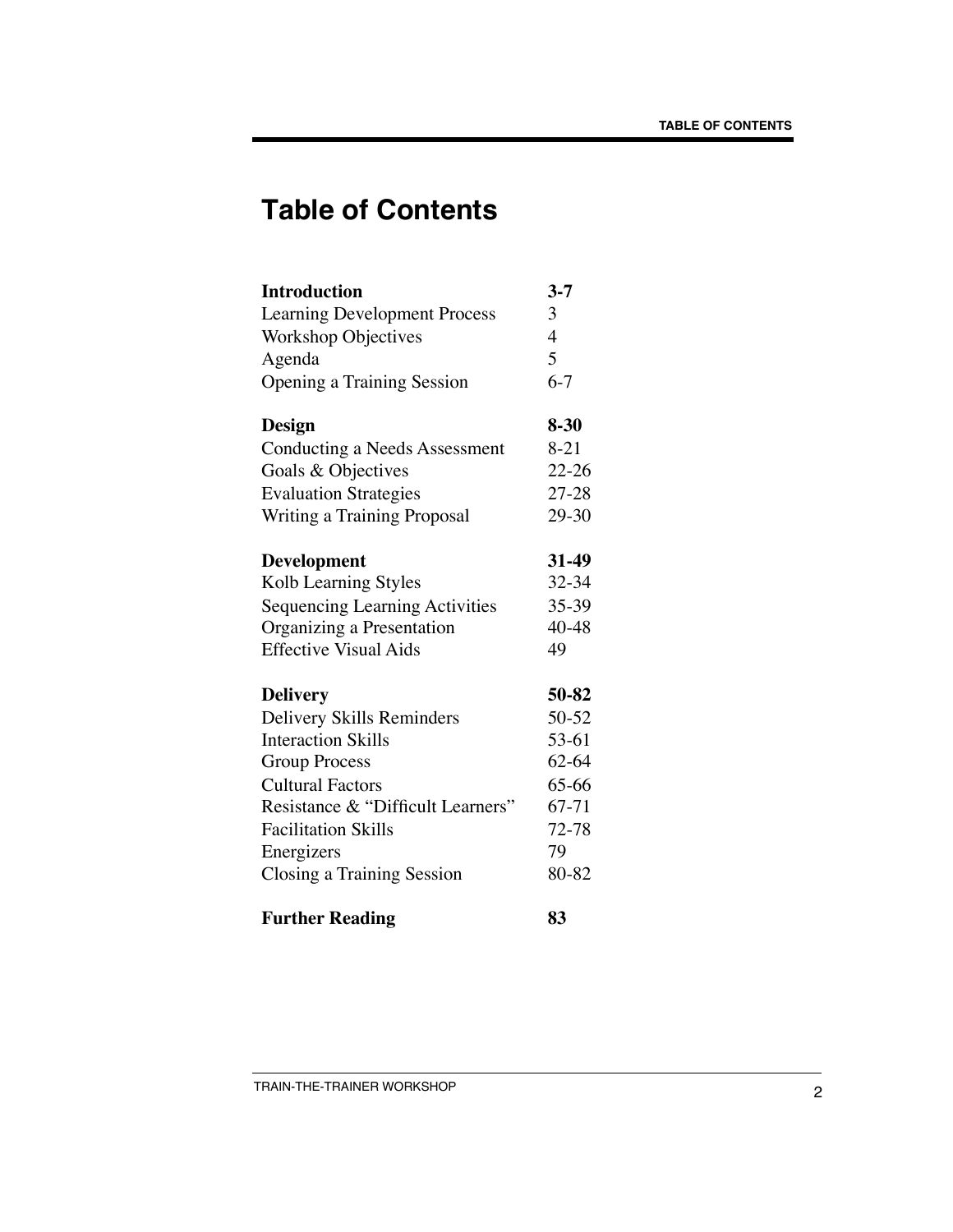## **Learning Development Process**

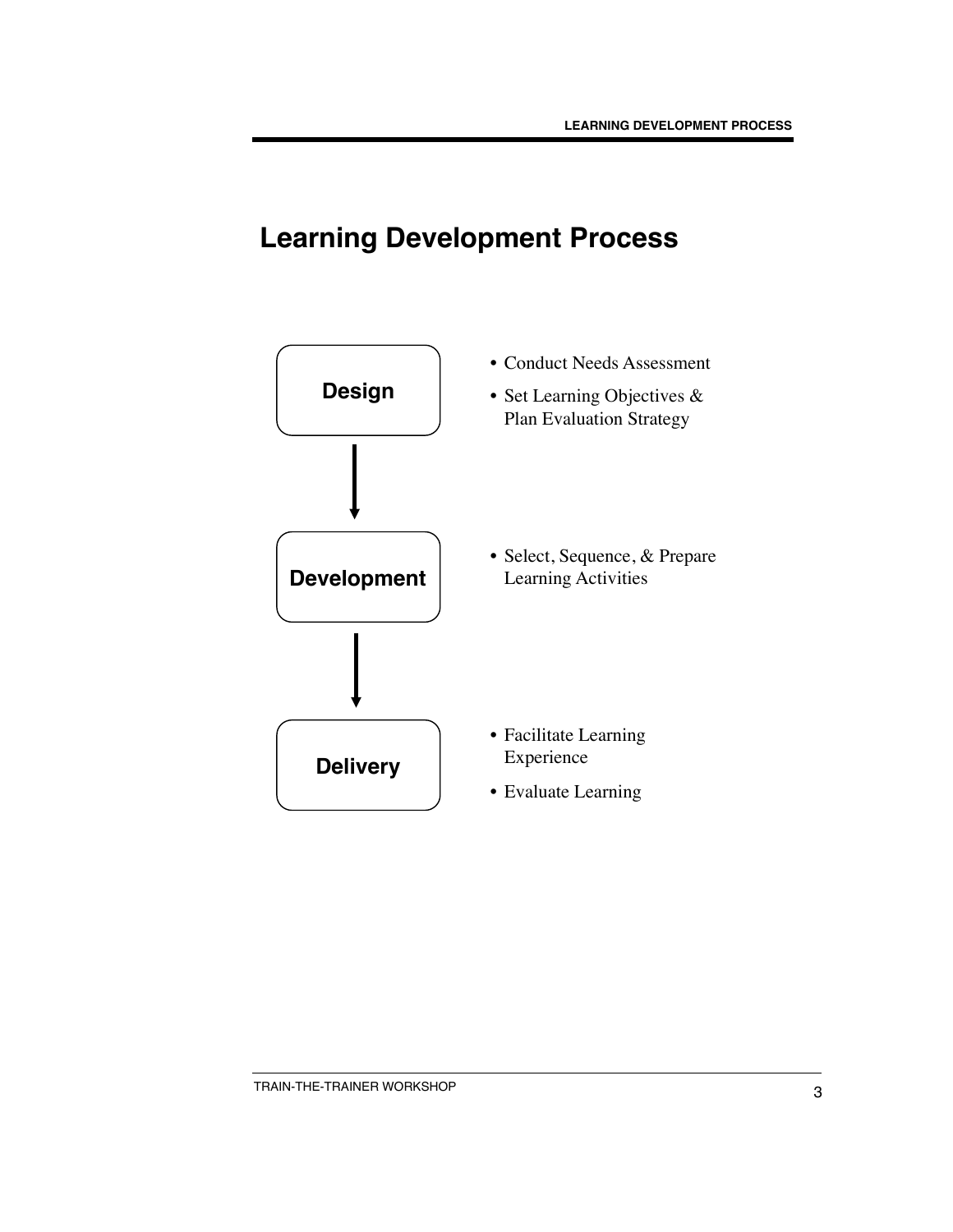## **Workshop Objectives**

- Explain the elements and stages involved in managing a learning process.
- Conduct a needs analysis and target learning interventions effectively.
- Identify learning objectives and plan an evaluation approach aligned to organizational needs and capacities.
- Develop and sequence engaging activities that ensure achievement of the learning objectives.
- Deliver interactive training content and facilitate active learning sessions.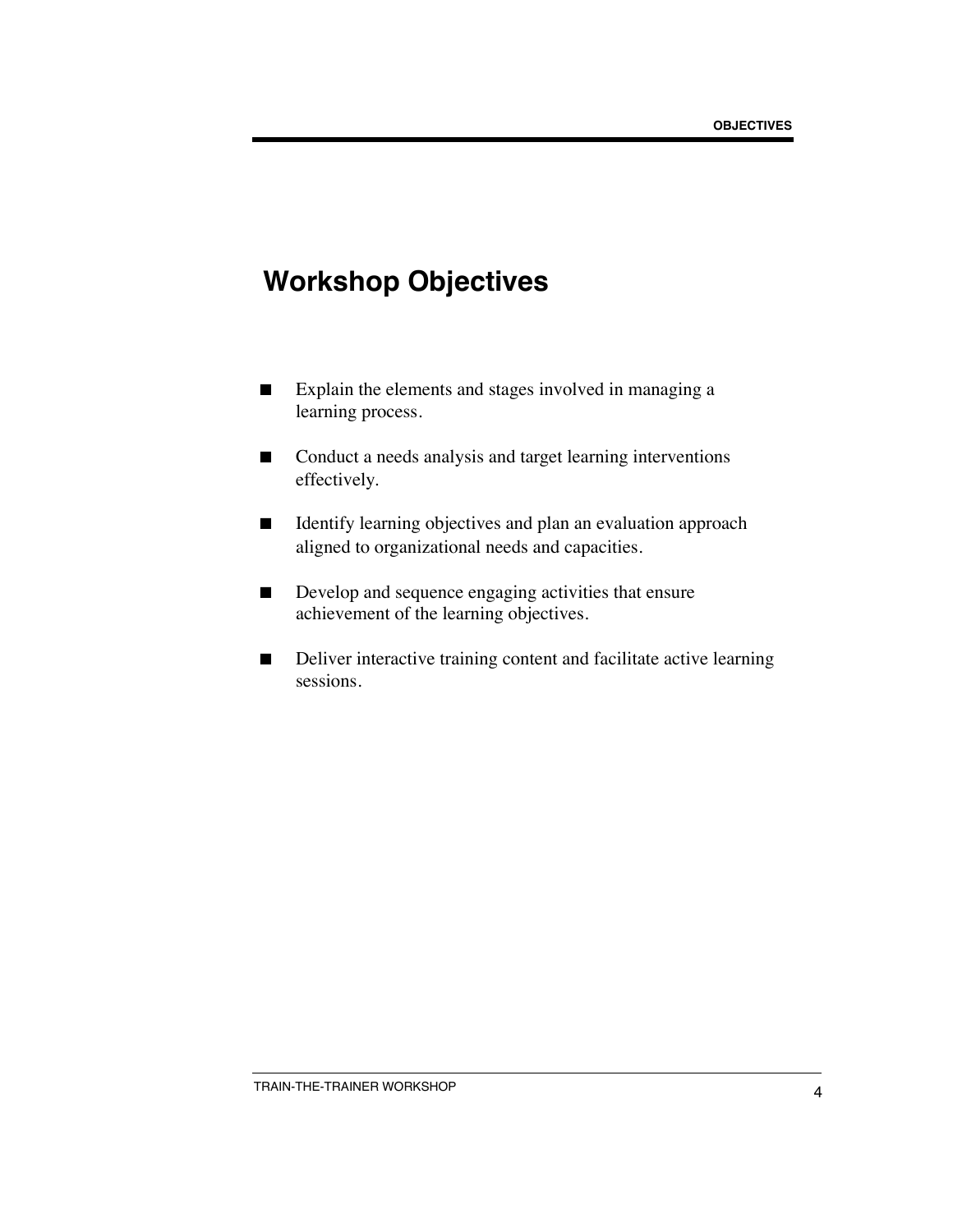### **Workshop Agenda**

#### **Day 1**

Introductions Opening a Training Session Conducting a Need Assessment

Writing Goals & Objectives Evaluation Strategies

#### **Day 2**

Kolb Learning Styles Developing & Sequencing Learning Activities

Presentation Skills Effective Visual Aids

#### **Day 3**

Presentation Practice Group Critique & Feedback

Interaction Skills:

- Listening to Understand
- Discussion Skills

#### **Day 4**

Group Process Skills:

- Managing Resistance
- Cultural Factors

Facilitation Skills Facilitation Practice & Feedback Closing a Training Session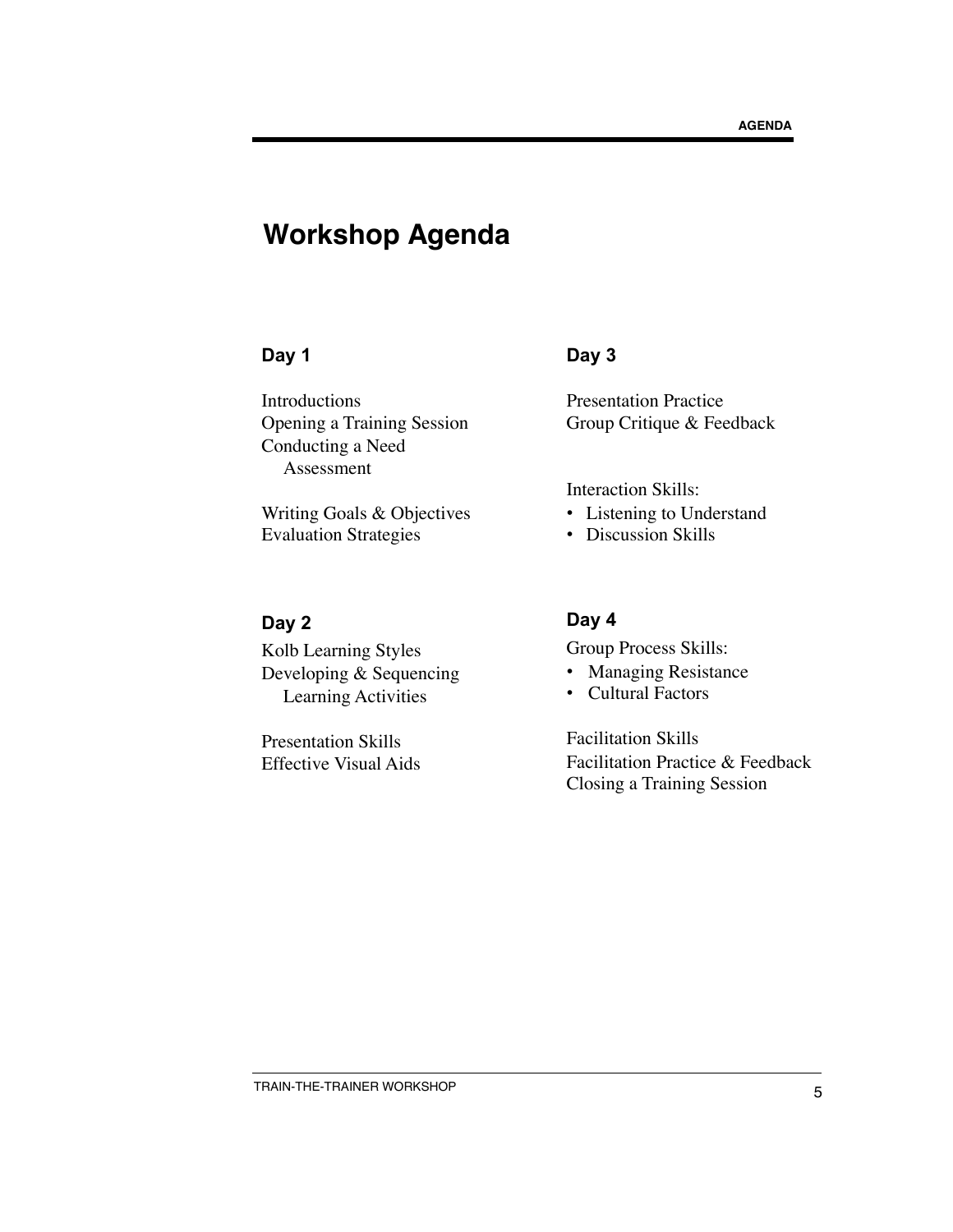## **Opening a Training Session**

**Using this workshop as an example, what does a trainer need to do to in the Opening of a training session to:**

1. Establish a positive learning climate?

2. Bring focus to the training session?

3. Things to avoid?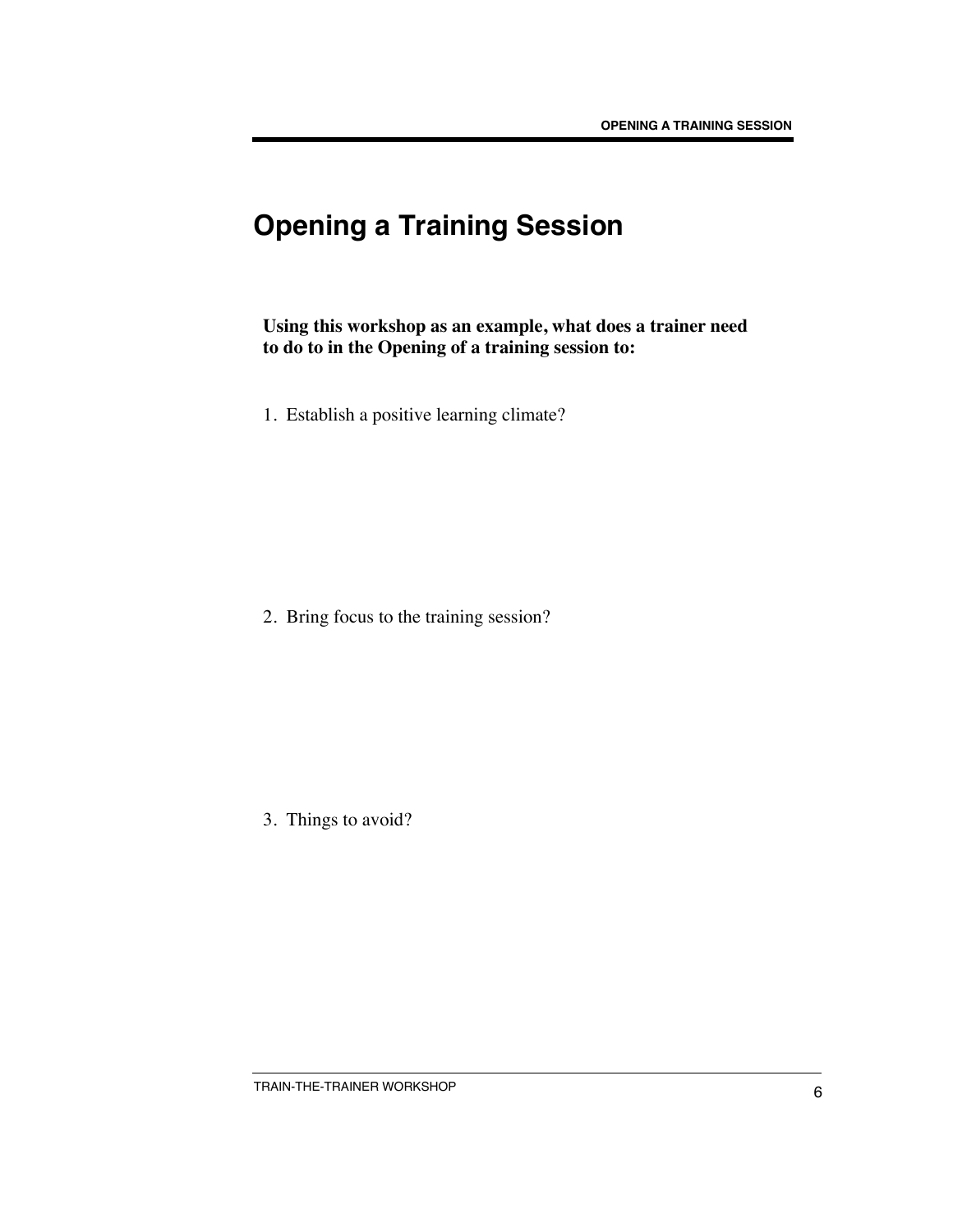### **Opening a Training Session**

Adults are motivated to learn when they know that the material they are learning is relevant to their needs. In other words, they want to know "What's in it for me?" They may not see the relevance, however, until you explain it to them. So the best time to explain it is at the beginning, before you go into the content. This means taking the time to position the content at the opening of the workshop and before each exercise.

**Opening Statement** Learners come to a learning experience with a number of questions on their mind. Is this workshop worth my time? What exactly are we going to cover? Where does this material come from? Is the instructor credible? How will we be working together as a group? The best idea is to answer these questions in the first 10-15 minutes so you can keep the learners' attention focused. In your opening explain:

**Purpose.** The purpose from the learners' point of view. What is the main value or utility of the workshop?

**Goals.** The broad areas they will cover and how these relate to the Purpose.

**Method.** The organization of the workshop, agenda, expectations, learners' role, and instructor's role.

**Background.** How the workshop was designed and developed. For example, the results of the needs assessment, how the content was determined, and your expertise as an instructor.

**Introductions.** Who else is at the workshop? What resources and knowledge do they bring? How will we interact with each other?

**Benefits.** The key benefits to them as learners. What will they gain? How will this learning experience help them in their work?

Once you have answered these questions for your learners, it is more likely they will be ready to move ahead to the first activity with open minds.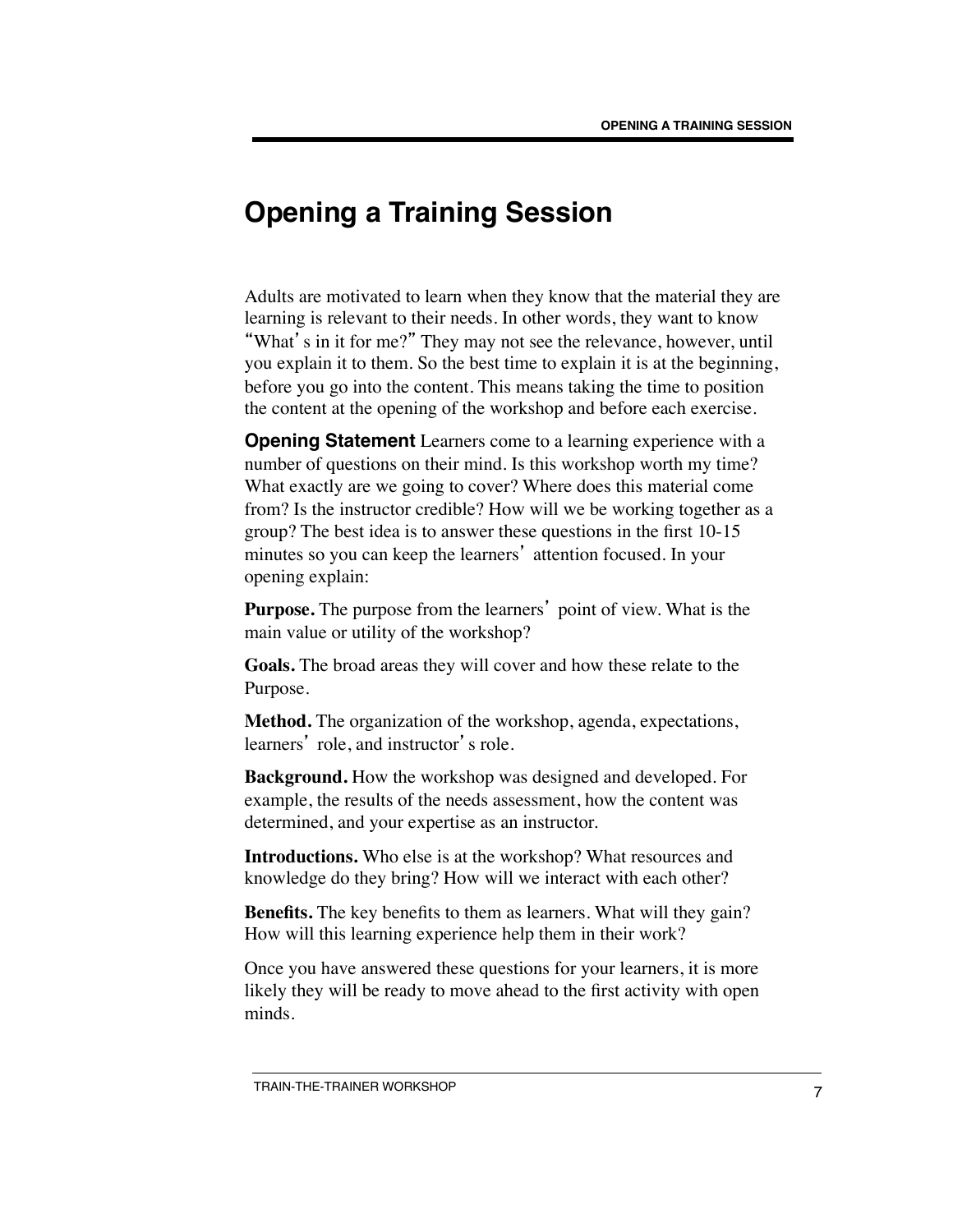### **Organizational Needs**

"Determining your organizational needs will help you to determine what training you need to do. More important, it will help you determine what training you don't need to do, either because the organizational need cannot be addressed by training or because the organization cannot support the training that is needed."

— George M. Piskurich, Rapid Instructional Design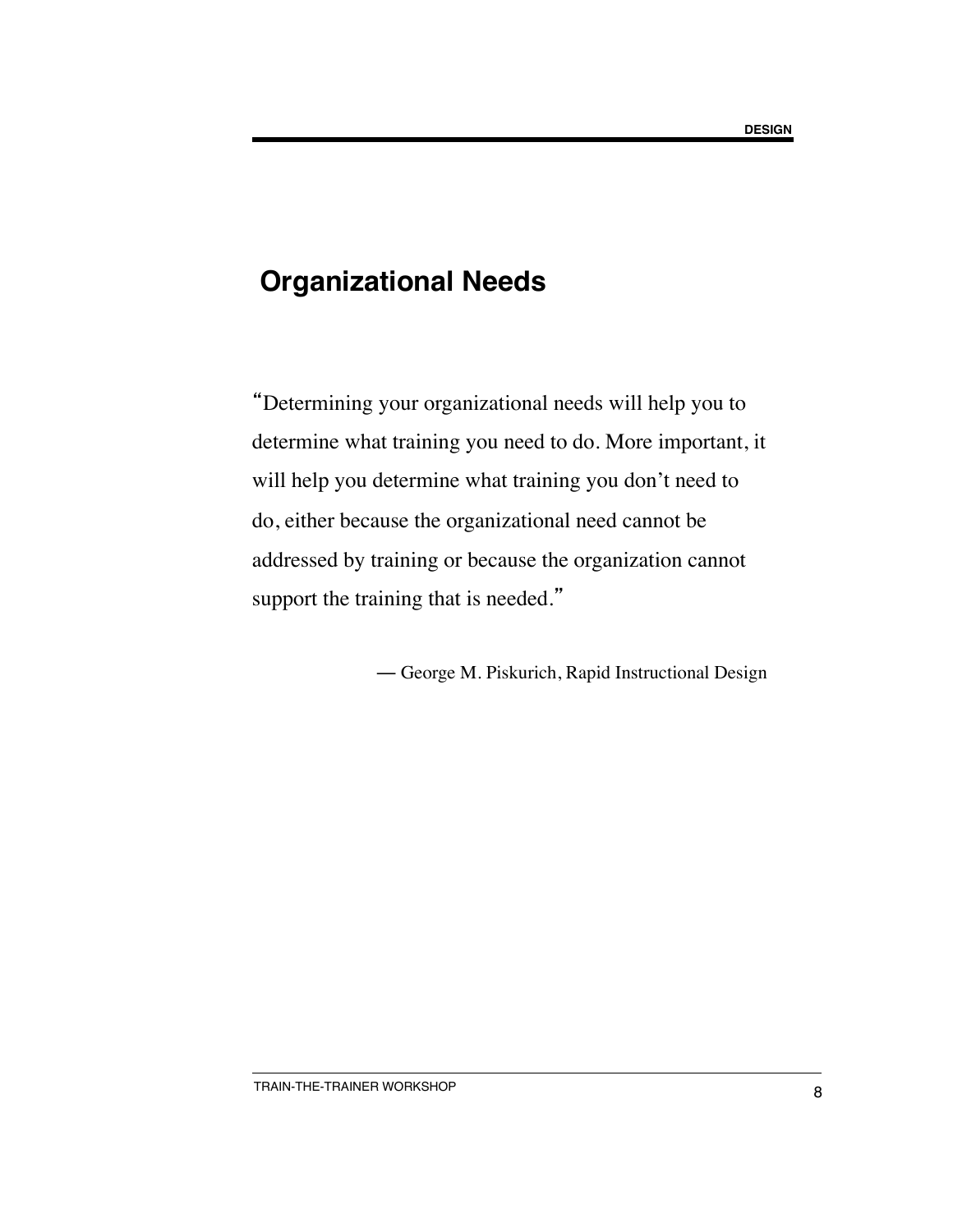### **A Request for Training**

You are the head of the statistical training institute in your country or a training focal point for agriculture statistics in your ministry. Today, your direct supervisor called you and explained that she had recently met with the Minister of agriculture, who complained about the lack of official data on fisheries and aquaculture. The Minister had just returned from an international conference and was disappointed to find out that many countries produce regular official statistics on fisheries and aquaculture. However, his ministry only gathers some data from registered fishing boats. Your supervisor is frustrated because your NSO/statistical unit is not able to regularly produce this information. She asks you to urgently organize a training to fill this gap.

You understand the importance of this information, and you want to organize the training as quickly as possible. However, you believe it is important to understand the needs of all stakeholders before moving ahead with the training. What needs and/or factors will be important for you to consider?

#### *Make a list:*

- •
- •
- 
- •
- 
- •
- •
- •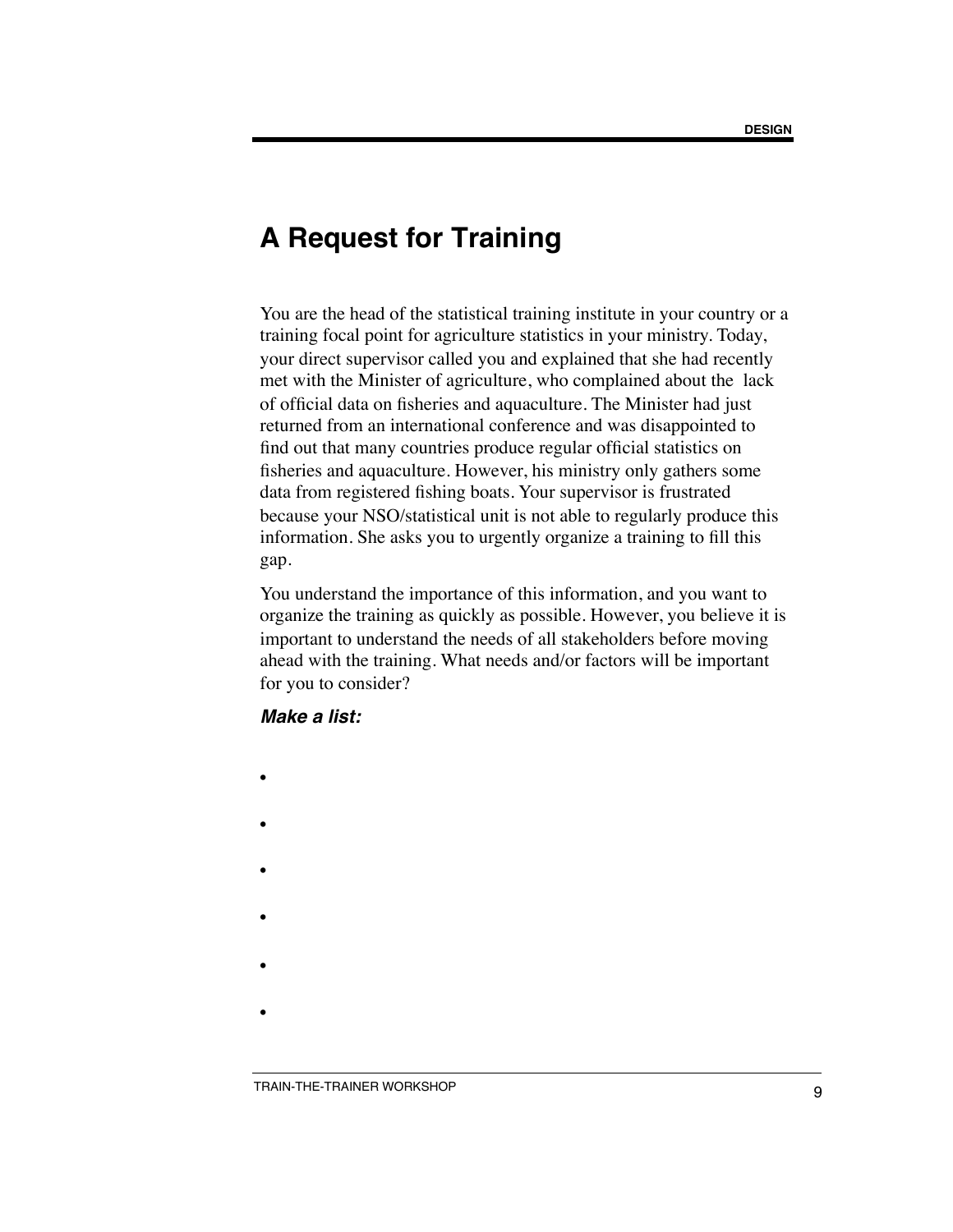**Purpose of training:** to improve individual or organizational *performance*.

| <b>Education</b>                                                                                                | VS. | <b>Training</b>                                                                                                      |
|-----------------------------------------------------------------------------------------------------------------|-----|----------------------------------------------------------------------------------------------------------------------|
| $\bullet$ Content based                                                                                         |     | • Performance based                                                                                                  |
| • Content organized<br>around intellectual<br>categories and<br>historical<br>development;<br>academic approach |     | • Content organized<br>around how it will<br>be used; focus on<br>skill building and<br>application to real<br>world |
| • Instructor-oriented;<br>learners dependent<br>on instructor/expert                                            |     | • Learner-oriented;<br>learners have<br>pragmatic view of<br>learning ("What in<br>it for me?")                      |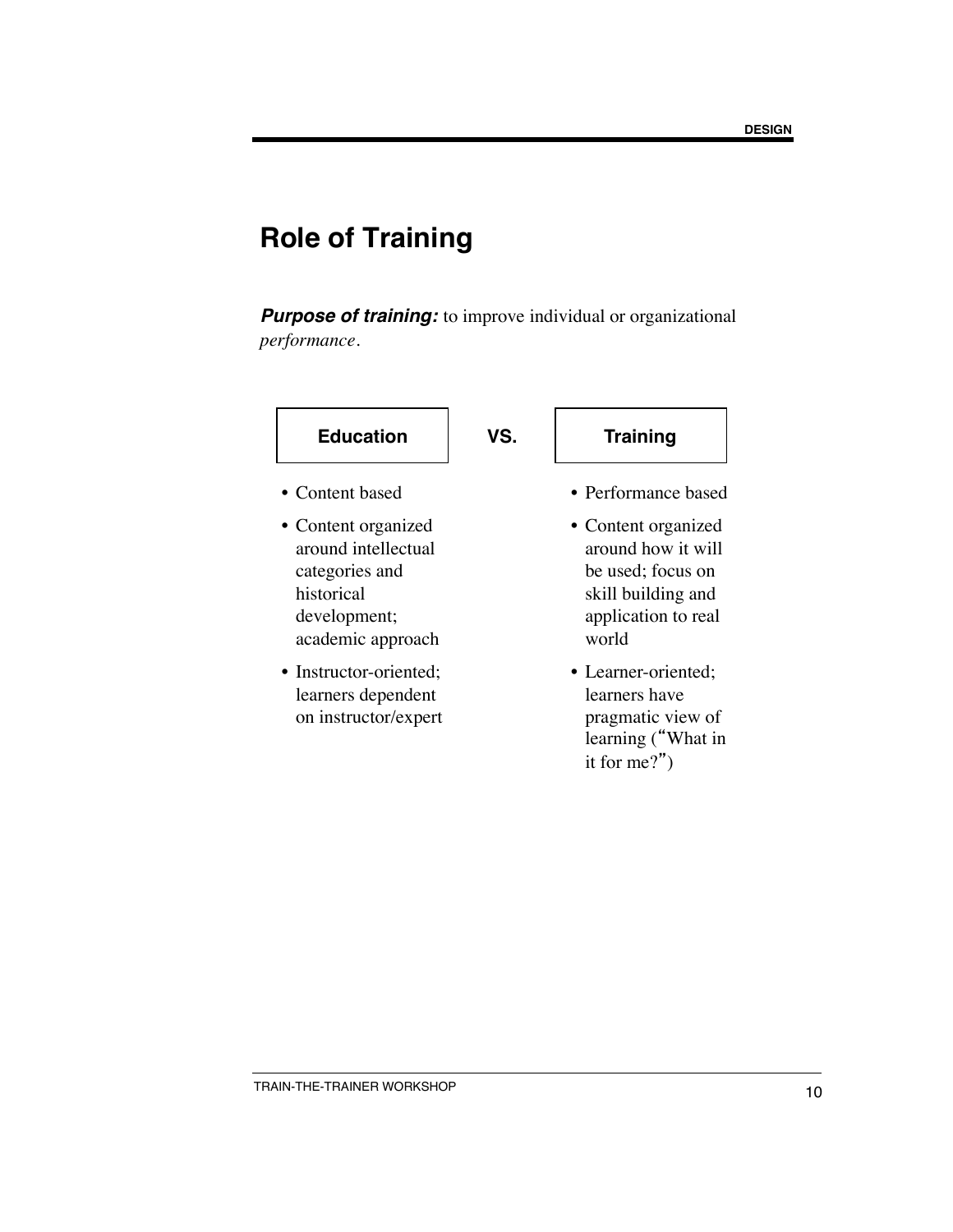*Do not use training* as a first step to remedy performance problems caused by:

- Poor supervision
- Lack of reward for good performance
- Inefficient work flow
- Unclear objectives
- Unrealistic expectations
- Lack of consequences for poor performance
- Inefficient workplace design
- Poor recruitment

In the above cases, the cause may be due to factors that training won't correct, since poor performance may be a symptom of another root cause. And the cause must be corrected before the performance improves. Training may still be an option but only after you have identified the root cause!

 $\triangleright$  What examples can you give of "training" requests that are more appropriately requests for other types of intervention?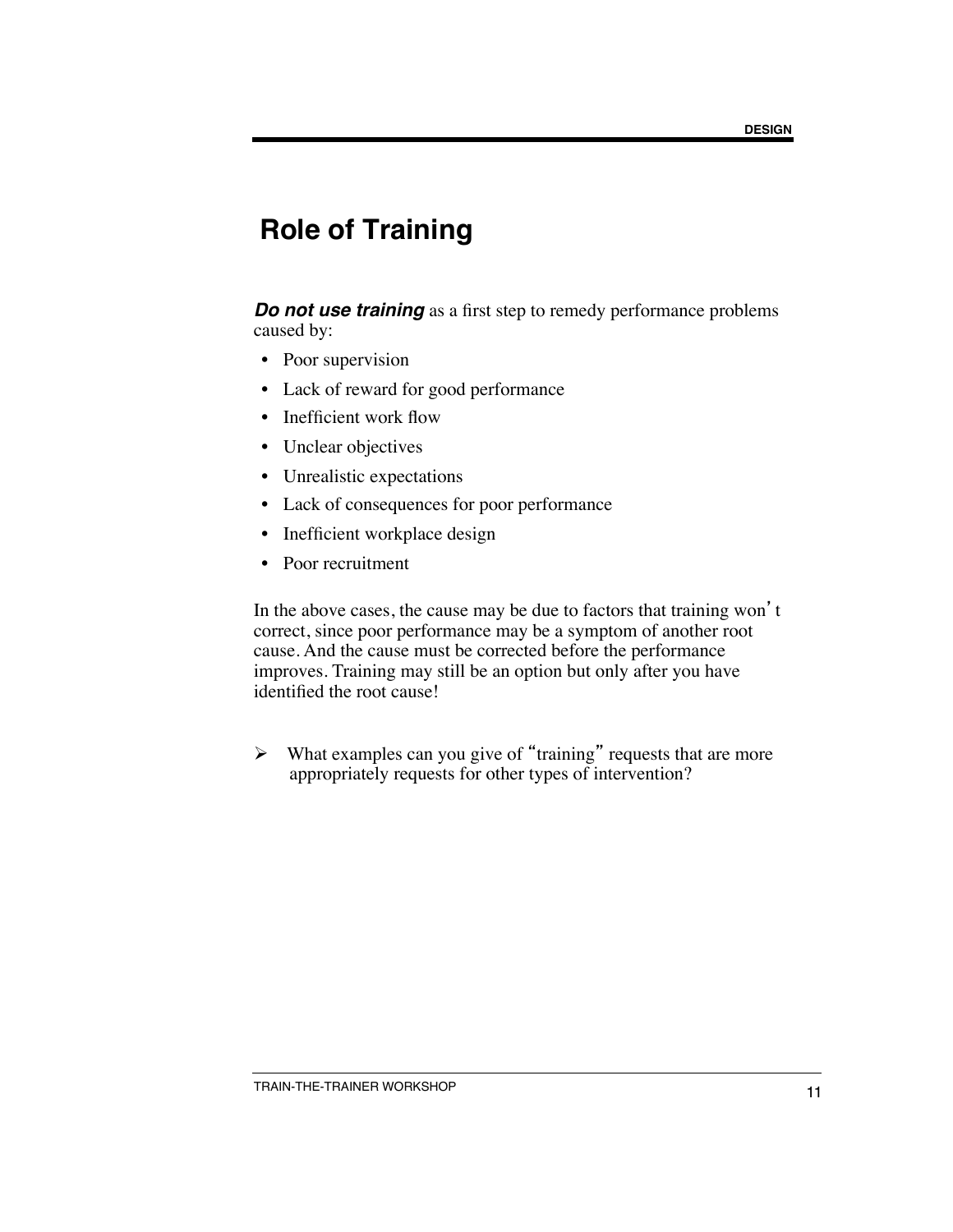As a result of your analysis, you may find that other interventions, instead of training, may be more useful or practical as ways to enhance performance.\* These include:

- Recognition and rewards for excellent performance
- Communication systems such as bulletin boards, e-mail, and newsletters
- Improved supervision of work flow
- Documentation and standardization, including reference manuals, certifications, and standardized procedures
- Ergonomic and human factors, such as human-machine interfaces, color coding, interior design, and furniture
- Feedback systems, such as performance appraisal, performance management, peer appraisal, and customer appraisal
- Training systems, such as computer-based instruction, distance learning, and on-the-job training.
- Career development systems, such as job rotation, mentoring and assessment centers
- \* Adapted from George M. Piskurich. *Rapid Instructional Design.*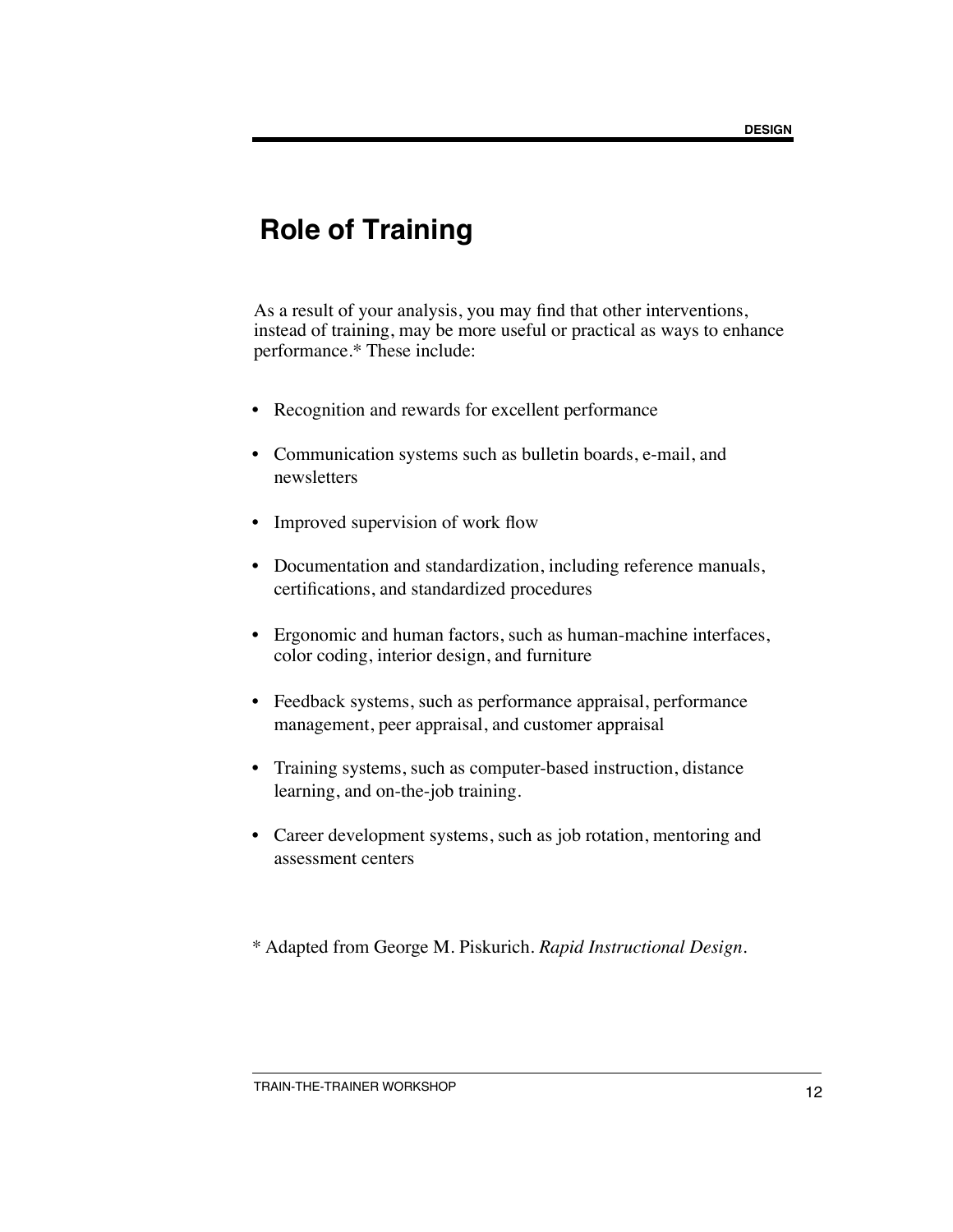**Use training** to improve individual or organizational performance by developing learners' knowledge, skills, and attitudes to achieve performance standards.

| <b>Knowledge</b> | Information that learners must know to perform<br>effectively: facts, concepts, rules, procedures,<br>policies, etc.                          |
|------------------|-----------------------------------------------------------------------------------------------------------------------------------------------|
| <b>Skills</b>    | Abilities learners must have to perform effectively:<br>cognitive (analytical), communication skills,<br>psychomotor (manual dexterity), etc. |
| <b>Attitudes</b> | Values, feelings, beliefs, perceptions, styles, etc.<br>learners should have to perform effectively                                           |

 $\triangleright$  What examples can you give where training is the right intervention?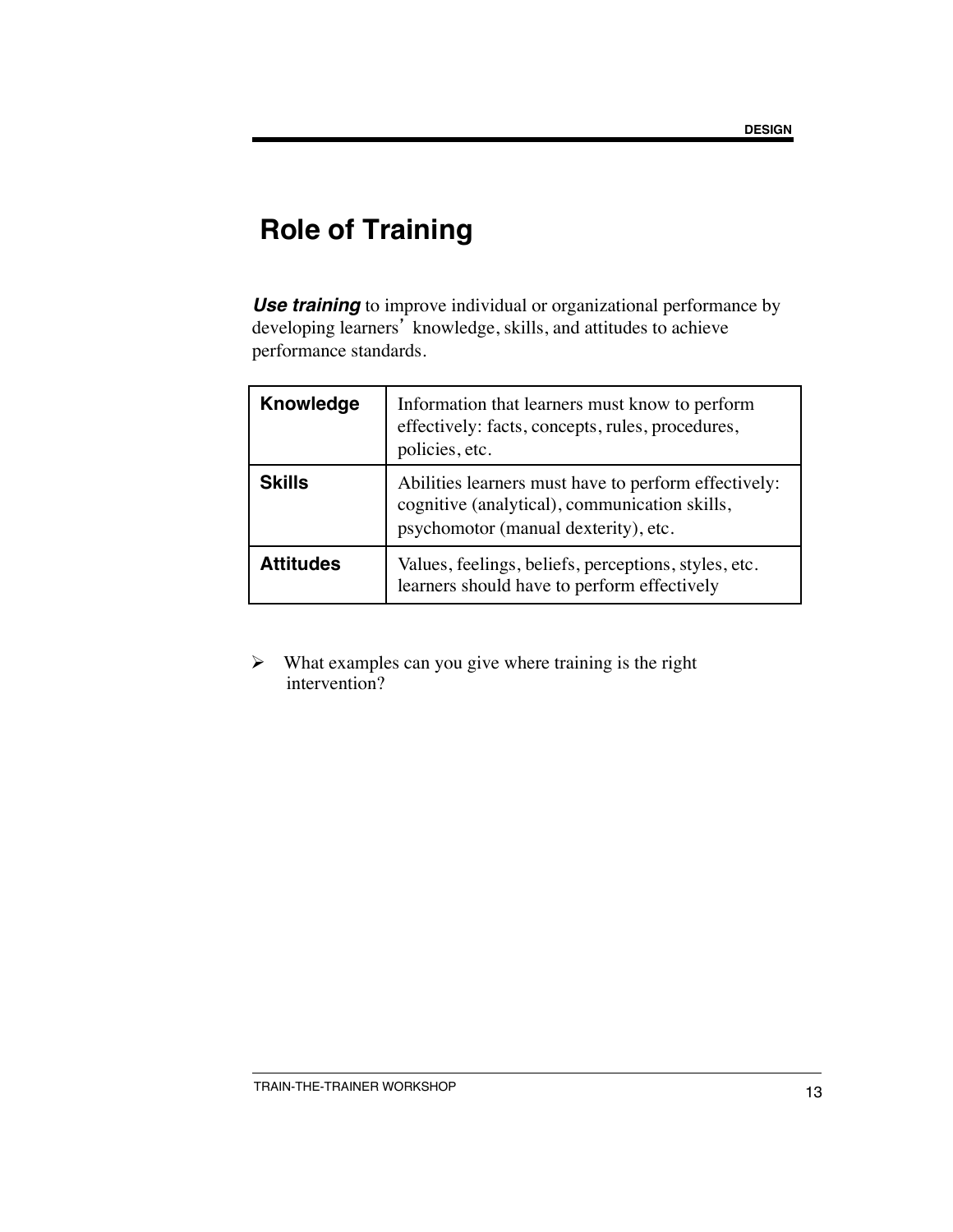## **Needs Analysis Steps**

- Assess current performance level
- Assess expected performance level
- Identify performance gap
- Set goals and objectives
- Plan evaluation strategy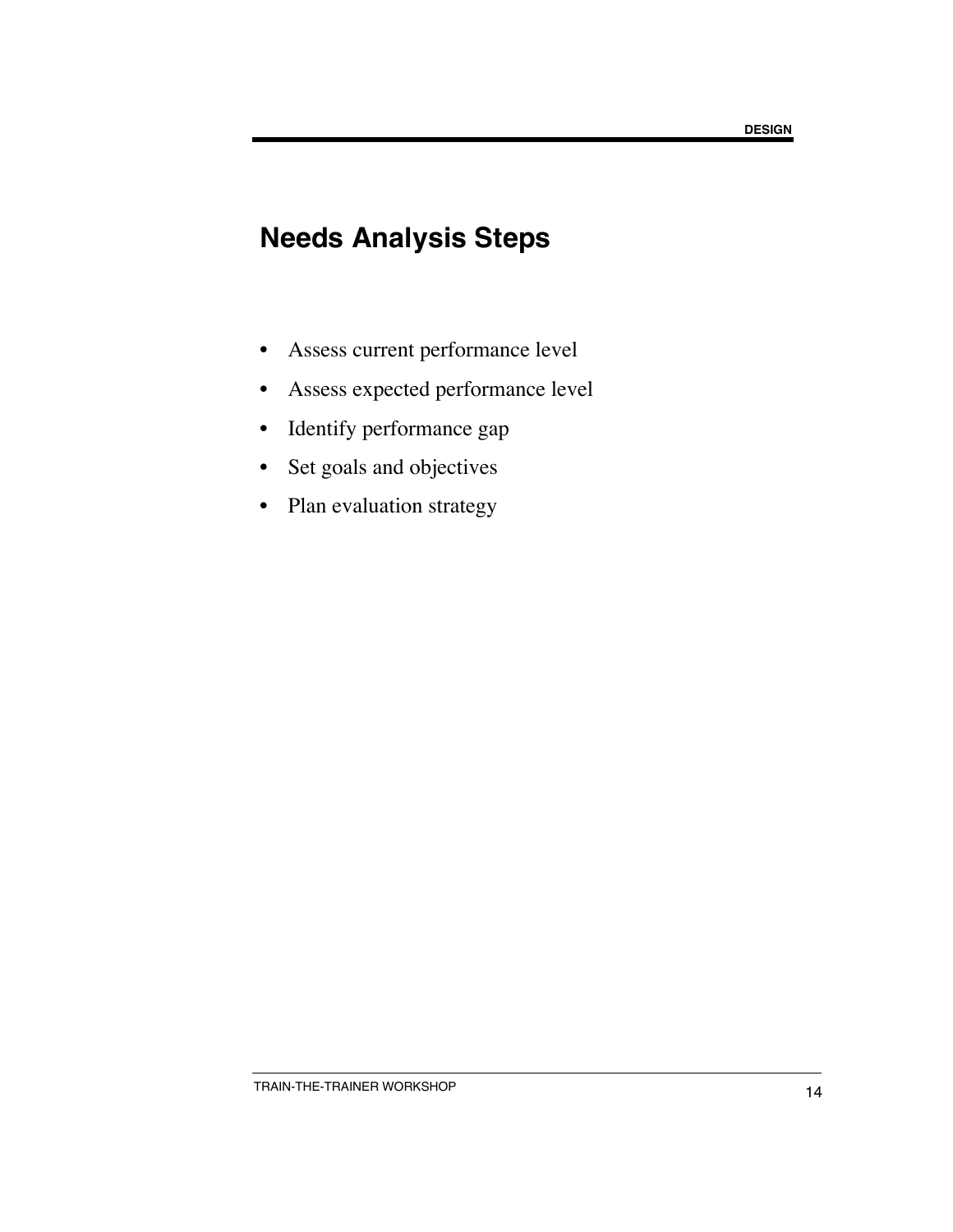### **Conducting the Needs Analysis**

When you conduct a needs analysis you gather information that will help you understand the gap between current performance and expected performance. This information will help you plan a learning experience that will fill help the learner bridge the gap.



Other reasons to conduct a thorough needs assessment:

**To generate course material**. The information you collect will provide a wealth of data and illustrations to bring the learning to life and make it relevant to your learners.

**To involve supervisors & managers.** Get their support and input. More important, get their egos involved so they will see the learning as their own priority.

**To examine the work environment.** You may be able to identify ways of helping your learners work smarter, not harder. Methods, policies, and procedures should always be examined for improvement.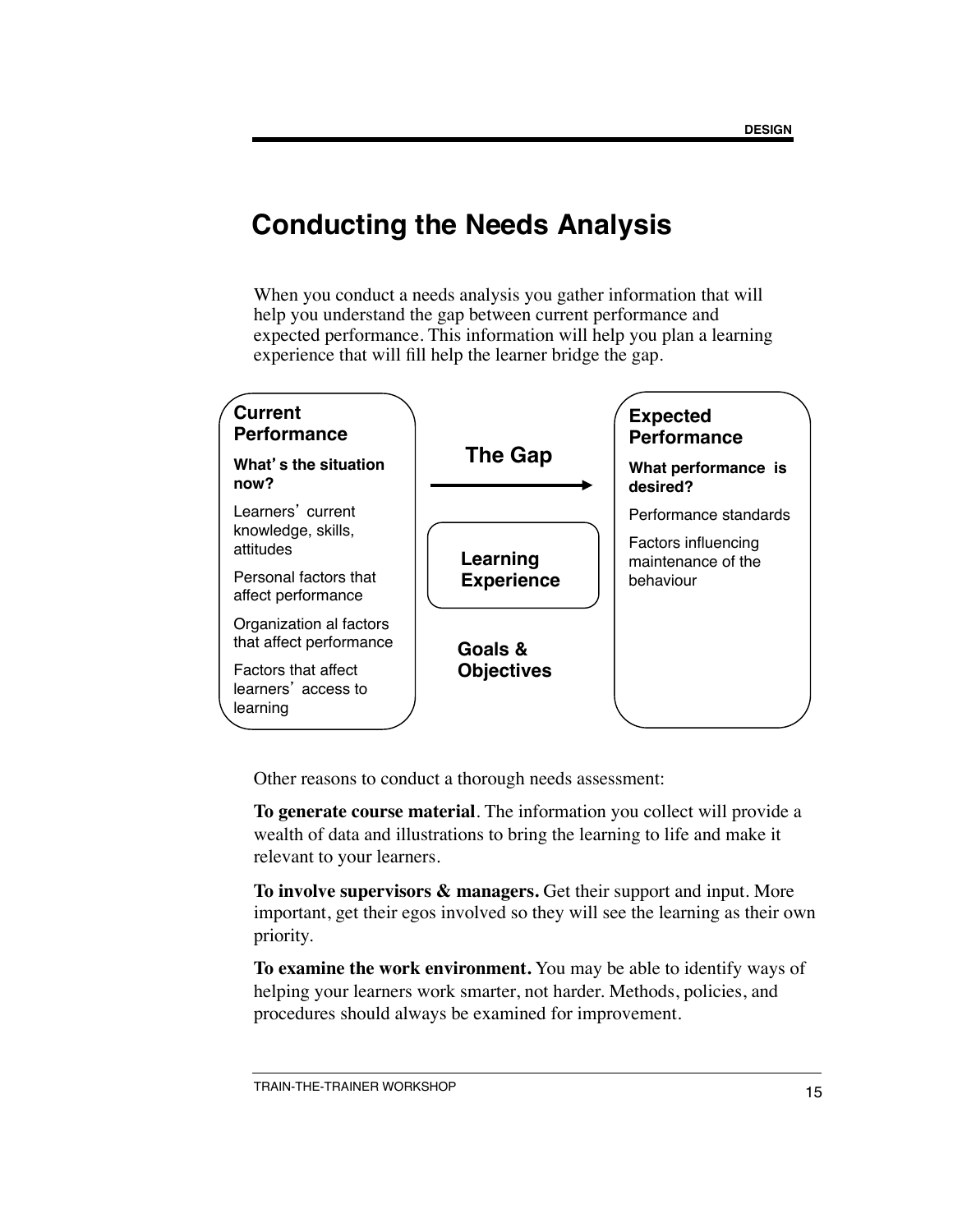### **Needs Analysis Exercise**

**Purpose** In this exercise you will have the opportunity to conduct a needs analysis interview with the Director of agriculture statistics about a training idea she has for her staff members. There are three roles:

- **A. Training developer.** Ask questions to identify "the gap." Use the following page as your guide.
- **B. Training sponsor.** As the Director of agriculture statistics and sponsor of this training workshop, you are eager to provide this development opportunity for your team.
- **C. Observer.** You will observe the interaction, make notes on the questions asked, and conduct a feedback session after the interview.

#### **Active Listening**

#### *Open-ended Questions*

- Tell me more about ...
- What are your priorities for ...?
- From your point of view, what is essential?
- How do you see it?
- What are your concerns about ...?

#### *Restatement*

- You think ...
- Your main priority is ...
- You would prefer ...
- You would feel a lot better if ....
- You are not convinced that ...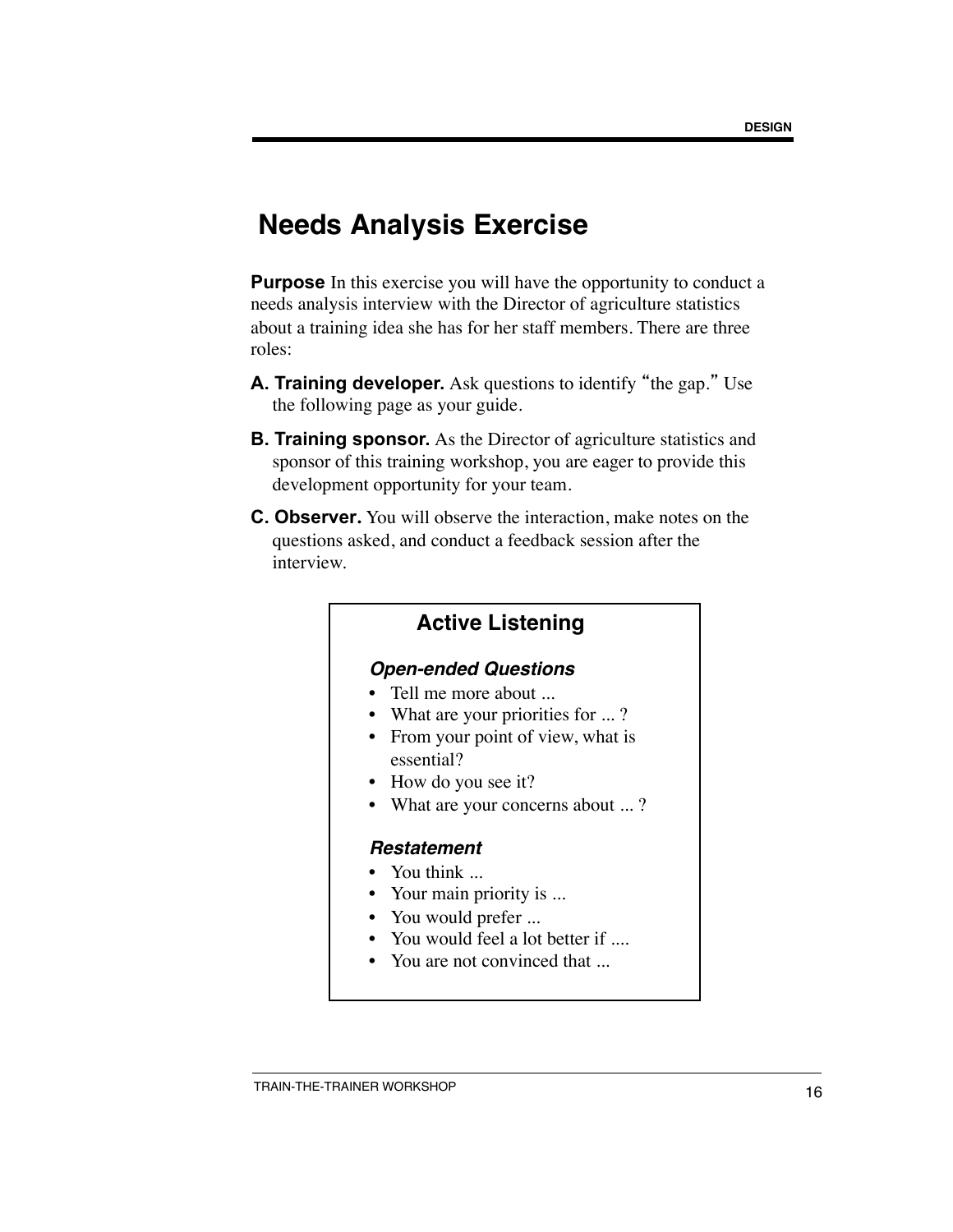## **Needs Analysis Exercise**

Use this model to guide the discussion with the Director of agriculture statistics. Use it to identify the gap for staff members in her department.

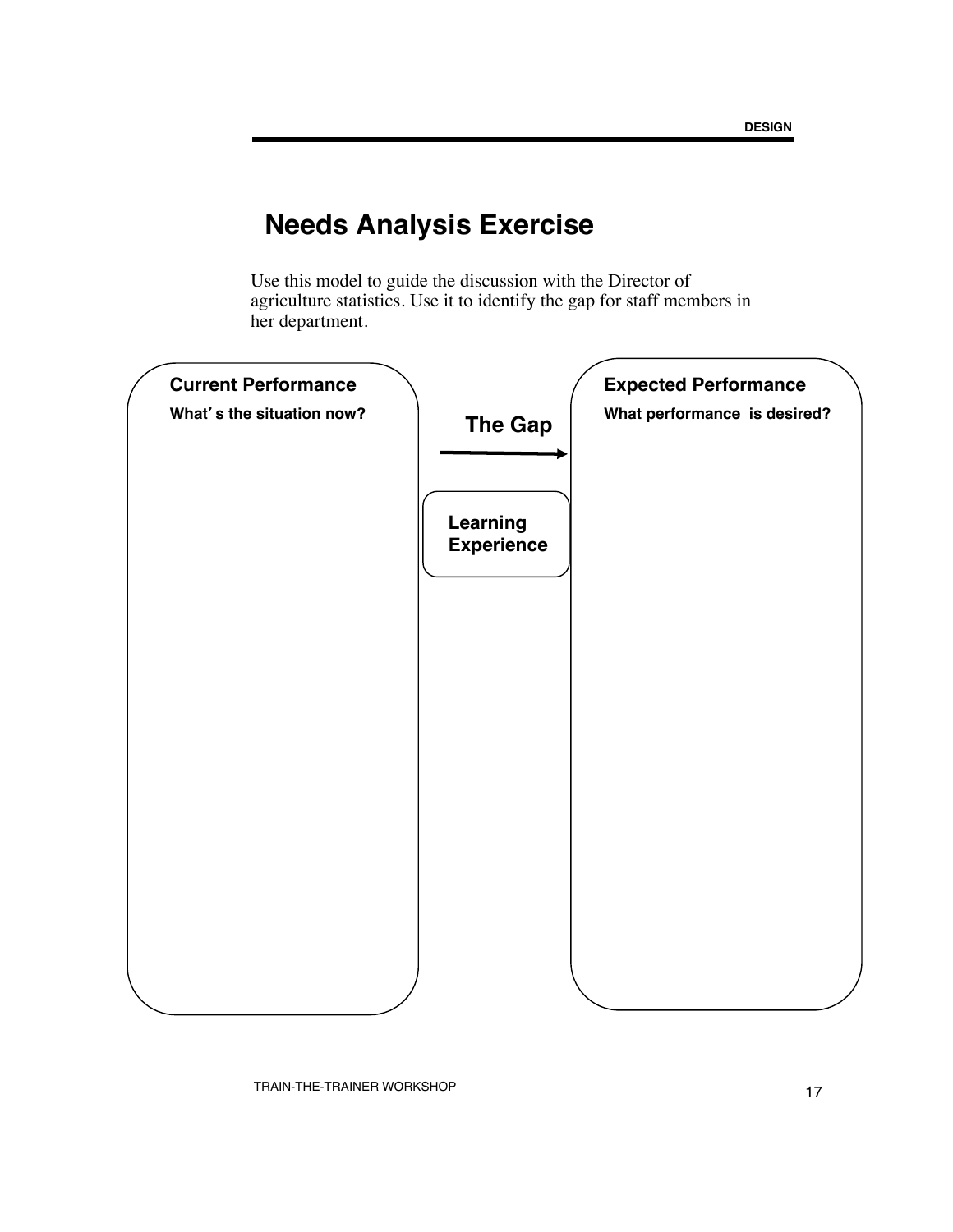### **Assessment Tools**

After deciding what information you need, your next step is to decide the best way to get it. You'll want to get *only* the information you need as efficiently as possible. Here is a list of options:

| <b>Open-ended Questionnaires</b> You compose questions for which<br>there are many possible answers or interpretations. For example,<br>"What are some of the challenges you face in your work?"     |                                                                                                                                   |  |  |
|------------------------------------------------------------------------------------------------------------------------------------------------------------------------------------------------------|-----------------------------------------------------------------------------------------------------------------------------------|--|--|
| <b>Advantages</b><br>• Allow respondents to introduce<br>new topics<br>• May uncover important data<br>not asked for<br>• Are less work to prepare                                                   | <b>Disadvantages</b><br>• Are harder to answer and<br>require more thought from<br>respondents<br>• Allow no way to probe further |  |  |
|                                                                                                                                                                                                      |                                                                                                                                   |  |  |
| <b>Closed-ended Questionnaires</b> You compose questions with a<br>limited number of responses. For example, "How long have you<br>worked at your job?" a) 0-2 years b) 3-5 years c) 6 years or more |                                                                                                                                   |  |  |

Continues on next page …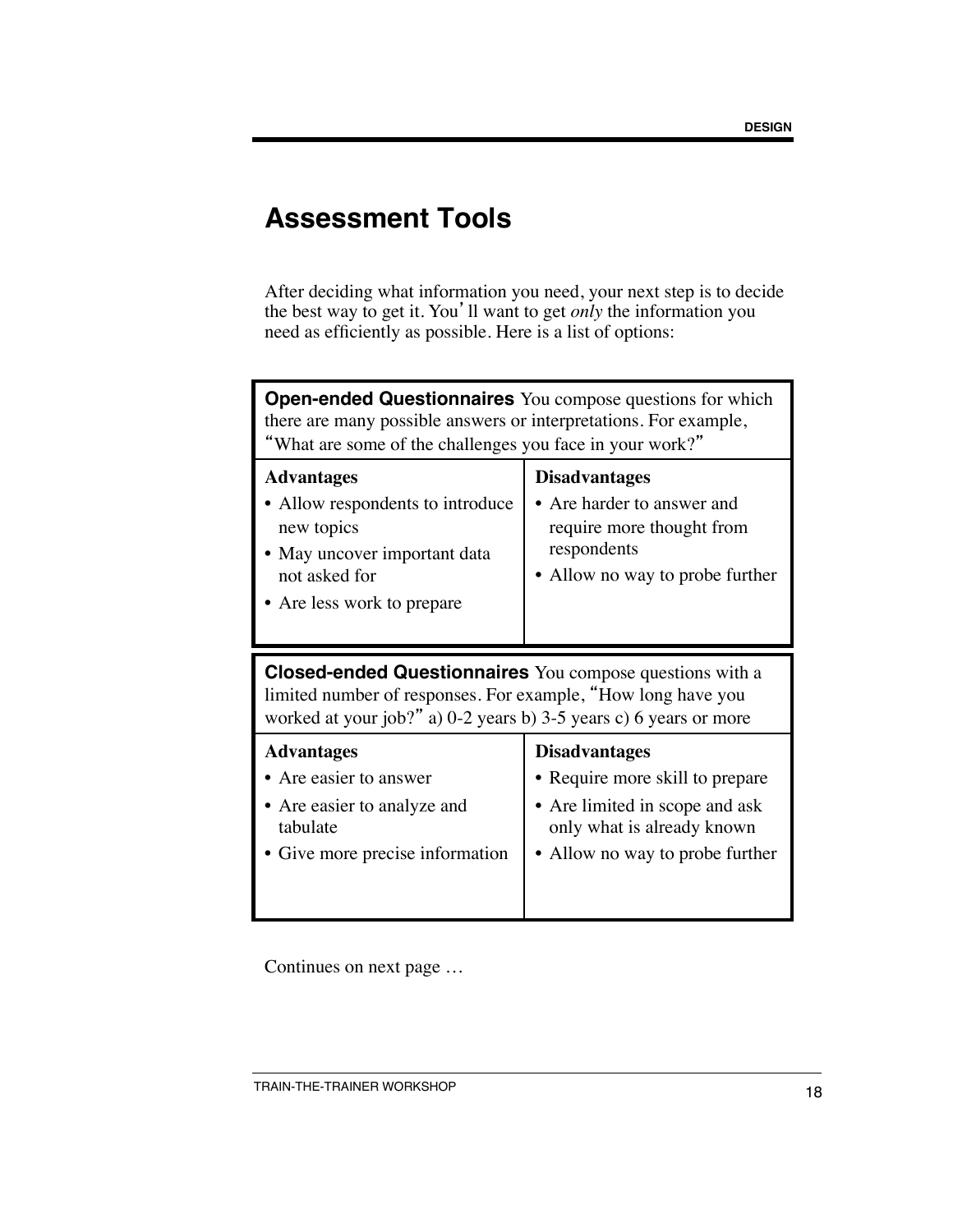| Individual or group interviews You conduct face-to-face<br>meetings with one or several persons. You prepare questions<br>beforehand but you can introduce others as the interview progresses.<br>Group interviews (focus groups) allow for interaction and<br>brainstorming of issues.                                                                                                                                                                                          |                                                                                                                       |  |
|----------------------------------------------------------------------------------------------------------------------------------------------------------------------------------------------------------------------------------------------------------------------------------------------------------------------------------------------------------------------------------------------------------------------------------------------------------------------------------|-----------------------------------------------------------------------------------------------------------------------|--|
| <b>Advantages</b><br><b>Disadvantages</b><br>• Are flexible and allow further<br>• Are time-consuming<br>probing<br>• Require skilled interviewers,<br>• Can pick up non-verbal<br>especially group interviewers<br>responses<br>• May cause group interviewees<br>• Can build commitment to the<br>to influence each other<br>workshop on the part of<br>interviewees                                                                                                           |                                                                                                                       |  |
| <b>Observation</b> You observe the learners on the job. You notice what<br>they do or what they may need to do, including job conditions, key<br>events, and other factors.                                                                                                                                                                                                                                                                                                      |                                                                                                                       |  |
| <b>Advantages</b><br><b>Disadvantages</b><br>• Can be a good way to bring out<br>• Does not always reveal<br>attitudes<br>subtle things that are hard to<br>express in interviews or<br>· Can require considerable time<br>questionnaires<br>to see all aspects of work<br>• Can be a good way to gather<br>• Can interfere with work and<br>data for learning materials<br>influence what happens (by<br>observer' s presence)<br>• Can build rapport with target<br>population |                                                                                                                       |  |
| <b>Analysis of documents</b> You review written materials that<br>contain useful information, like policies, procedures, reports, etc.                                                                                                                                                                                                                                                                                                                                           |                                                                                                                       |  |
| <b>Advantages</b><br>• Doesn't depend on<br>commitment of others<br>• Can get date from several<br>sources in one place, saving<br>time                                                                                                                                                                                                                                                                                                                                          | <b>Disadvantages</b><br>• May not cover all areas<br>needed<br>• May yield too much data<br>making analysis difficult |  |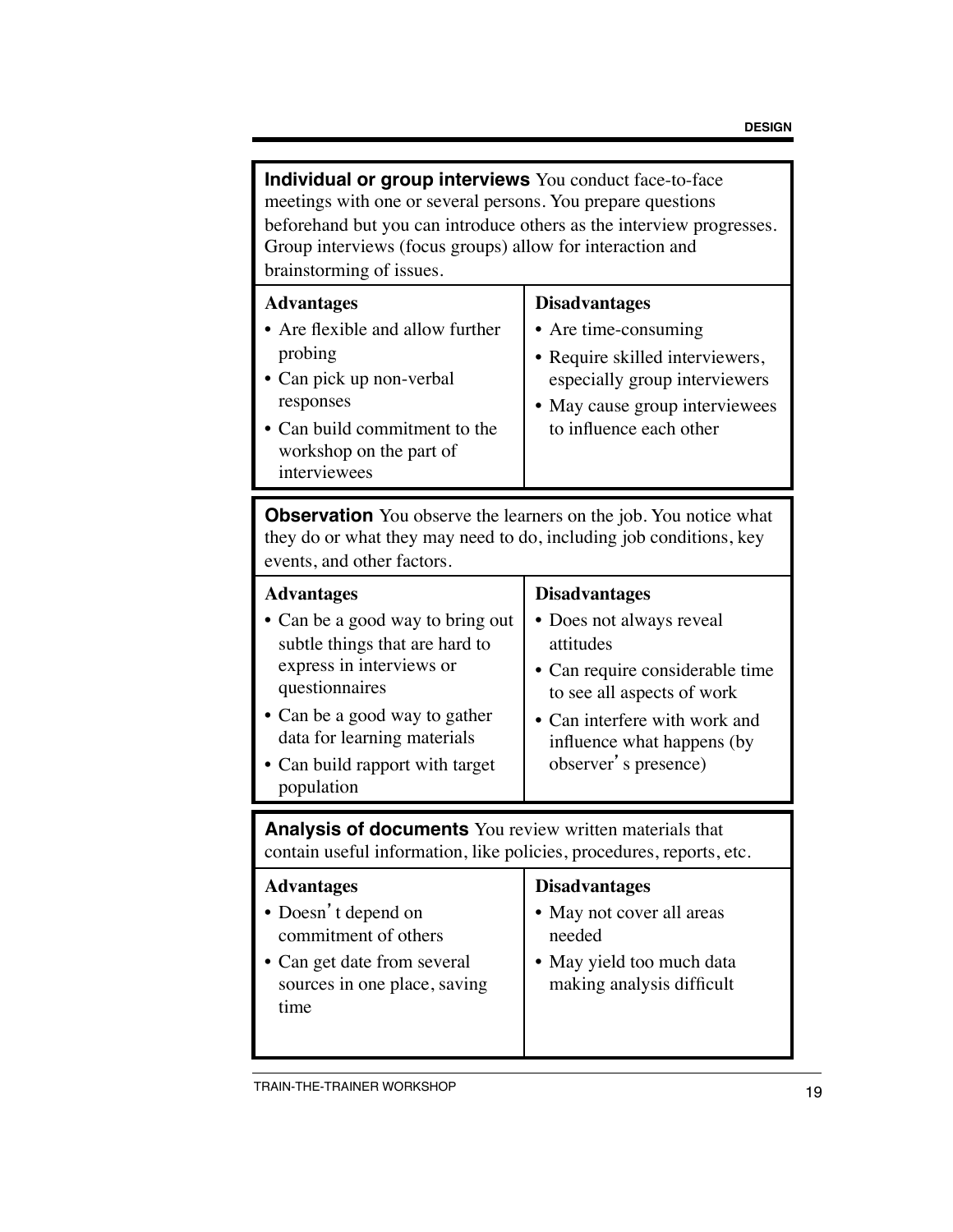## **Needs Analysis Exercise**

After your interview with the Director of agriculture statistics, decide what additional information you will need. Decide which tools to use on the following pages:

| <b>Assessment</b><br><b>Tool</b> | <b>Information to Be Collected</b> |
|----------------------------------|------------------------------------|
|                                  |                                    |
|                                  |                                    |
|                                  |                                    |
|                                  |                                    |
|                                  |                                    |
|                                  |                                    |
|                                  |                                    |
|                                  |                                    |
|                                  |                                    |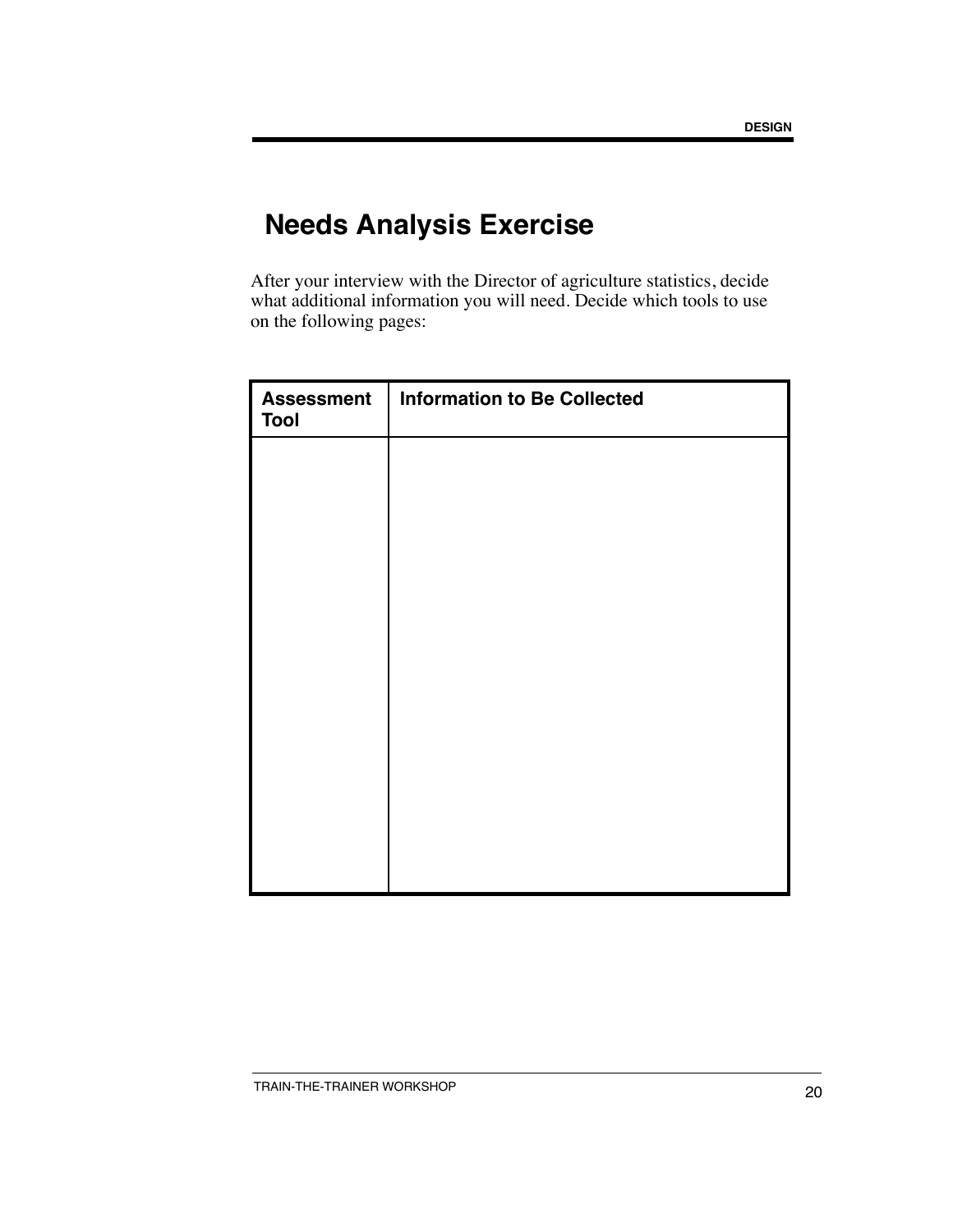## **Needs Analysis Application**

Make some notes on the needs analysis you will conduct for your own learning project.



| Assessment  <br><b>Tool</b> | <b>Information to Be Collected</b> |
|-----------------------------|------------------------------------|
|                             |                                    |
|                             |                                    |
|                             |                                    |
|                             |                                    |
|                             | 21                                 |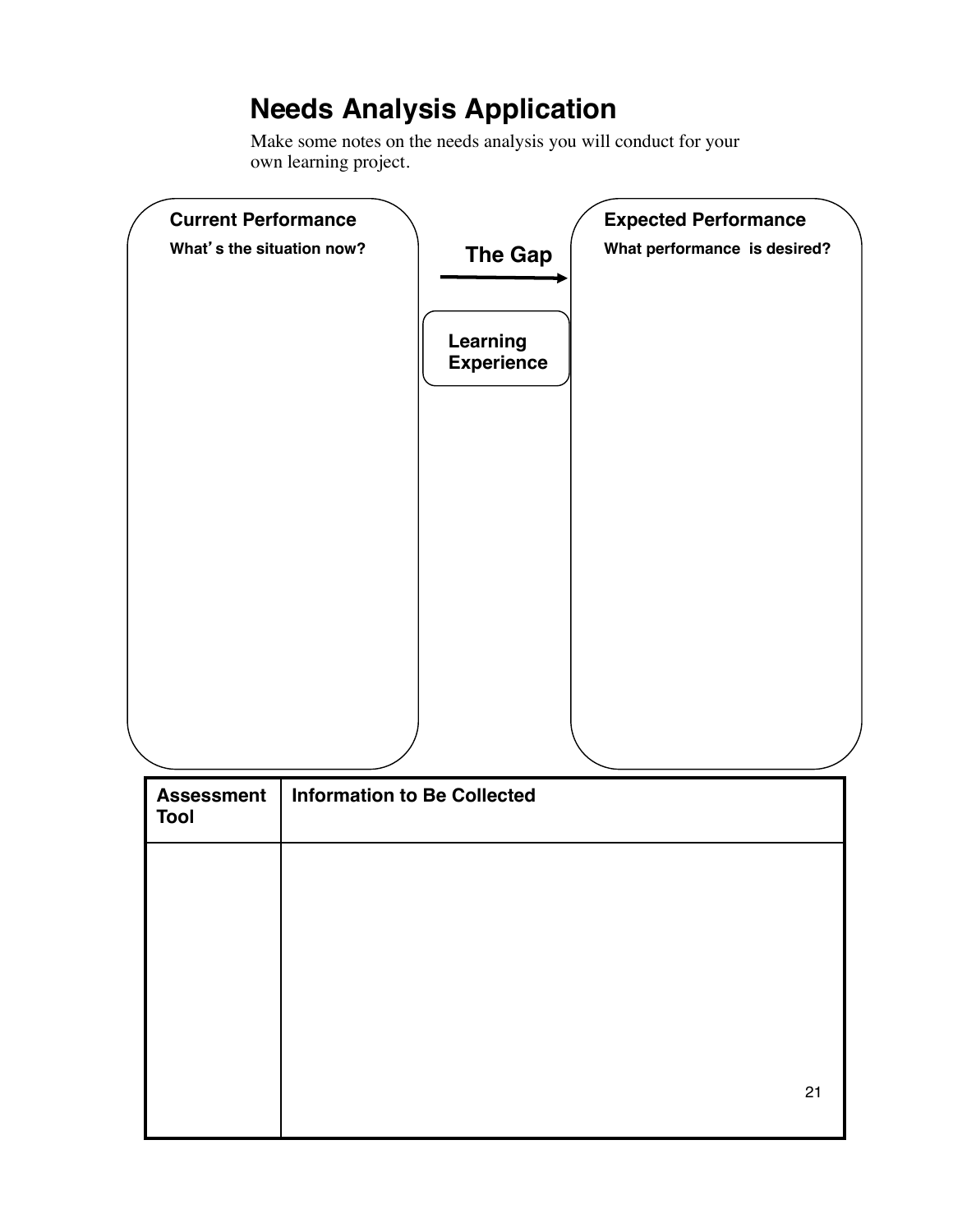### **Goals & Objectives**

Once you have completed your needs assessment, the next step is to develop goals and objectives.



By achieving the goals & objectives, the learners will attain the expected performance level. Here is a way to formulate the learning outcomes:

| Goal      | A broad statement of the learning outcome that you<br>want the learners to achieve.                                                                                                |
|-----------|------------------------------------------------------------------------------------------------------------------------------------------------------------------------------------|
|           | Example: "Learners will be able conduct a needs<br>assessment."                                                                                                                    |
| Objective | A specific learning outcome to be accomplished. Each<br>learning goal will usually have several objectives that<br>when met will indicate accomplishment of the goal.              |
|           | Example: "Learners will be able to:                                                                                                                                                |
|           | - Differentiate between training needs and other needs<br>- Use assessment tools to identify the need<br>- Identify the gap between current and expected levels<br>of performance" |
|           | In most cases you will find it useful to start with the goals and then                                                                                                             |

spell out the objectives. However, sometimes it may be necessary to write down the objects and then develop goals for these objectives. Whichever way you arrive at it, you'll want to end up with **conceptual frame** that makes sense.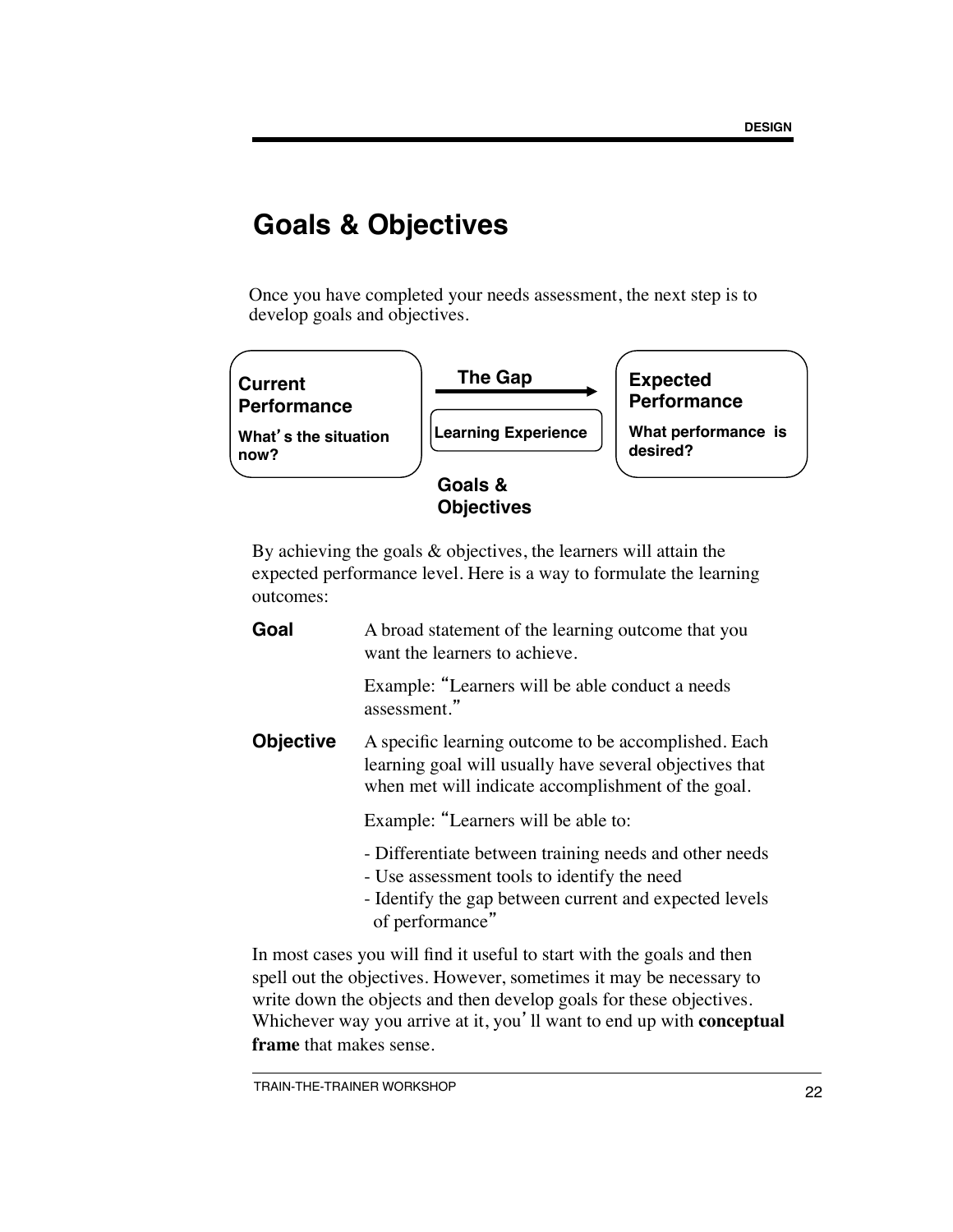Objectives are best when they are written in behavioural terms, that is, in ways that can be measured. Using behavioural objectives helps you focus the content and makes it easier to evaluate the learning.

My making objectives behavioural, you avoid misinterpretations and you focus the efforts of everyone involved: managers, course developers, instuctors, and learners. Here are some commonly used (and commonly misinterpreted terms) and their behavioural alternatives.

| Learning<br>Domain | <b>Commonly</b><br><b>Misinterpreted Term</b> | <b>Behavioural Term</b>                                     |
|--------------------|-----------------------------------------------|-------------------------------------------------------------|
| Knowledge          | To know, learn                                | To list, define, name,<br>describe, explain                 |
| <b>Skills</b>      | To understand, know<br>how to                 | To use, apply, operate                                      |
| Attitude           | To feel, value                                | To explain the<br>importance of<br>To list the benefits of, |
|                    |                                               | To demonstrate                                              |

Some objectives are harder to write in behavioural terms than others. Those related to attitude can be particularly difficult. Nevertheless, the main thing is to be as specific as possible so that you can translate the objectives into well-conceived activities in the development phase of your project.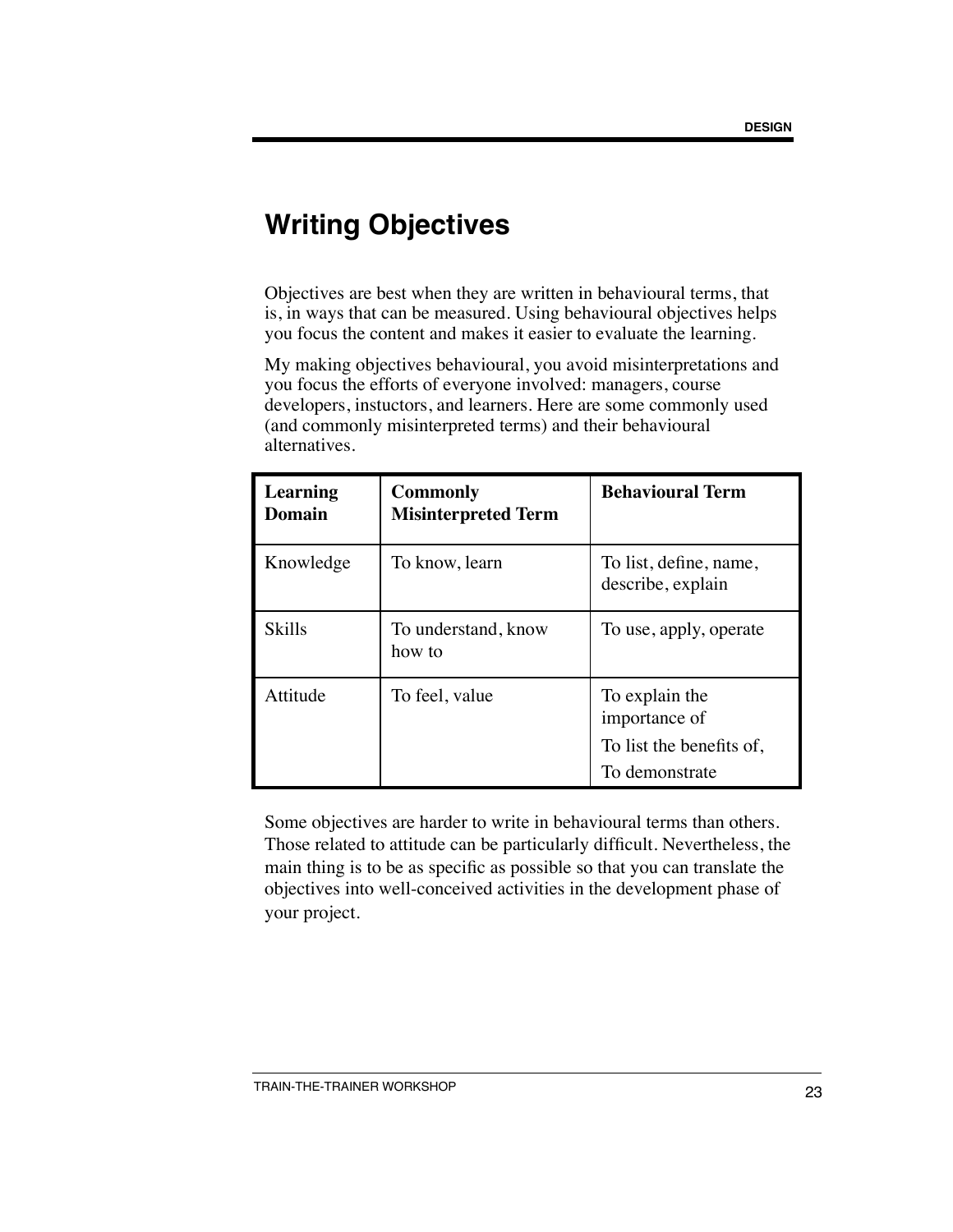Read the following objectives and make a  $\sqrt{ }$  next to the ones that are stated in behavioural terms. For those not written that way, rewrite them so that they, too, are written in behavioural terms.

- 1. Understand the three phases of workshop development and develop presentation skills.
- 2. Learn various types of sampling methods for agricultural surveys.
- 3. To identify basic requirements and assess feasibility of structuring a statistical register system by integrating several administrative registers.
- 4. Feel confident in their ability to facilitate a training session.
- 5. Know the characteristics of administrative registers and be familiar with methods for developing statistical registers.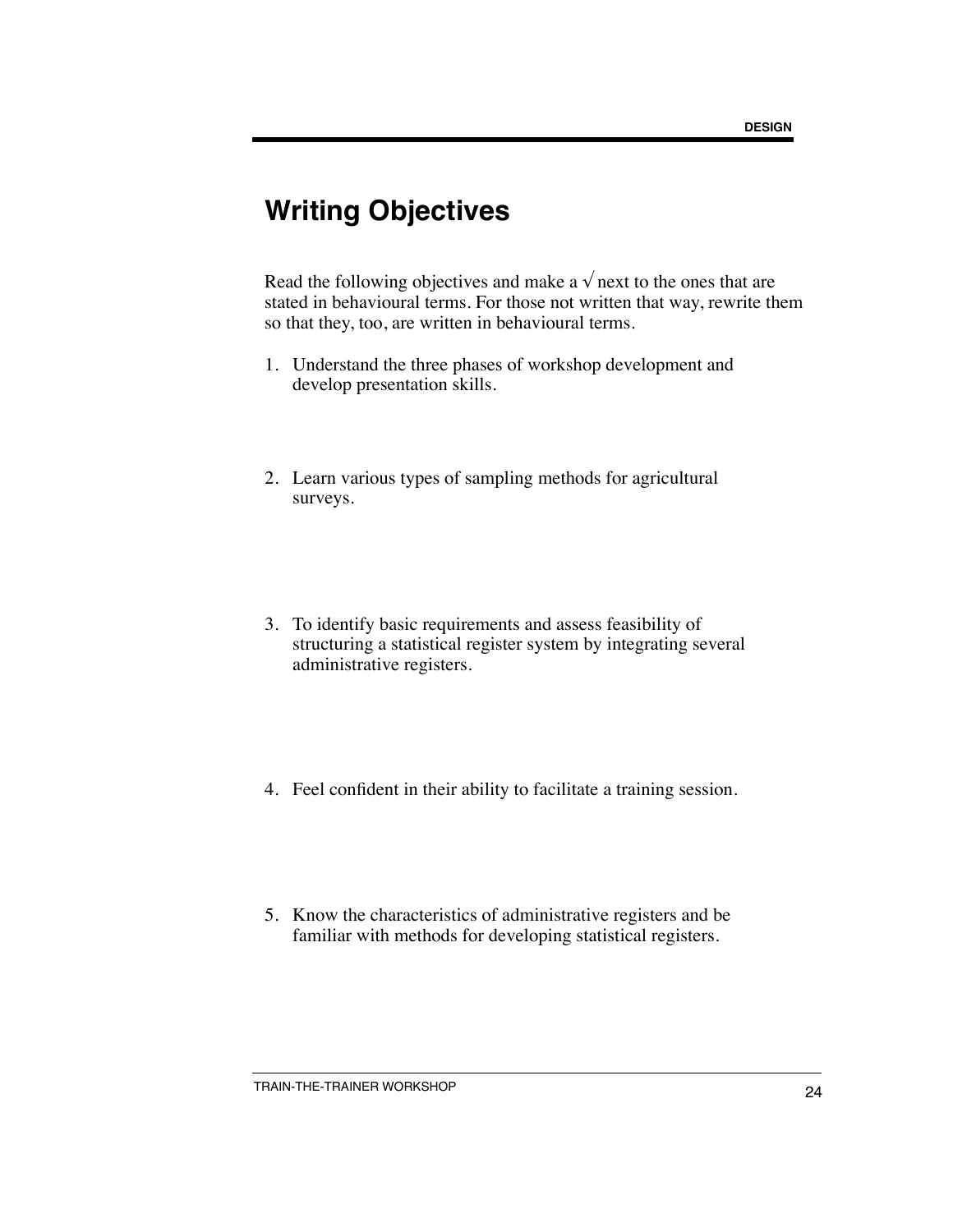Together with your colleagues in your table group, write 2-3 learning objectives for the staff members in the agriculture statistics department. Make sure that they describe the learning outcomes in behavioural terms:

**Objectives:**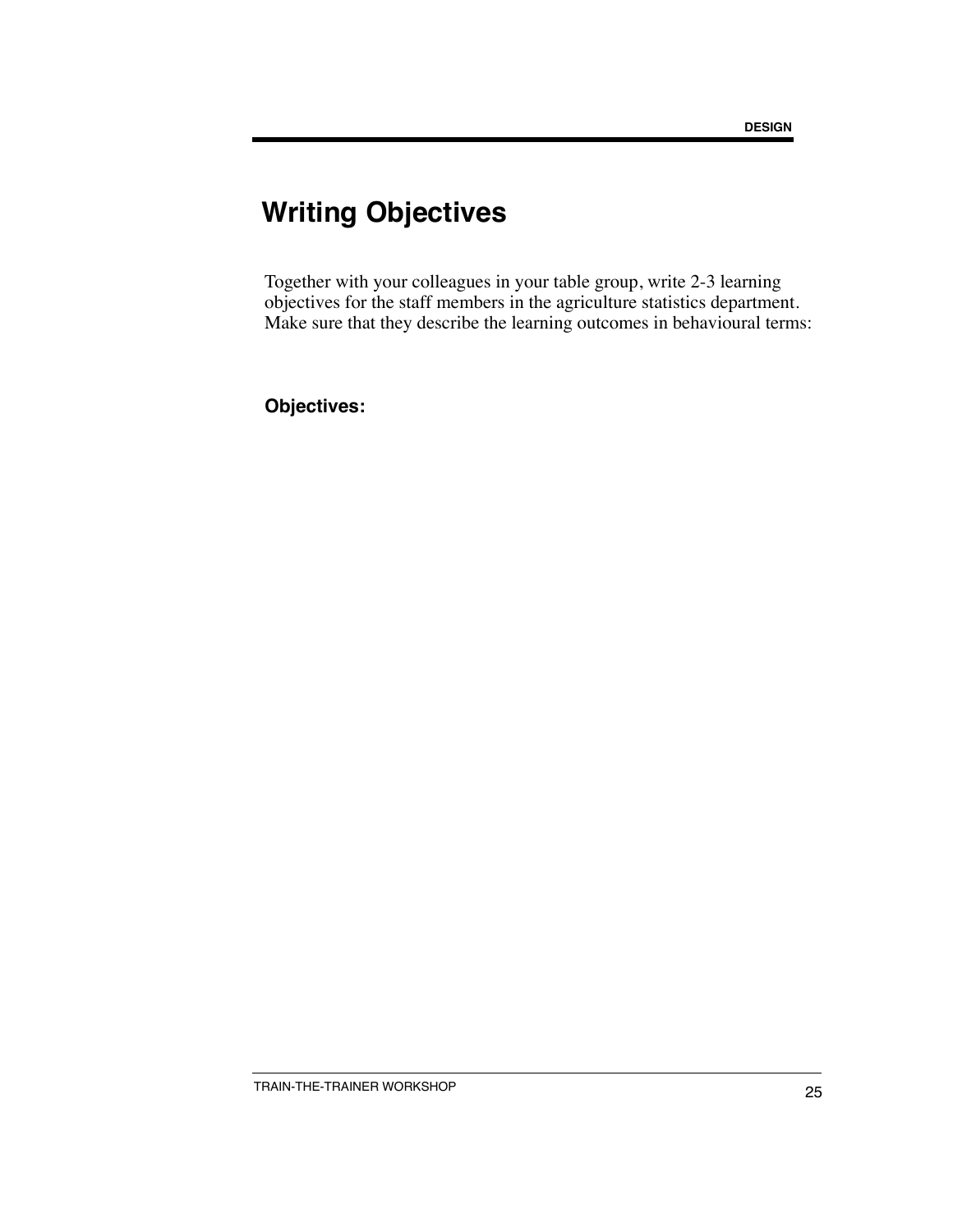Use the space below to write down a goal and behavioural objectives for a training programme or module of your own design.

**Goal:**

**Objective(s):**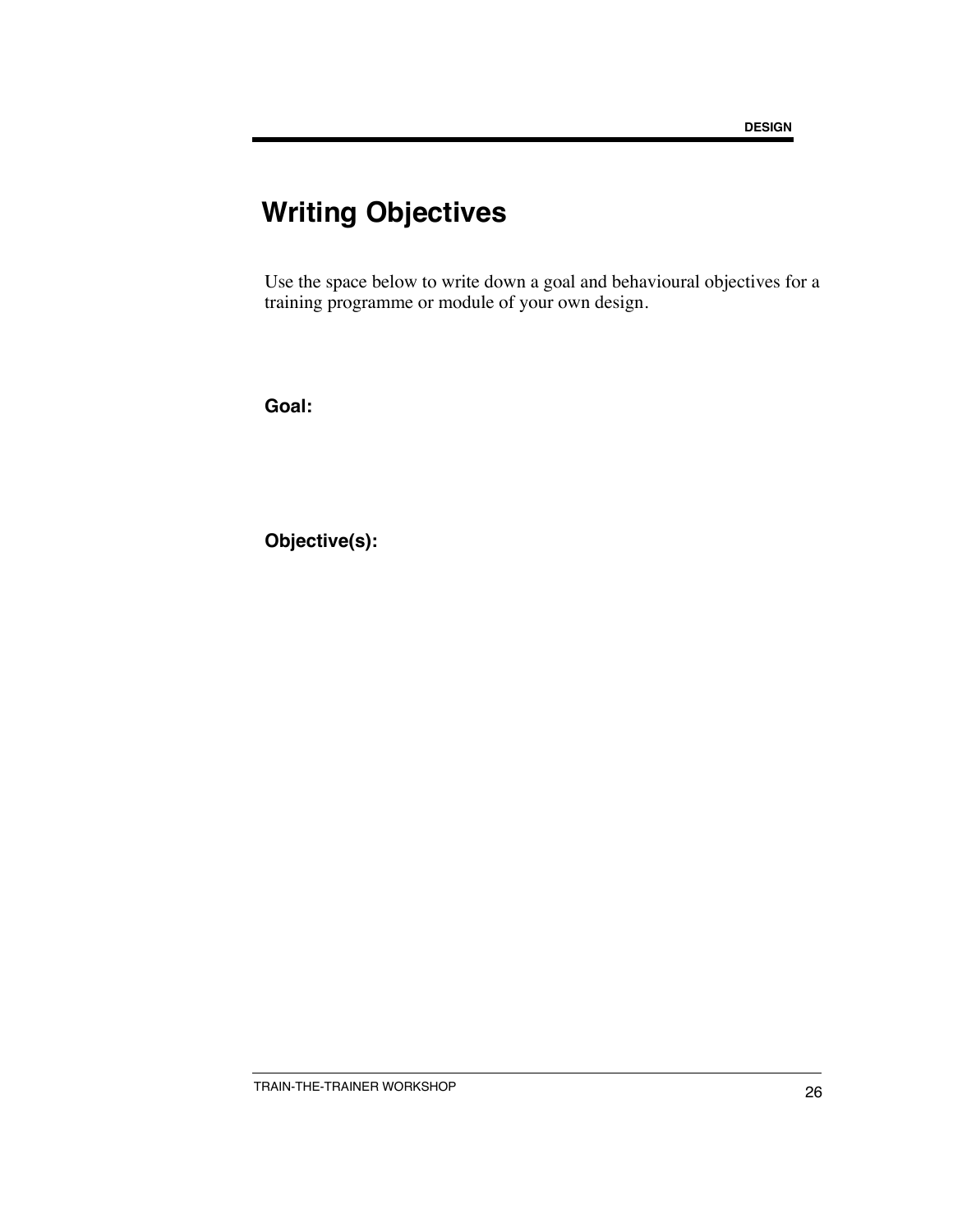## **Planning an Evaluation Strategy**

Don't wait until after you have conducted your workshop to figure out how you will evaluate it. An effective learning design incorporates a plan for how you will determine if goals and objectives have been met.

| Type            | <b>Central</b><br>Question                          | <b>Method</b>                                                          |
|-----------------|-----------------------------------------------------|------------------------------------------------------------------------|
| Reaction        | Did they like it?                                   | Questionnaires<br>completed by learners<br>at the end of a<br>workshop |
| Learning        | Did they learn it?                                  | In-class tests, pre- and<br>post-training tests                        |
| <b>Behavior</b> | Are the learners<br>using the skills on<br>the job? | Surveys of learners and<br>their managers,<br>observation              |
| Results         | Was it worth it?                                    | Cost analyses, impact<br>on organisation                               |

Donald Kirkpatrick, an expert on evaluation, has identified four types of evaluation:

Another reason to do extensive evaluation is that the staff members in your organisation are always evaluating your workshops informally. They form perception based on their experience and tell colleagues and superiors about the workshops they attend. Like it or not, your credibility and success depend on such perceptions. Evaluation helps you understand your impact in the organisation and take corrective action whenever necessary.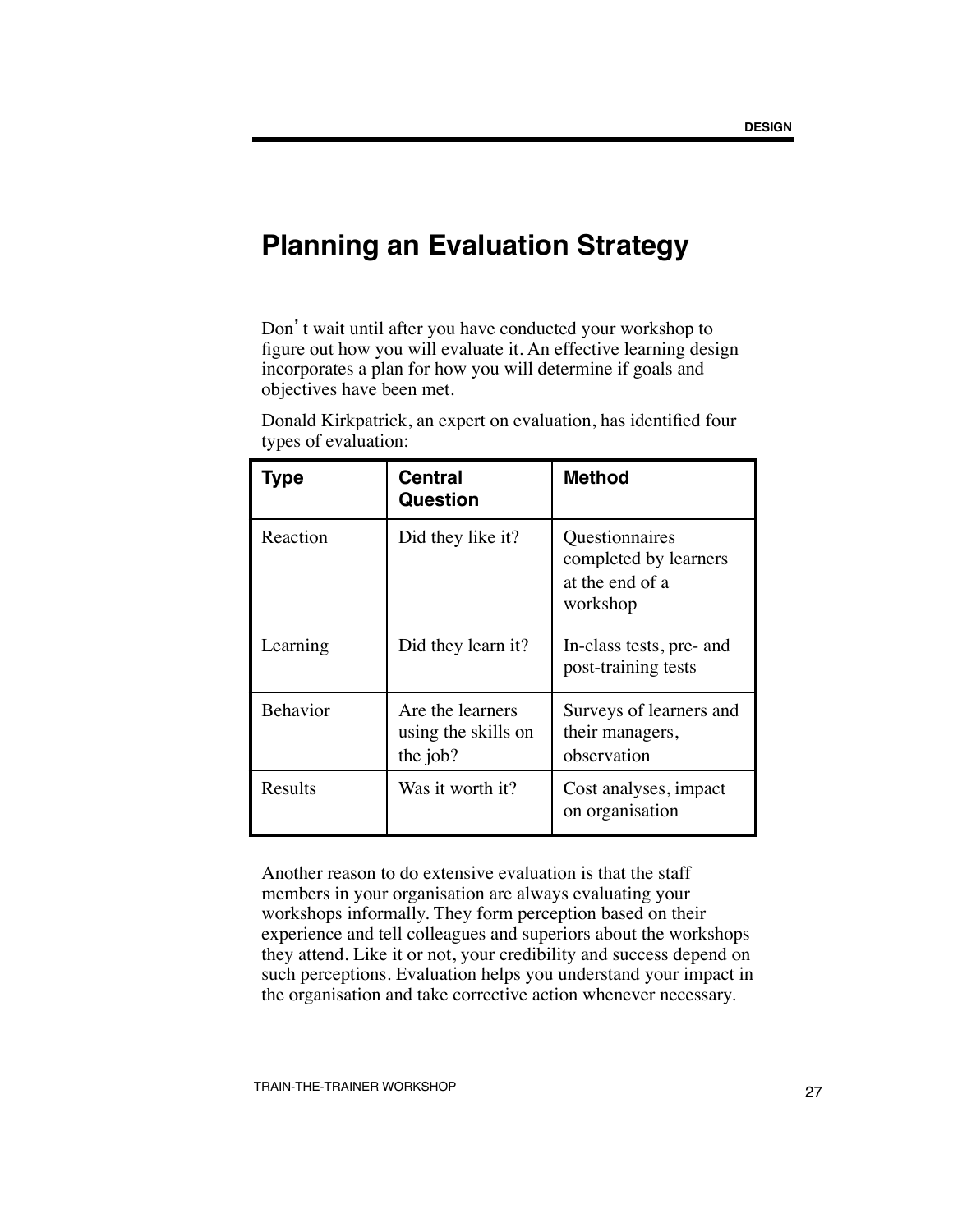### **Analyzing Evaluation Results**

What are the possible implications in the following situations?

1. Workshop receives **negative reaction** evaluation.

2. Workshop receives **positive reaction** but **negative learning** evaluation.

3. Workshop receives **positive reaction** and **positive learning** evaluation but **negative behavior** evaluation.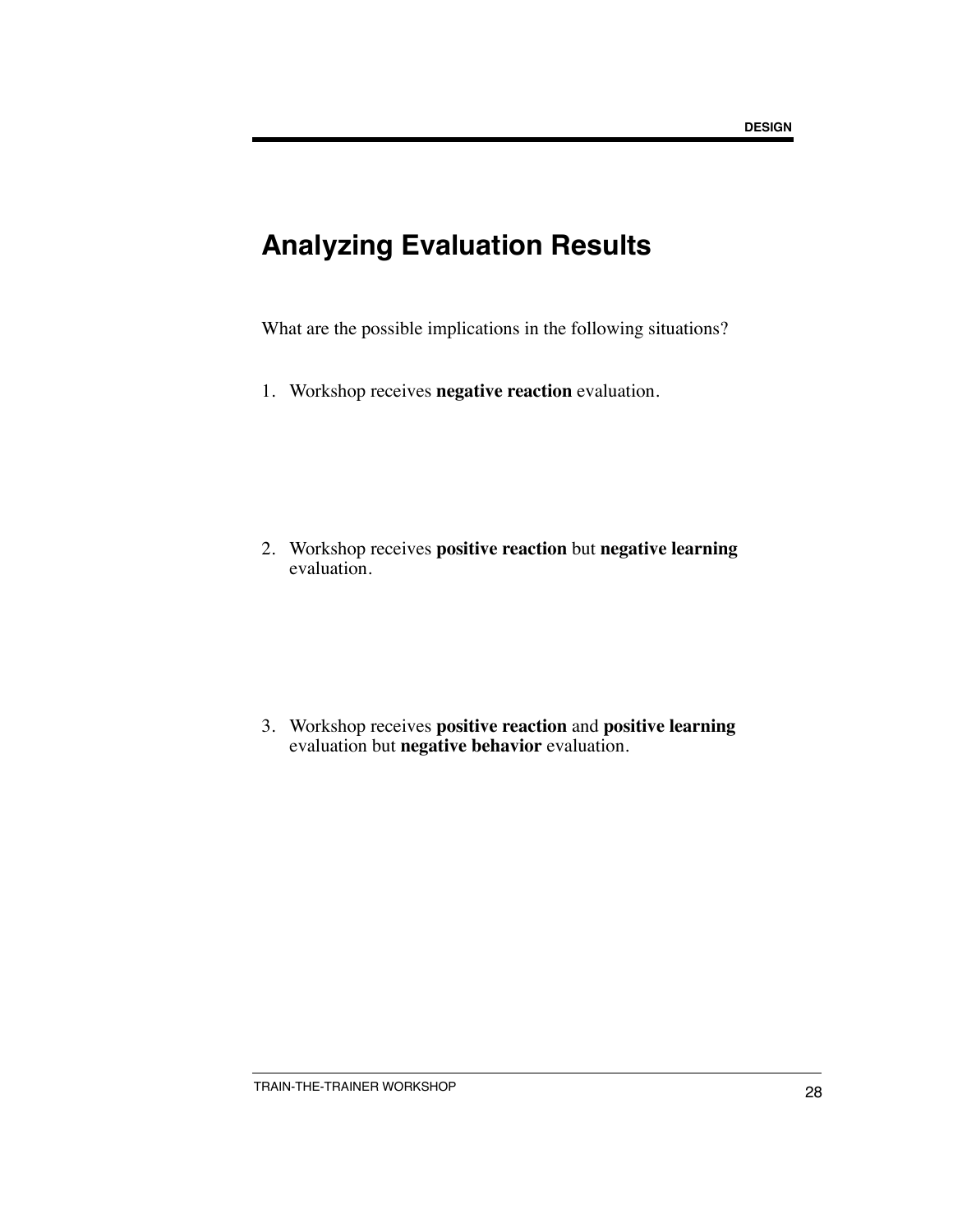### **Writing a Training Proposal**

After completing the design phase of programme development, it makes sense to check in with the programme sponsor to make sure that your proposed plan is in line with your sponsor's expectations. A training proposal includes the following sections:

**Purpose.** Explain the broad issues the programme addresses. What are the benefits to the organization and to the individuals who will be trained? What will be the impact of the training?

**Description of participants.** What have you learned from your needs analysis? What is the current level of performance? What is the expected level of performance? What are the organizational factors that affect performance? What systems and rewards will need to be in place in order to sustain the performance?

**Programme goals & objectives.** Explain how your programme solves the problem(s) you've identified in the needs analysis. List all the objectives so that you can get your sponsor's (and manager's) approval on each one. Explain how you will evaluate the programme.

**Programme requirements.** Explain the length and format of the programme you expect to produce. Outline the development time, instructor requirements, the budget, conference room and audiovisual requirements, and a time table for delivering the training.

The suggested format above includes a minimum of information. You may require more, depending on the circumstances and complexity of the training. Use this document as a way of summarizing expectations and getting your proposal approved. It can also serve as a plan to guide your development efforts.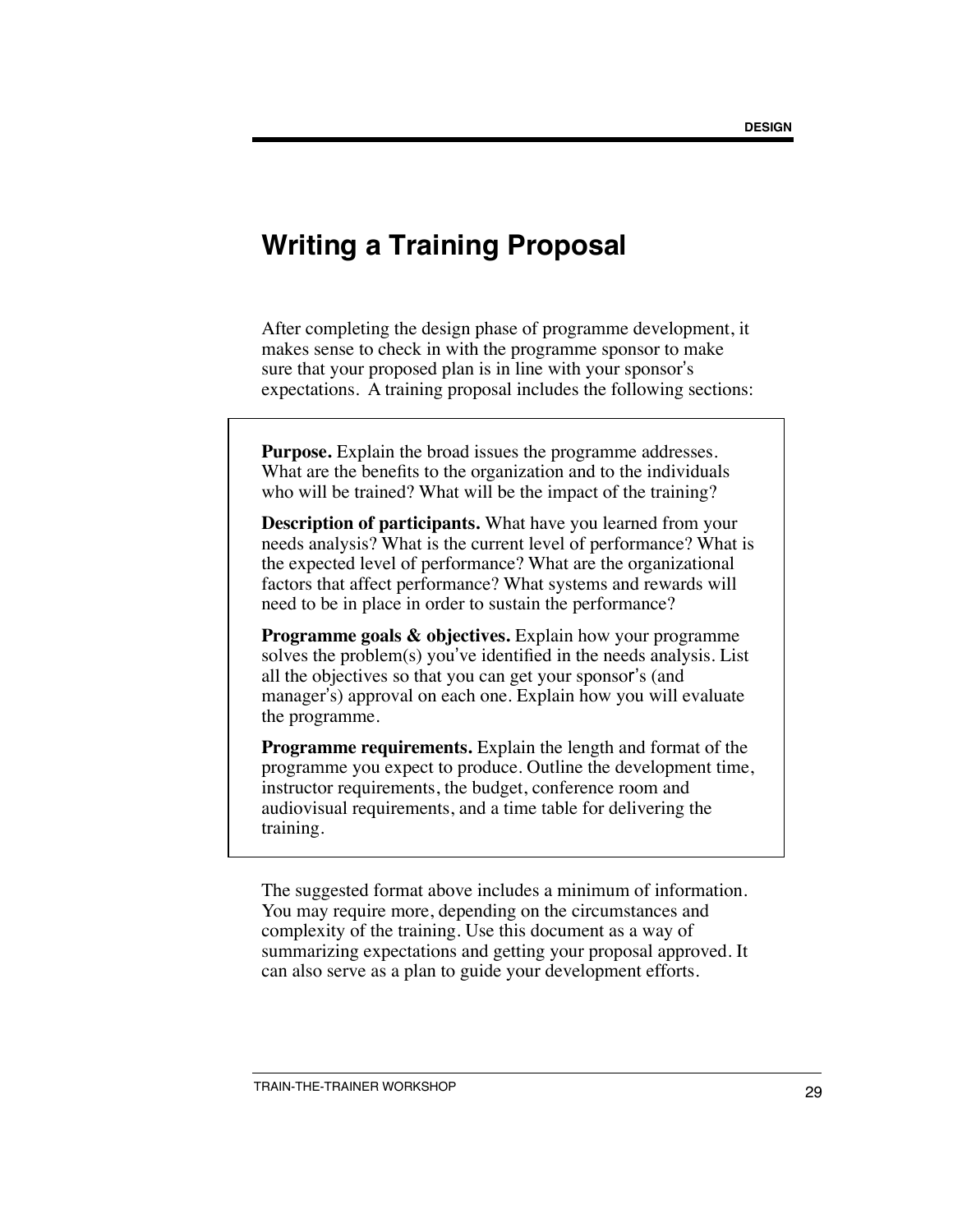## **Working with Training Providers**

When working with training providers, communication is key! Make sure you have discussed and agreed to the following items before beginning the project:

- **n Purpose of the project.** What are the broad goals to be accomplished? What are the training, and "non-training" issues associated with the project?
- **Scope of needs analysis.** Who needs to be involved? What assessment methodologies will be used?
- **n Project time table.** What are the expected time frames for conducting the needs assessment, design, and development of the project?
- **Training proposal.** What items should be addressed in this document? (See suggestions preceding page.)
- **Development.** What learning activities will be used? What can be done to make the programme an engaging and high-impact learning experience?
- Other issues to consider: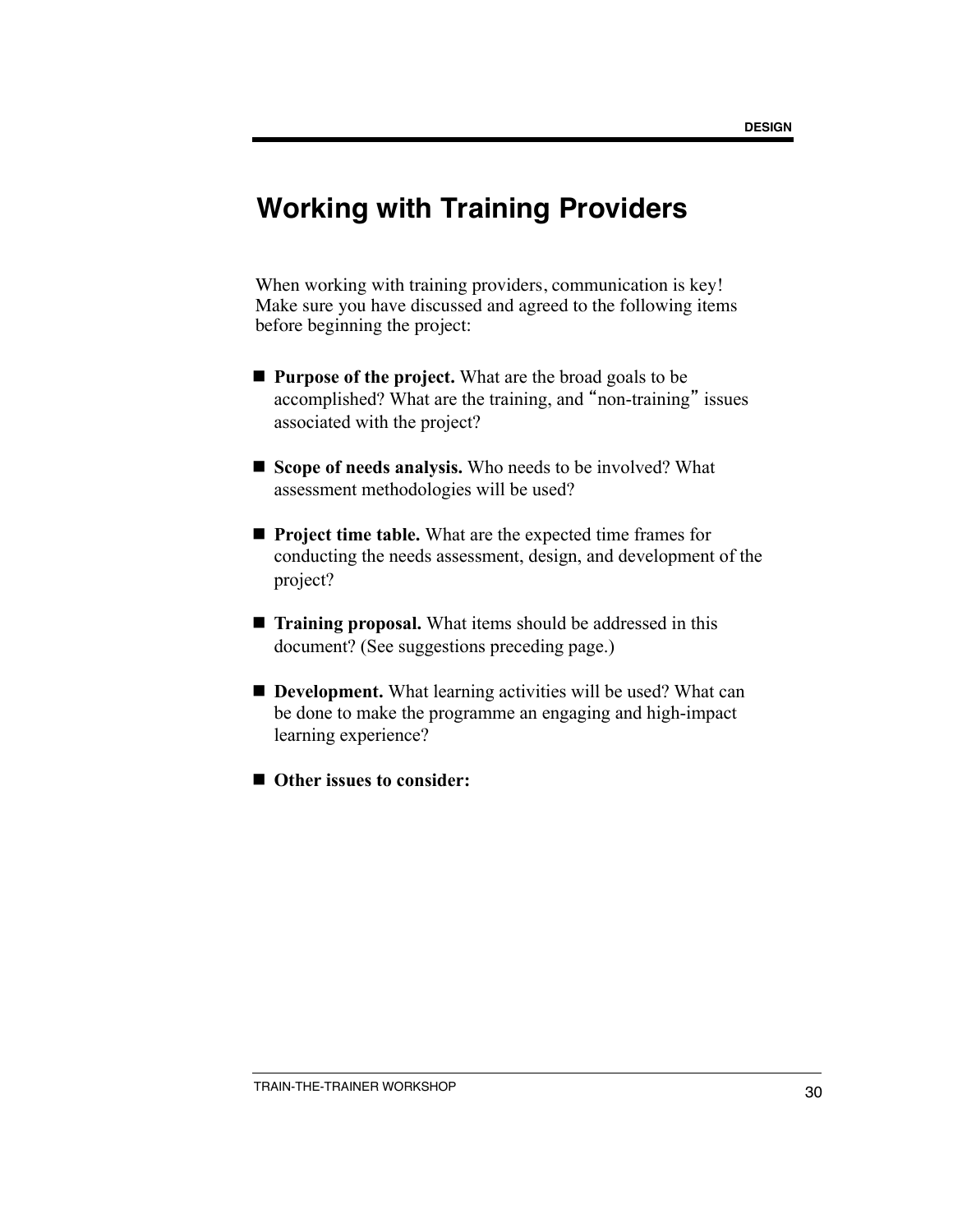## **Development Steps**

- Select learning activities
- Sequence learning activities
- Create an opening statement
- Create transitional links between modules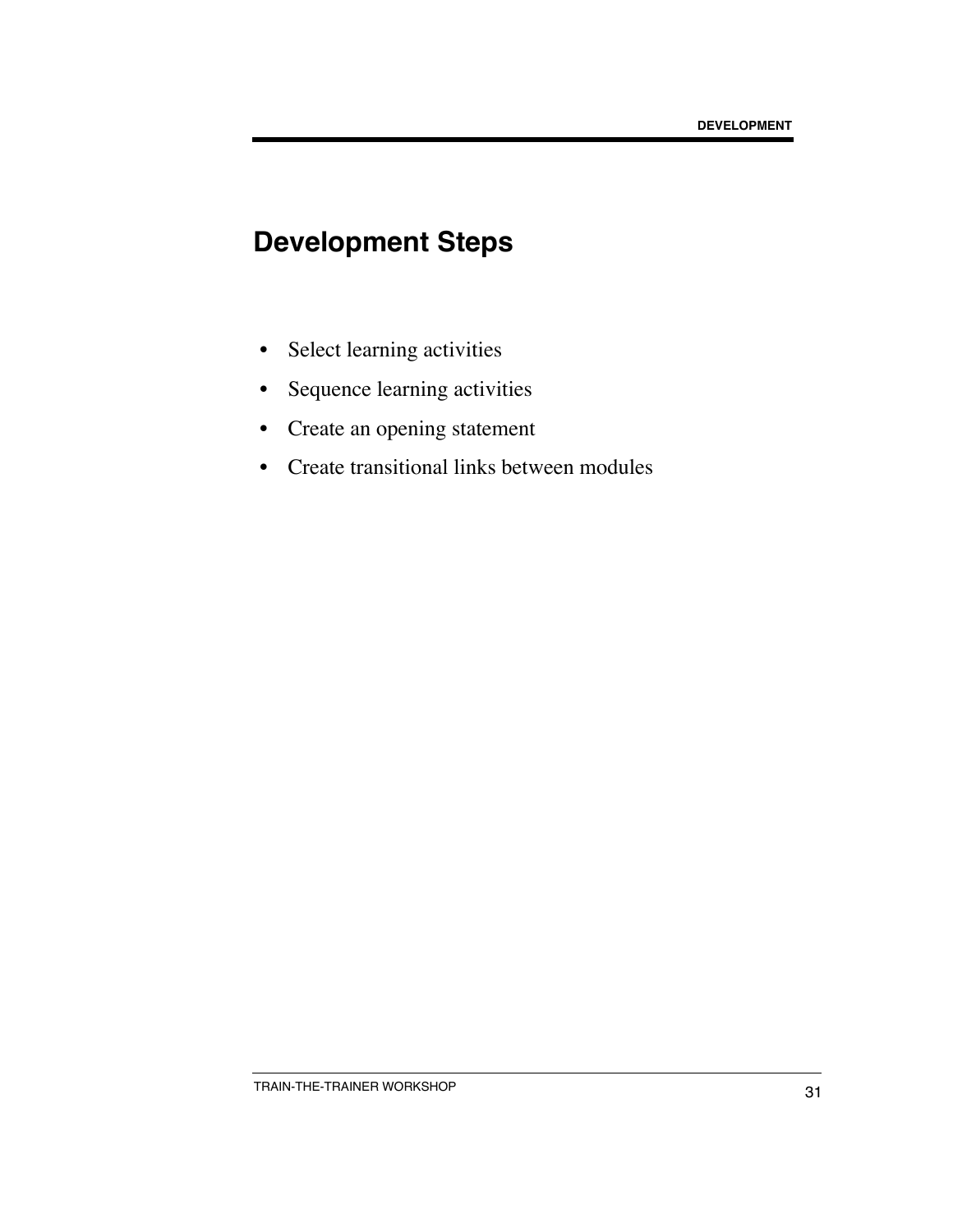### **Characteristics of Adult Learners**

Your learners are adults. Their personalities, learning styles, and behavior patterns are well developed (and may be relatively inflexible.) They are busy people with many responsibilities and many may view training as an intrusion upon their time.

To develop learning experiences that respond to the needs and learning styles of adult learners, it is useful to keep the following characteristics in mind:

- Adults have a reservoir of personal and work-related experience.
- Adults' attention needs to be gained and sustained.
- Adults are task oriented.
- Adults tend to be cautious, anxious, and easily discouraged in new situations.
- Adults need to be self directing and autonomous.
- Adults expect high-quality learning experiences.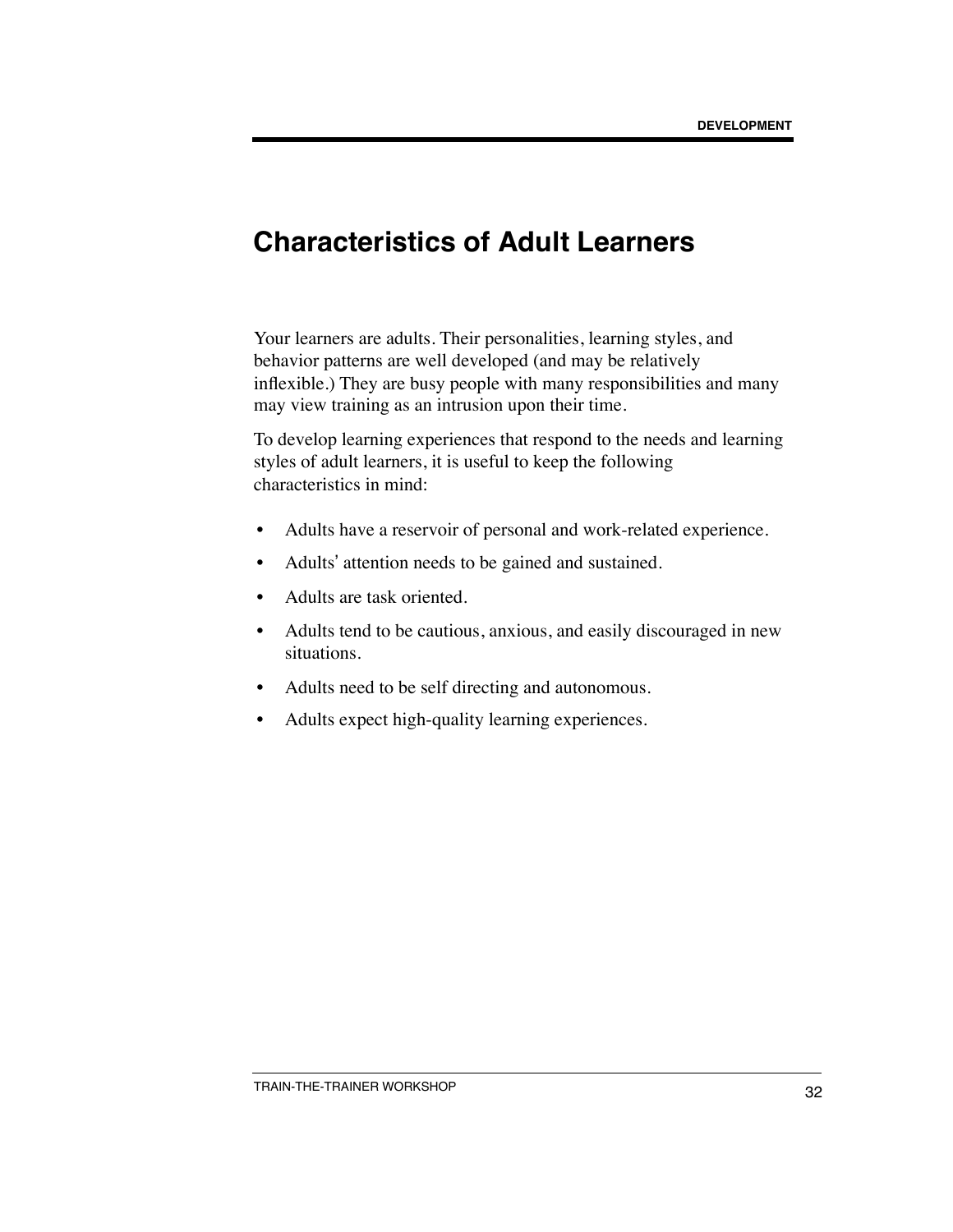

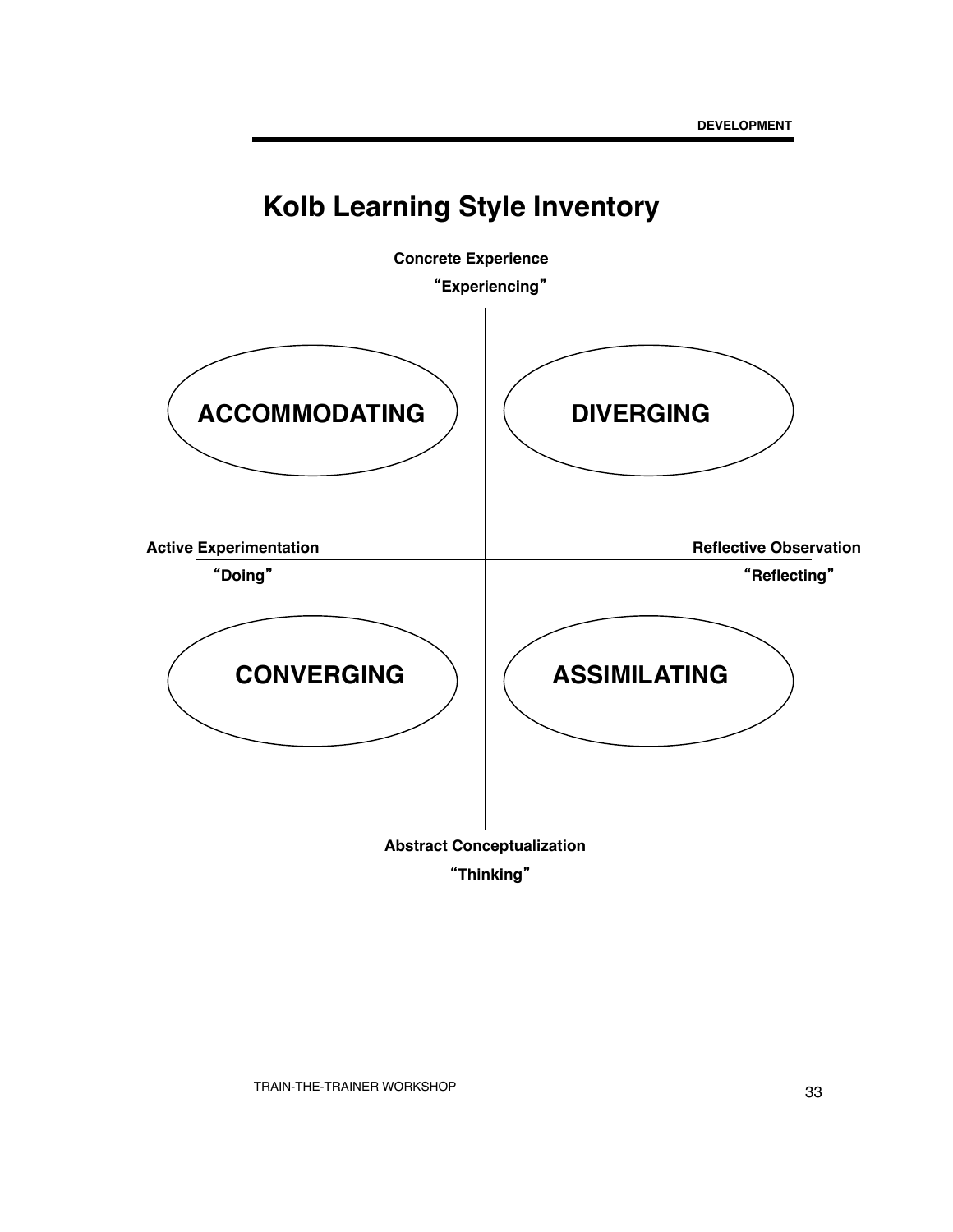## **Kolb Learning Style Inventory**

Your Kolb Learning style: \_\_\_\_\_\_\_\_\_\_\_\_\_\_\_\_\_\_\_\_\_\_\_\_\_\_\_\_\_\_\_\_

• In your small groups, give examples of "peak" learning experiences.

• What made them particularly effective for you?

• After having listened to the other 3 styles, what will be important to keep in mind when you work with others whose styles may be different from your own?

| Accommodating | Diverging | Assimilating | Converging |
|---------------|-----------|--------------|------------|
|               |           |              |            |
|               |           |              |            |
|               |           |              |            |
|               |           |              |            |
|               |           |              |            |
|               |           |              |            |
|               |           |              |            |
|               |           |              |            |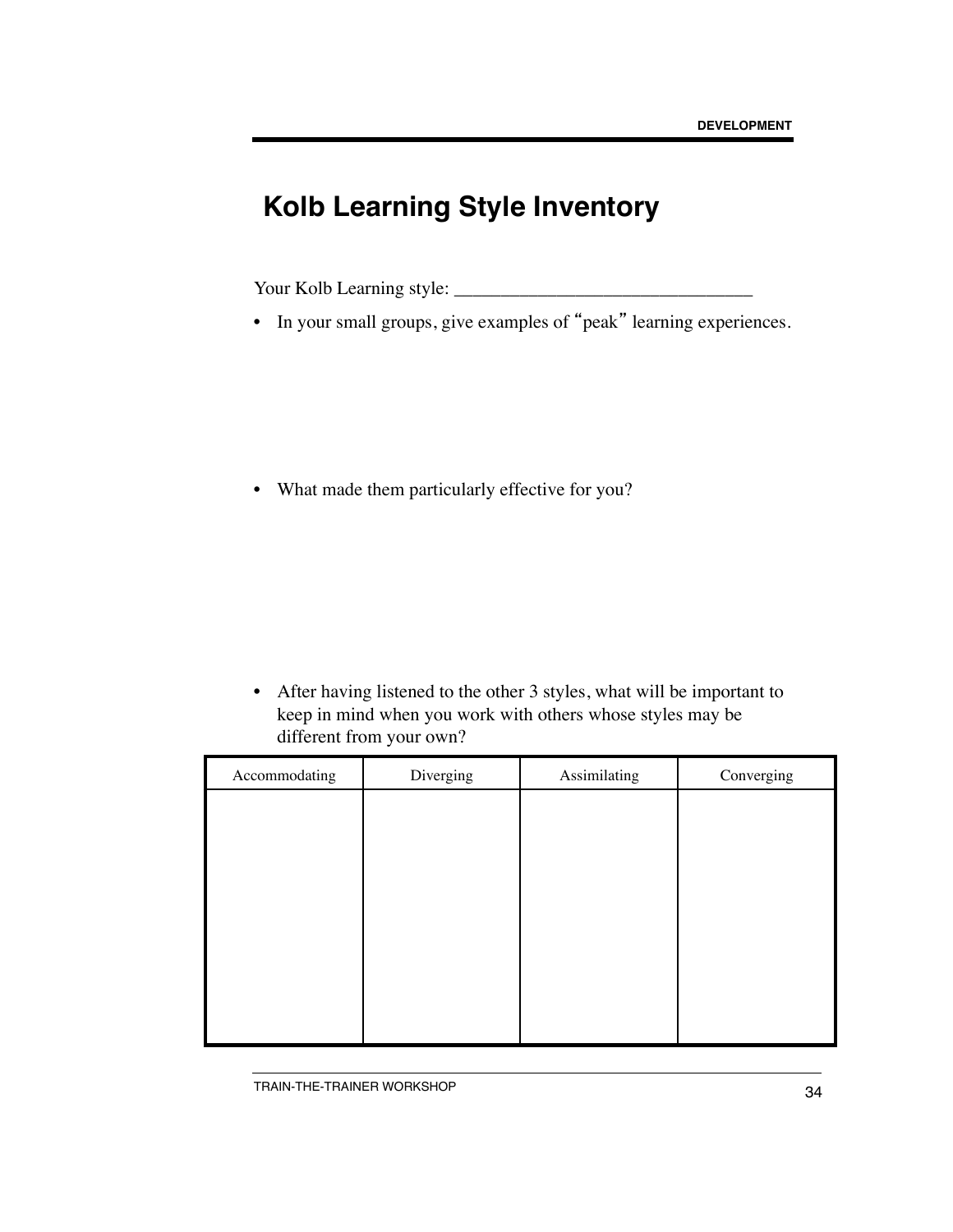### **Sequencing Learning Activities**

An effective learning experience creates a flow of activities that keeps your learners' attention and builds their mastery of the content you are presenting. No matter how well you develop a particular activity, its impact may be greatly diminished if it is misplaced in the sequence of training. For example, learners may get tired if one theoretical activity follows another, or if a theoretical activity is presented after lunch.

As you develop the sequence of activities, here are some approaches to keep in mind:



You can also sequence activities to create variety and interest. In the end, however, the sequence you select should be a logical response to your learners' needs.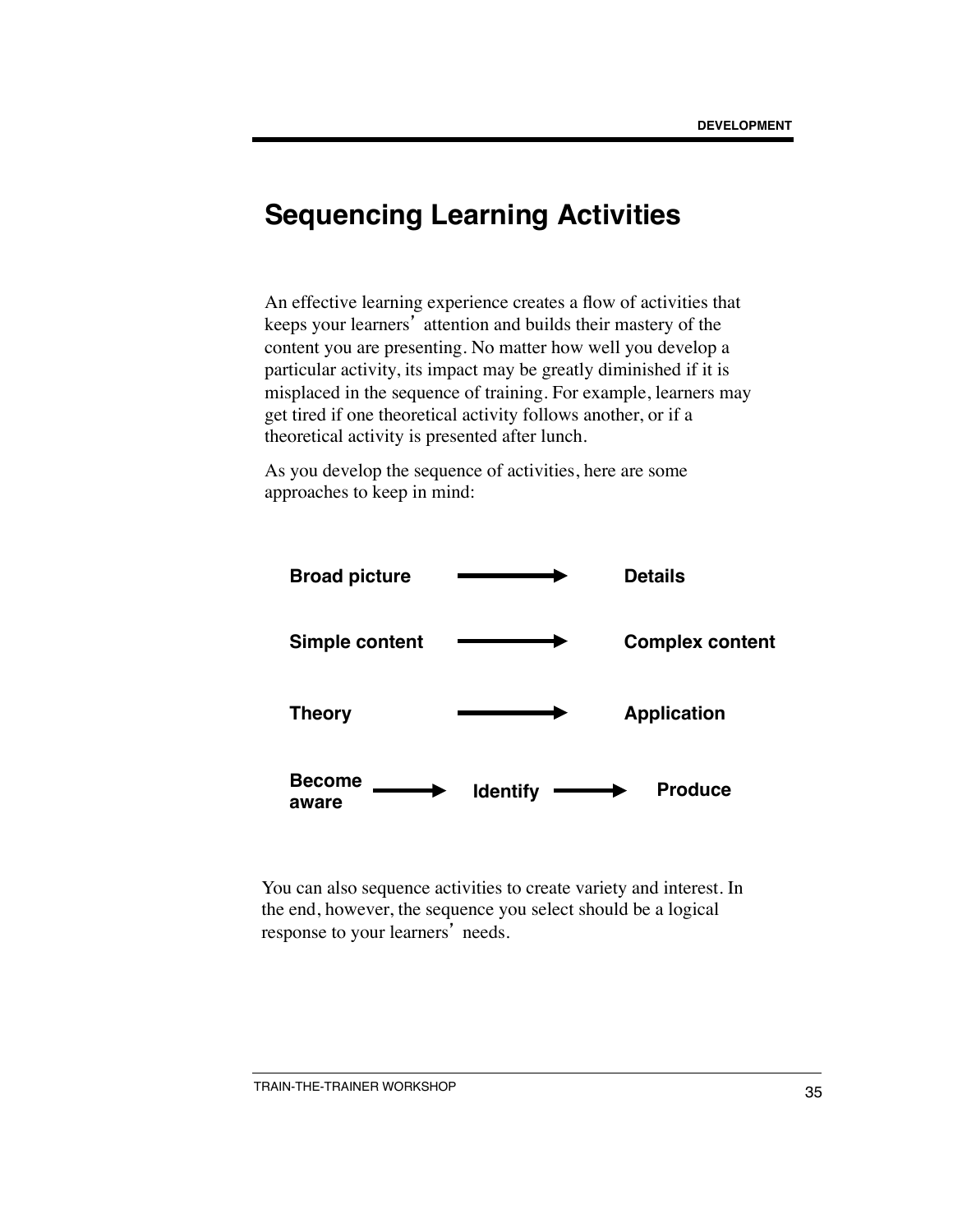# **Learning Activities**

| <b>Type</b>              | <b>Purpose</b>                                                                                                                        | <b>Notes</b> |
|--------------------------|---------------------------------------------------------------------------------------------------------------------------------------|--------------|
| Application<br>Exercise  | Identify steps or actions to use in learners'<br>own environment.                                                                     |              |
| Case Study               | Identify concepts and skills in a specific<br>environment; apply knowledge                                                            |              |
| Demonstration            | Observe skills in action, usually by<br>instructor or experienced performer                                                           |              |
| Discussion               | Draw on learner's experience; encourage<br>application; identify challenges and<br>obstacles                                          |              |
| <b>Fish Bowl</b>         | Observe skills in action; provide feedback                                                                                            |              |
| Games $&$<br>Simulations | Discover learners' habitual tendencies;<br>establish a a need to change; experience and<br>analyze underlying issues; practice skills |              |
| Lecturette               | Introduce new area of content; convey<br>conceptual, historical or theoretical<br>information                                         |              |
| Pen & Paper<br>Exercise  | Identify concepts and knowledge; practice<br>and test knowledge                                                                       |              |
| Personal<br>Reflection   | Create awareness of concept; encourage<br>learner's emotional involvement                                                             |              |
| Reading/Self<br>Study    | Introduce new area of content; gain broader<br>background on topic                                                                    |              |
| Role Play                | Establish the need to change; practice skills<br>in a work-related context                                                            |              |
| Video Clip               | Provide information; set a mood;<br>demonstrate interaction                                                                           |              |
| Visualization            | Engage learners' imagination.                                                                                                         |              |

TRAIN-THE-TRAINER WORKSHOP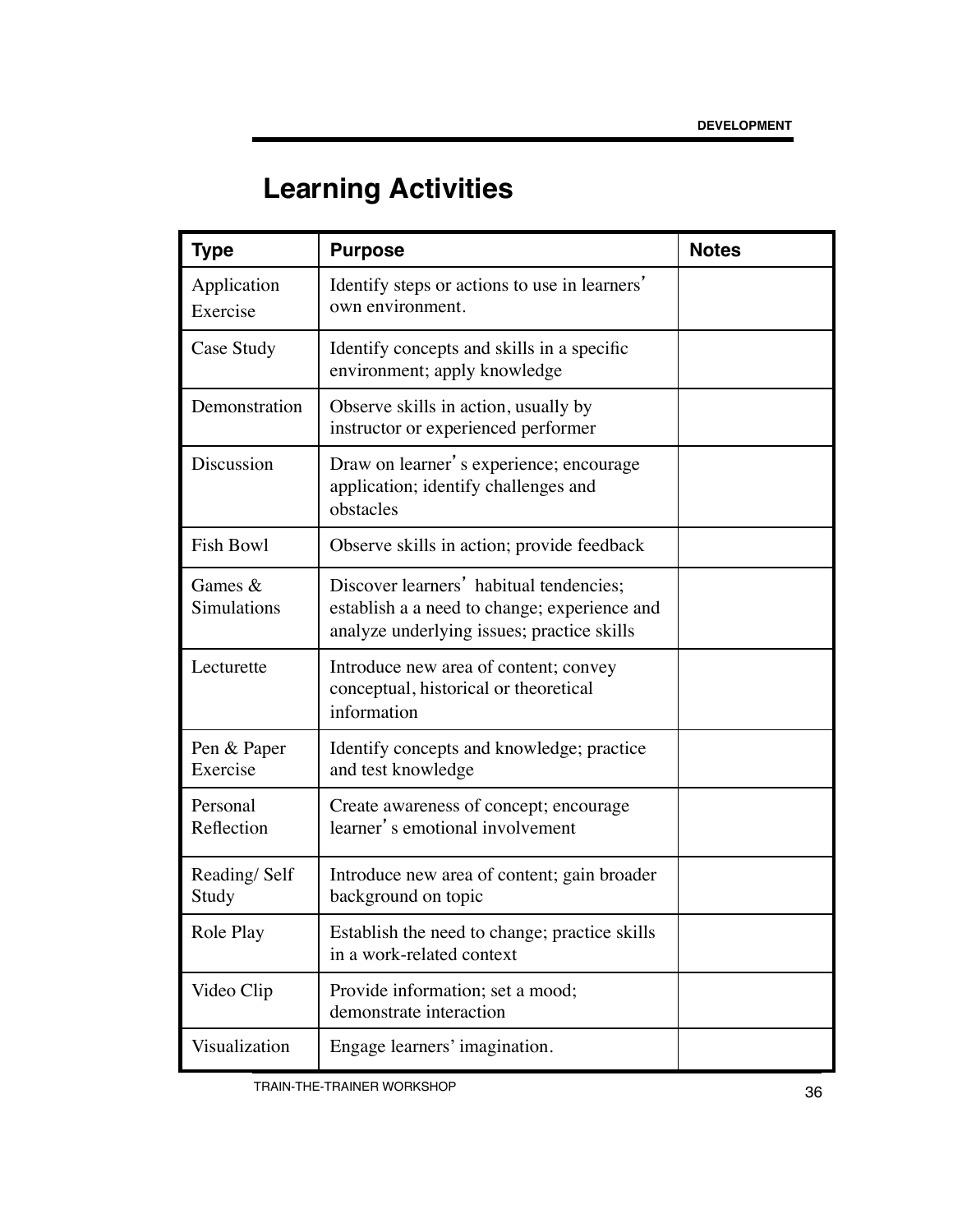### **Sequencing Learning Activities**

**Purpose** This exercise asks you to sequence a series of learning activities. It will give you an opportunity to apply the principles of sequencing presented on the previous page.

**Situation** You are an HR manager. You are developing a module on how to give positive and constructive feedback to colleagues. Read the list the activities below and place them in a logical order

| А.             | Ask participants to identify people in<br>their workplace to whom they would like<br>to give feedback                   |    | Sequence | Why? |
|----------------|-------------------------------------------------------------------------------------------------------------------------|----|----------|------|
| <b>B.</b>      | Ask learners to write down and example<br>of positive and constructive feedback<br>they have received in the past       | 1. |          |      |
|                |                                                                                                                         | 2. |          |      |
| $\mathbf{C}$ . | Set up role plays so participants can<br>practice giving feedback                                                       | 3. |          |      |
| D.             | Provide a 10-minute lecture on giving<br>effective feedback                                                             | 4. |          |      |
| Ε.             | Ask participants to have a group<br>discussion about difficulties of and                                                | 5. |          |      |
|                | barriers to giving feedback; summarize in<br>large group                                                                | 6. |          |      |
| F.             | Ask participants to fill out a worksheet<br>where they must distinguish between<br>effective and non-effective feedback |    |          |      |

TRAIN-THE-TRAINER WORKSHOP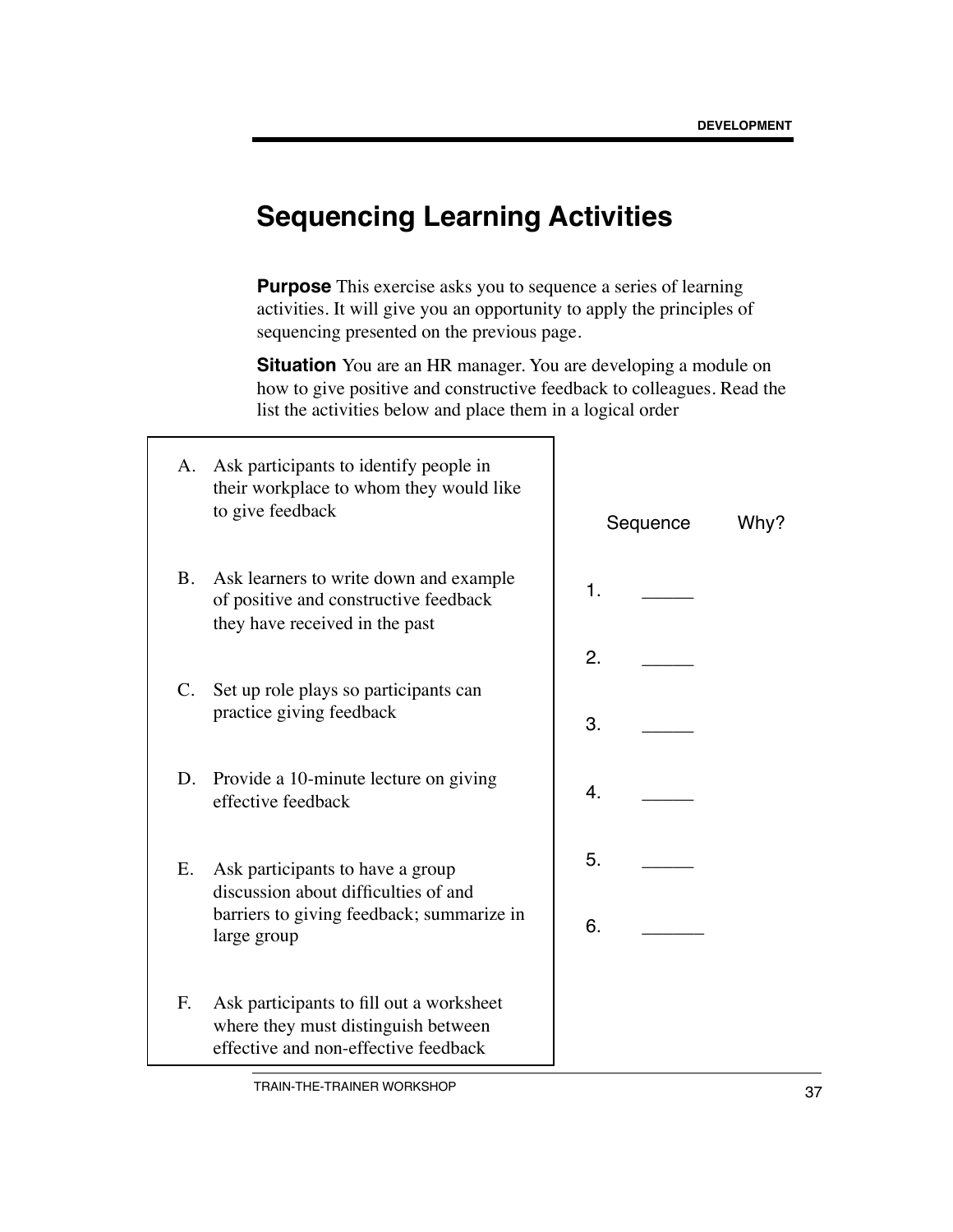## **Sequencing Learning Activities**

Select one of your objectives. Make a list of learning activities to help learners gain mastery of the objective. Be prepare to explain the rationale for the activities and sequence.

**Objective:**

**Activities:**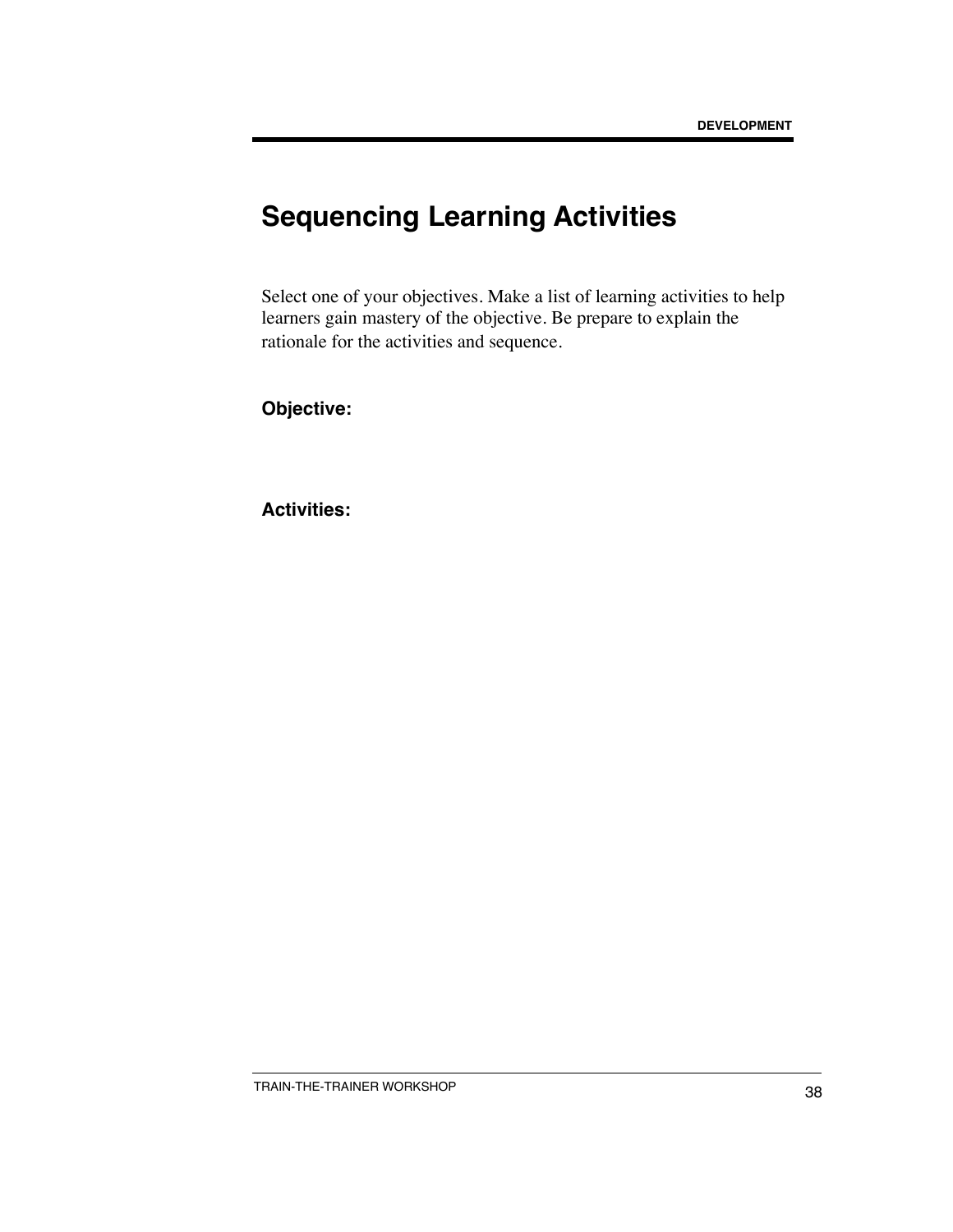# **Sample Instructional Sequence**

| <b>Module 1: Giving Effective Feedback</b> |                                                                                                                                       |              |  |
|--------------------------------------------|---------------------------------------------------------------------------------------------------------------------------------------|--------------|--|
| Time                                       | Activity                                                                                                                              | <b>Notes</b> |  |
| $9:00-9:$<br>10                            | Learners write down examples of positive and<br>negative examples of feedback; share with partner.                                    |              |  |
| $9:10-$<br>9:25                            | Instructor gives lecturette on effective feedback,<br>including making it specific and behavioral; elicits<br>examples from learners. |              |  |
| $9:25-$<br>9:35                            | Learners complete written exercise on distinguishing<br>positive and negative feedback.                                               |              |  |
| $9:35-$<br>9:45                            | Learner write down examples of feedback to give to<br>their real-life work colleagues.                                                |              |  |
| $9:45-$<br>9:55                            | Instructor demonstrates giving effective feedback.                                                                                    |              |  |
| $9:55-$<br>10:15                           | Learners role play in triads, playing speaker, other<br>person and observer.                                                          |              |  |
| $10:15-$<br>10:30                          | Instructor debriefs what was learned from role play;<br>gives out handout on additional tips for giving<br>feedback                   |              |  |
| $10:30-$<br>10:45                          | Learners conduct small-group discussion (10 min.)<br>and then summarise comments for large group. (5<br>$min.$ )                      |              |  |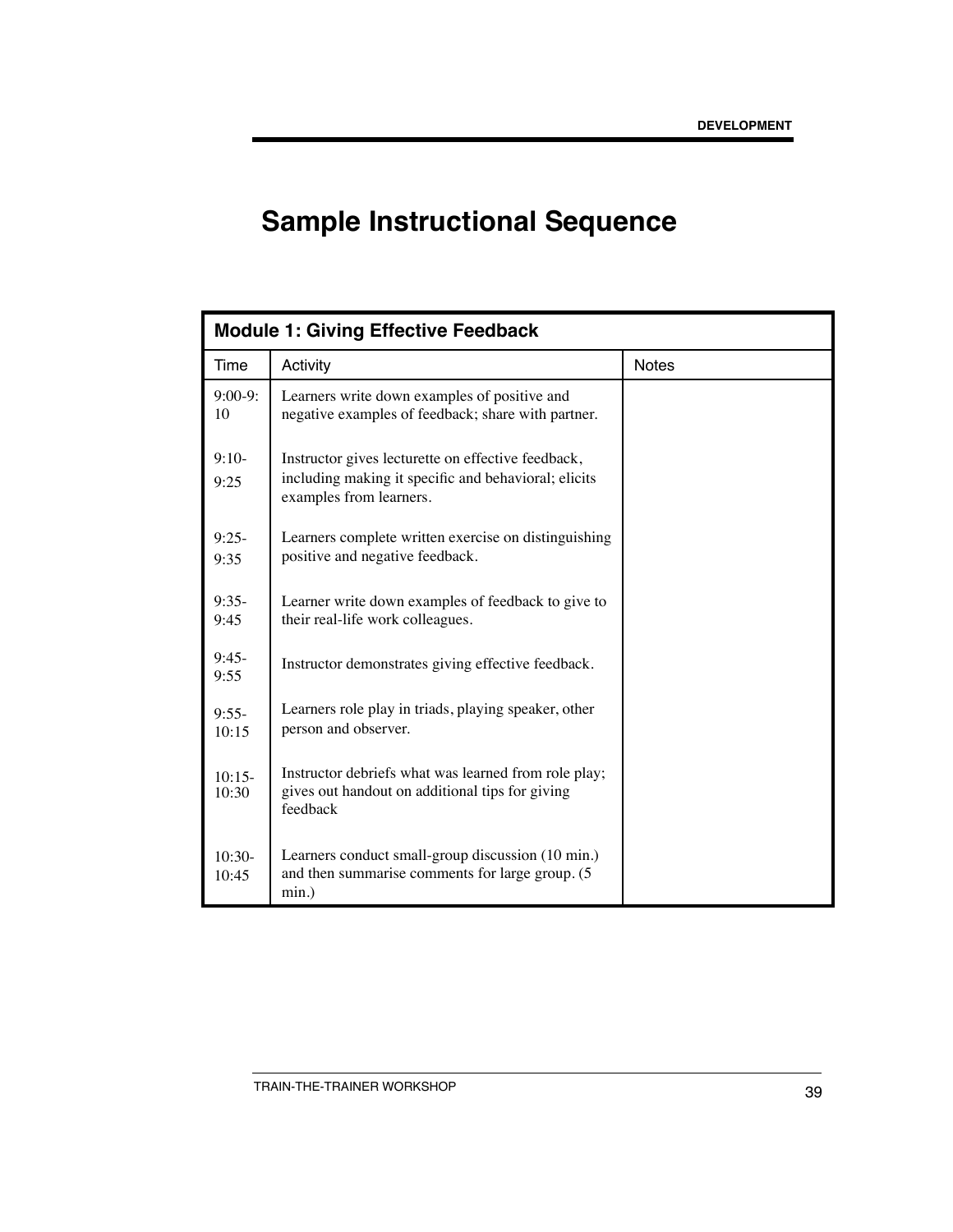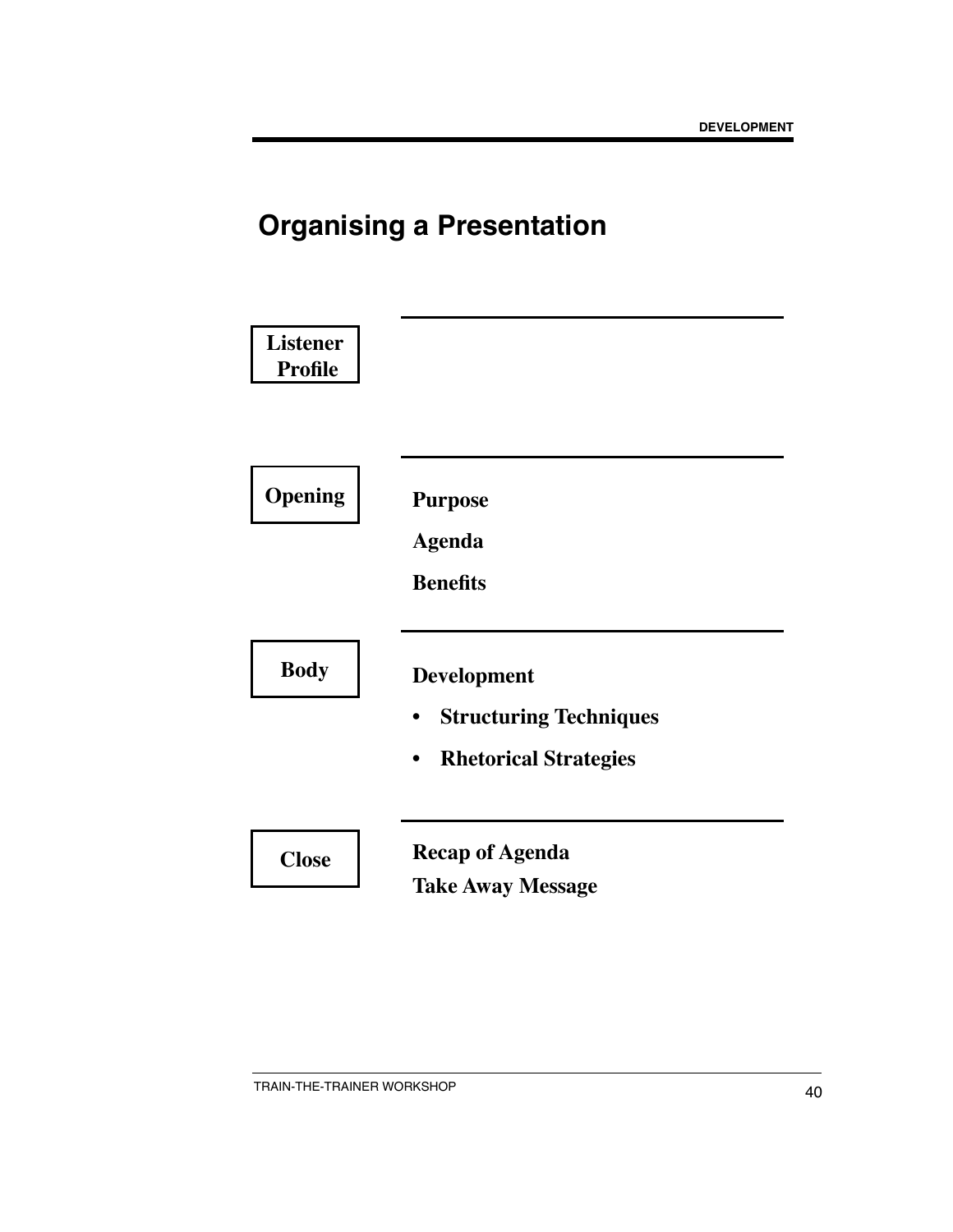### **Listener Profile**

Start by defining your listener. Write down all the information you have about your listener's needs, interests, and priorities. The more information you have, the better prepared you will be to get and keep your listener's attention. To be persuasive, you need to present your idea from your listener's point of view. Several questions to consider:

- What is the listener's technical level of understanding?
- What are the listener's expectations about your presentation? How can you exceed these expectations?
- What do you want the listener to do after hearing your presentation?
- Do you have more than one listener? If so, what are the needs and expectations of all of the listeners? Who is the primary listener?

Your goal is to get inside your listener's mind and see your idea from his/her point of view.

Additional things to consider about your listener:

- Personal interests
- Work history
- Educational background
- Leisure interests
- Age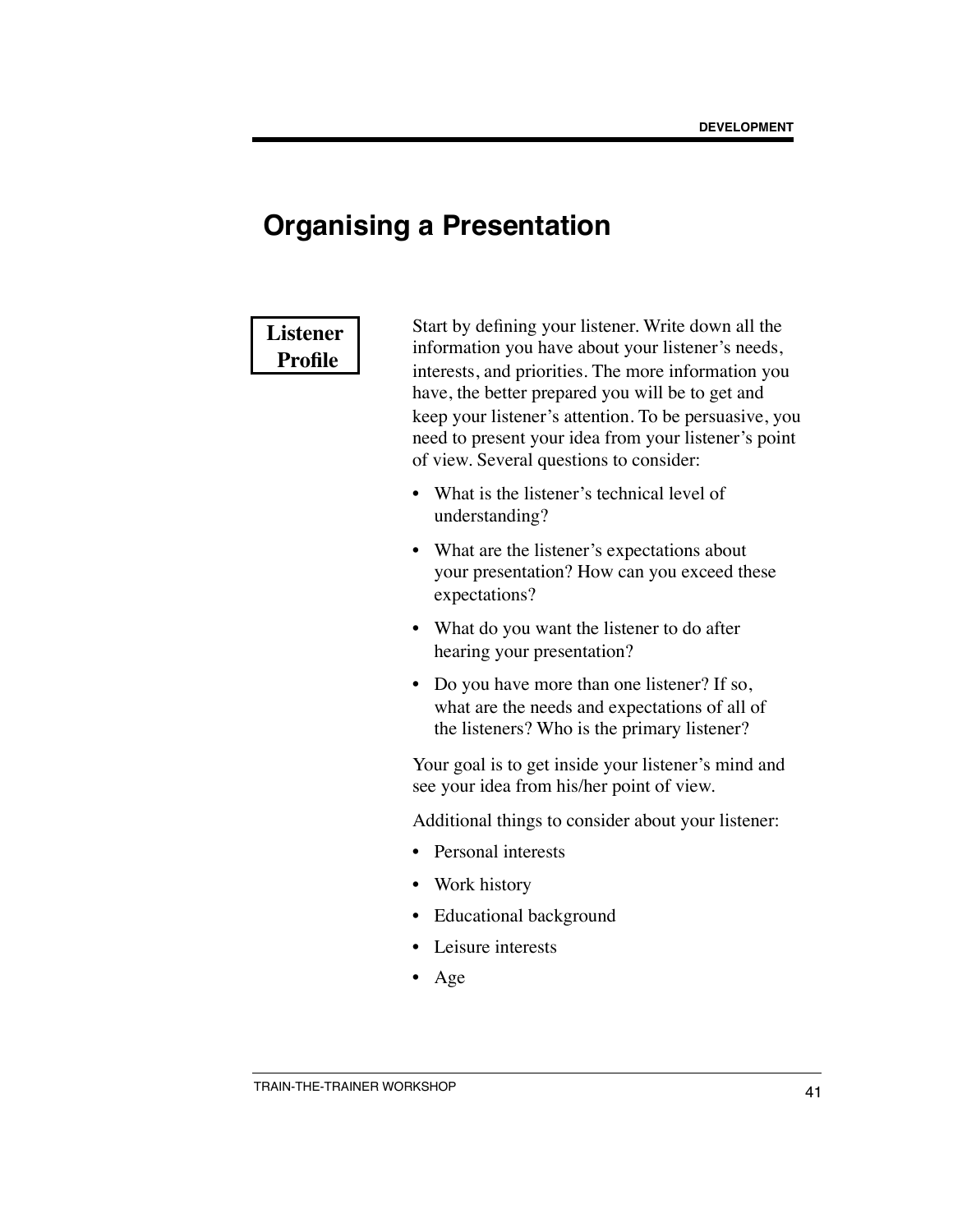### **Opening**

**Purpose.** Start with a strong, single statement that explains the purpose of your presentation. Frame it in terms that the listener can understand and relate to. A good approach is to mention the subject matter of the talk and a reason why the subject matter is important to this listener (benefit). Here is a useful format:

subject matter  $+$  so that  $+$  benefit to listener

*Example:* "The purpose of my talk is to give you an overview of visual aid techniques so that you can increase the impact and interest of your presentations."

*Not:* "Now I am going to talk about visual aids."

**Agenda.** Then, explain your agenda. List the topics you'll be covering. Make sure there is a logical link between the purpose and the topics you outline. Say enough on each topic to orient your listener, but save the details for the body of your presentation.

*Example*: "First I will review the planning steps of a presentation. Then I will show you some structuring techniques; these are some templates that you can use to develop content in the body of your presentation. Lastly, I will demonstrate some delivery techniques so that you know how to create the greatest impact with your visual aids."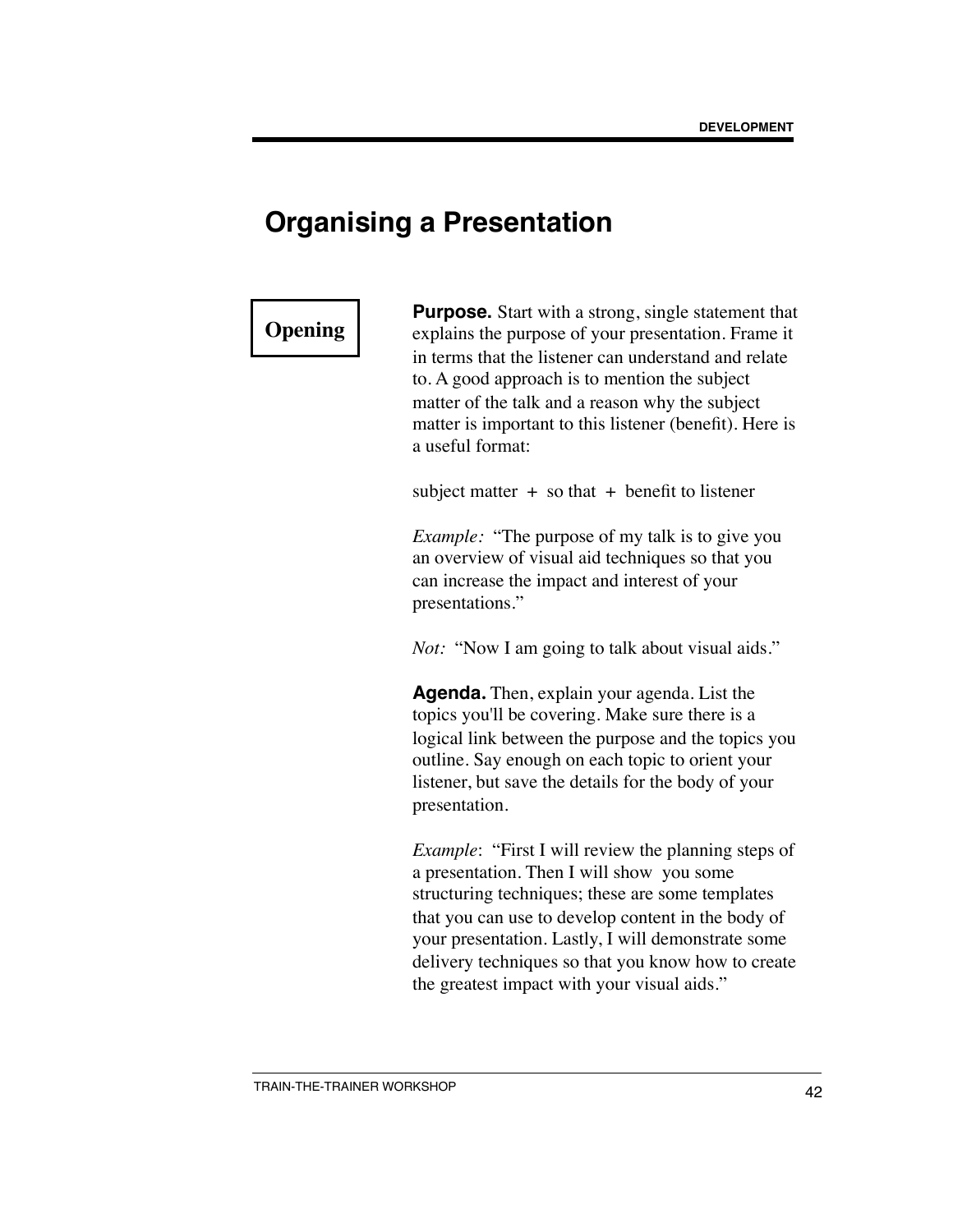### **Opening**

**Benefits.** Finally, let the listener know what's in it for him/her. How will the listener gain by paying attention? Why should the listener invest the time?

*Example*: "When I'm finished, you'll have a tool kit for preparing and delivering effective visual aids. You will also have learned some ways to keep your listeners' attention and help them to remember what you say."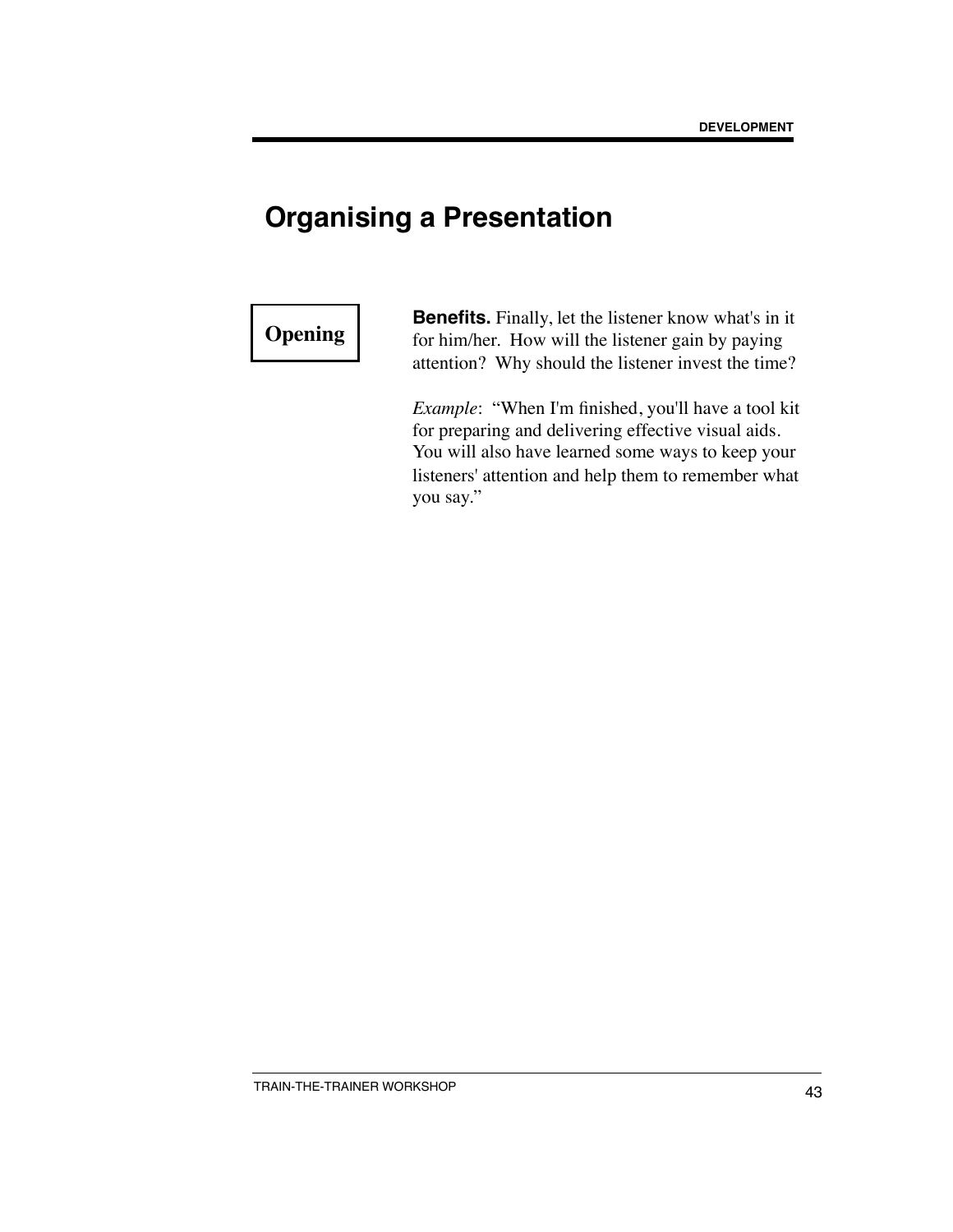### **Body**

During the body of your presentation, you develop your agenda topics. Referring to your listener profile, outline the main points your listener needs to know about each of the topics. Keep in mind the questions you think your listener will have about each of the topics. Then, include only the necessary detail to support the points and to answer the listener's questions.

### **Structuring Techniques**

For each topic in your presentation, you will develop a visual aid (or several visual aids) to convey the main points and to answer the listener's questions. Use the following structuring techniques as templates for the ideas you wish to convey.

| <b>Structuring</b><br><b>Technique</b> | When to Use                                                                                                                                                                |
|----------------------------------------|----------------------------------------------------------------------------------------------------------------------------------------------------------------------------|
| 1. Bullets                             | Bullets are the most versatile and widely used<br>technique for structuring information. Use bullets to<br>list reasons<br>give examples<br>provide background and details |
| 2. Bullets<br>(with graphic)           | Add a graphic to create interest and to make the bullets<br>easier to remember. Include a conceptual graphic to<br>explain a concept<br>label an idea or project<br>٠      |
| 3. Charts:<br><b>Bar Chart</b>         | A bar chart presents the totals of several data elements.<br>Use a bar chart to compare the totals. (Example: a<br>summary of budget amounts from several years.)          |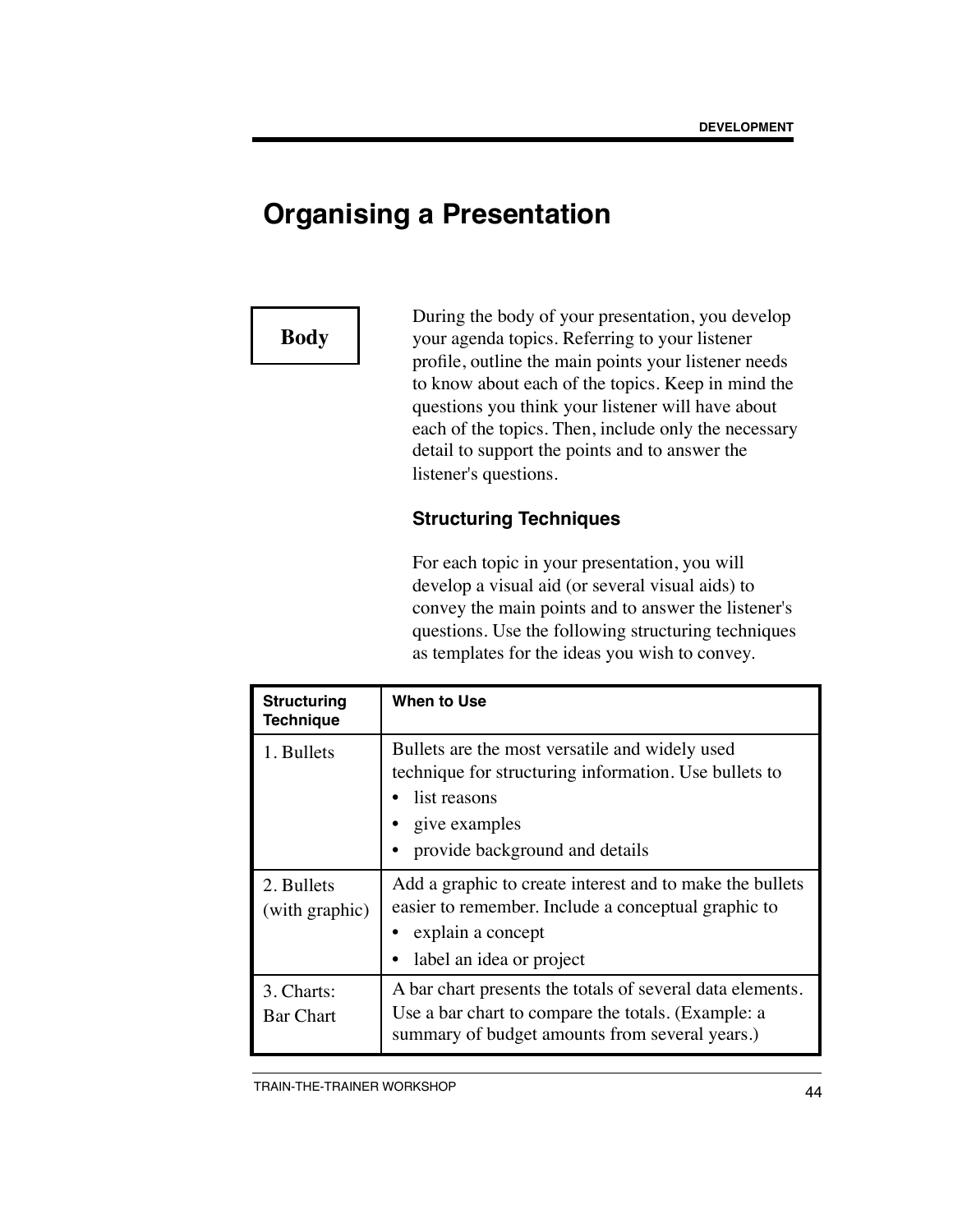# **Structuring Techniques (continued) Body**

| <b>Structuring</b><br><b>Technique</b> | <b>When to Use</b>                                                                                                                                                                                                              |  |
|----------------------------------------|---------------------------------------------------------------------------------------------------------------------------------------------------------------------------------------------------------------------------------|--|
| 4. Charts:<br><b>Flow Chart</b>        | A flow chart shows steps in a process. Use a flow chart<br>to give an overview of the whole process; then explain<br>each step.                                                                                                 |  |
| 5. Charts:<br>Line Chart               | A line chart shows a single trend or compares several<br>trends over time. (Example: the movement of a social<br>indicator such as GNP growth, production levels, or<br>funds spent on education.)                              |  |
| 6. Charts:<br>Pie Chart                | A pie chart shows the relationship of the part to the<br>whole. (Example: the foreign trade level of one country<br>as compared to that of all countries in the region.)                                                        |  |
| 7. Diagram                             | A diagram simplifies and displays a set of relationships.<br>Use a diagram to<br>show a physical or organizational relationship<br>describe a technological configuration or problem<br>explain any complicated idea or product |  |
| 8. Table<br>(numbers or<br>text)       | Use a table to display related information. A table is an<br>effective way to<br>display several important numbers<br>list advantages and disadvantages<br>compare related information<br>show a chronology of events           |  |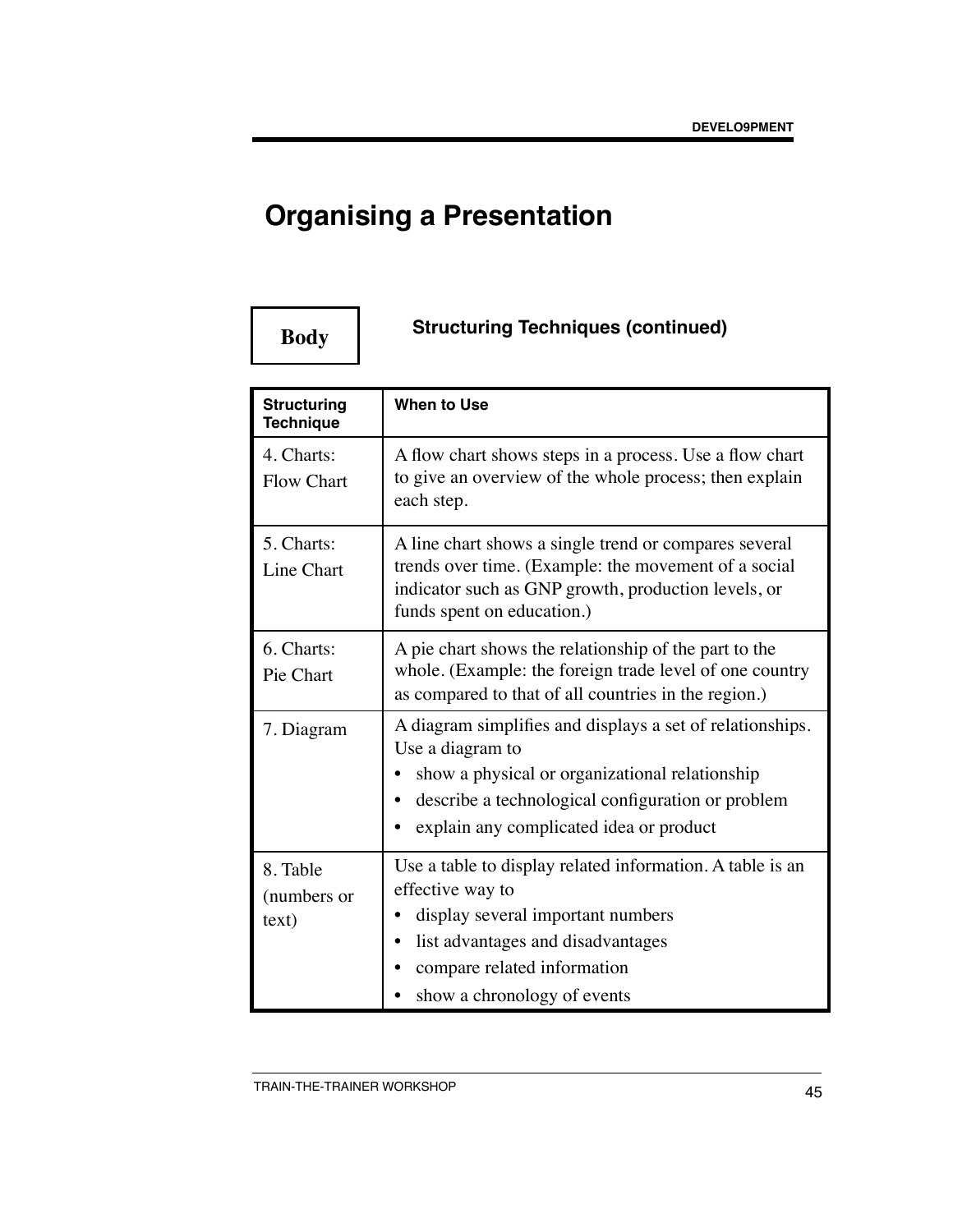### **Body Rhetorical Strategies**

As you make decisions about how you will structure your ideas and represent them visually, you should also be thinking about how you will convey the information verbally. Will you cite a statistic, state an example, or give an analogy? In other words, what rhetorical strategies will you use?

By rhetorical strategy we mean the *form* of your argument or discussion: what you say to prove a point, answer a question or simply make information clear.

**Analogy.** The analogy is a creative way to explain an idea quickly and clearly. To best use an analogy, step outside the topic of your presentation and explain the idea in a simpler or more familiar context. Then link this explanation back to your original context. Your listener's interests may suggest opportunities for developing analogies.

**Anecdote.** Tell a story that demonstrates the idea or principle that you are explaining. An anecdote gets your listeners' immediate attention and helps them see the truth of what you are saying in a realistic context. It sets up an emotional link to the material that will help them remember what you said.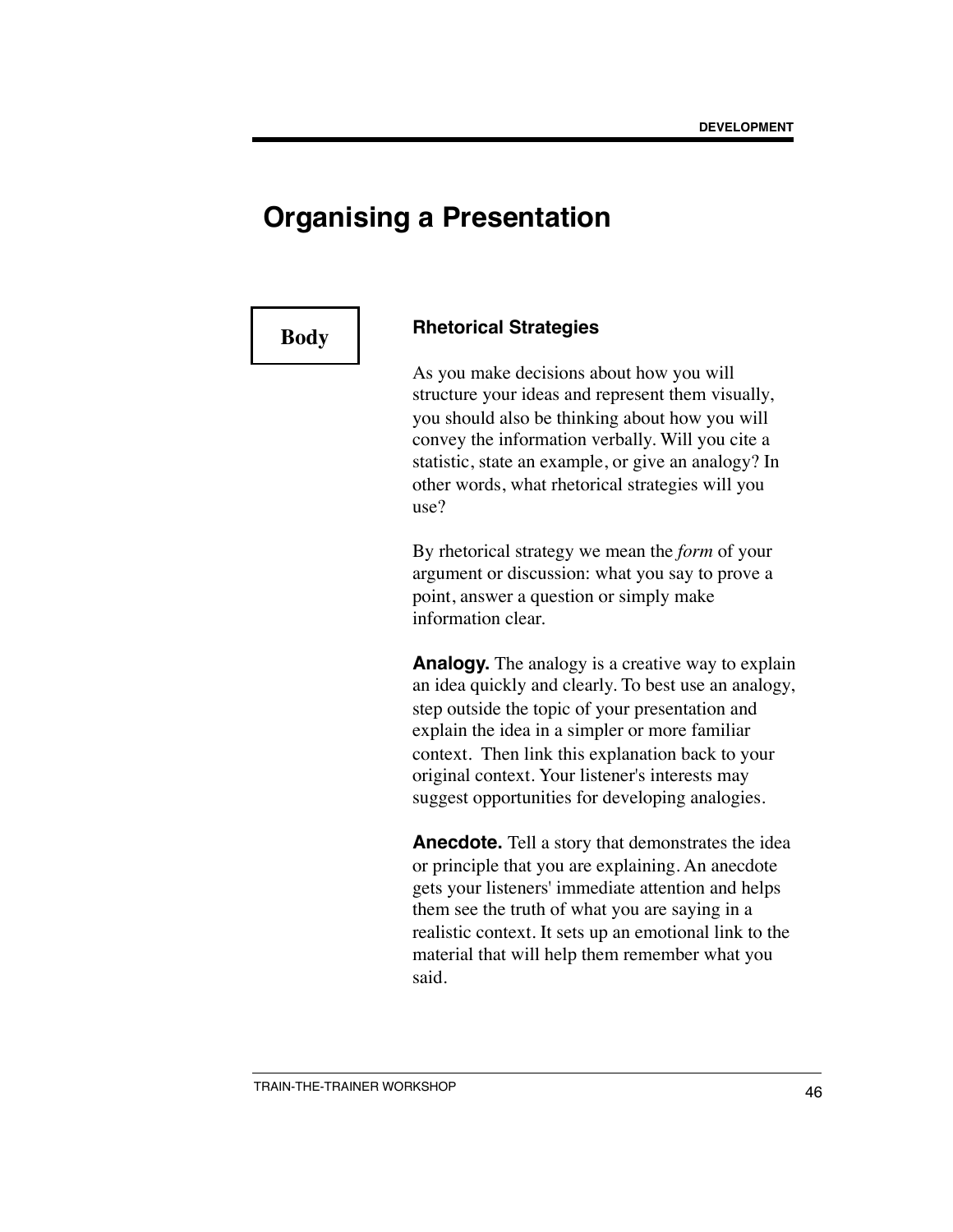### **Body Rhetorical Strategies**

**Example.** With an example, you can make an abstract concept concrete. Try to draw the example from your listener's frame of reference. That way you can demonstrate the concept in a way that is understandable—and easy to remember.

**Experience.** You can draw on your own experience to explain an idea or concept: Explain how it has worked for you in the past.

Or, you can use your listener's experience: Relate your idea to a similar action taken by your listener in the past. Show him/her that your idea will work in a similar way.

Finally, you have the experience of the idea itself. Explain the success of the idea, as shown over time.

**Expert.** You can use an expert to prove your point. Just make sure that your listener acknowledges this person as an expert. An expert can also be an institution or periodical that your listener accepts as a credible source of information.

**Fact.** A fact is a basic truth. There are many accepted truths in our day-to-day business world. An example: It takes money to make money. But watch out—what seems like a fact to you may seem like an opinion to someone else.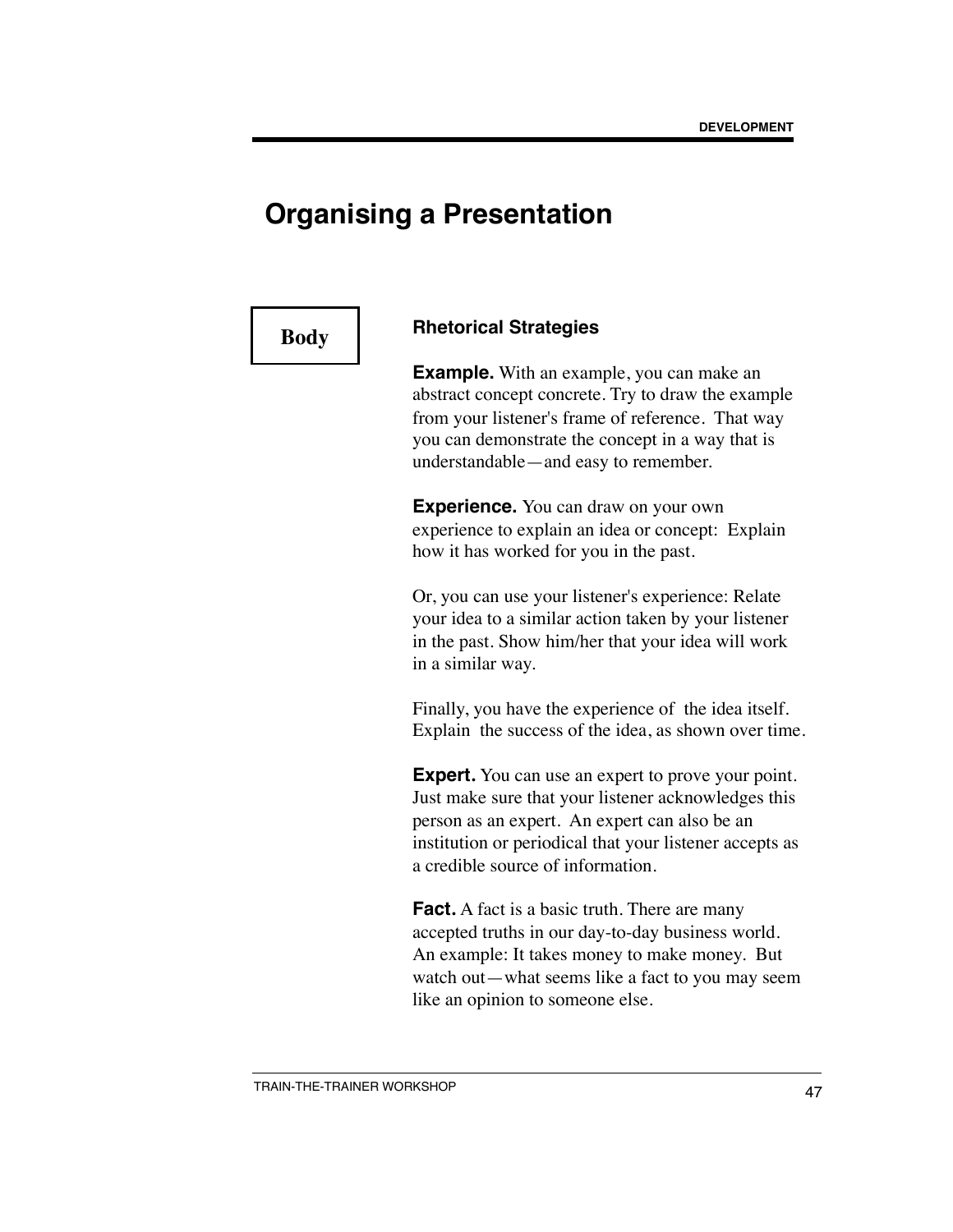**Close** During the close of your presentation, you summarize your main topics and ask for questions.

> **Recap.** Briefly review the topics you covered and relate them back to your purpose. Remind your listeners of what you have covered and why it is important to them.

**Take Away Message.** At the end of your talk, you have the opportunity to leave your listeners thinking about an important message. What is the main point you want your listeners to think about and/or take action on? Or perhaps you can leave them with a personal insight that summarizes in the information in an emotional way.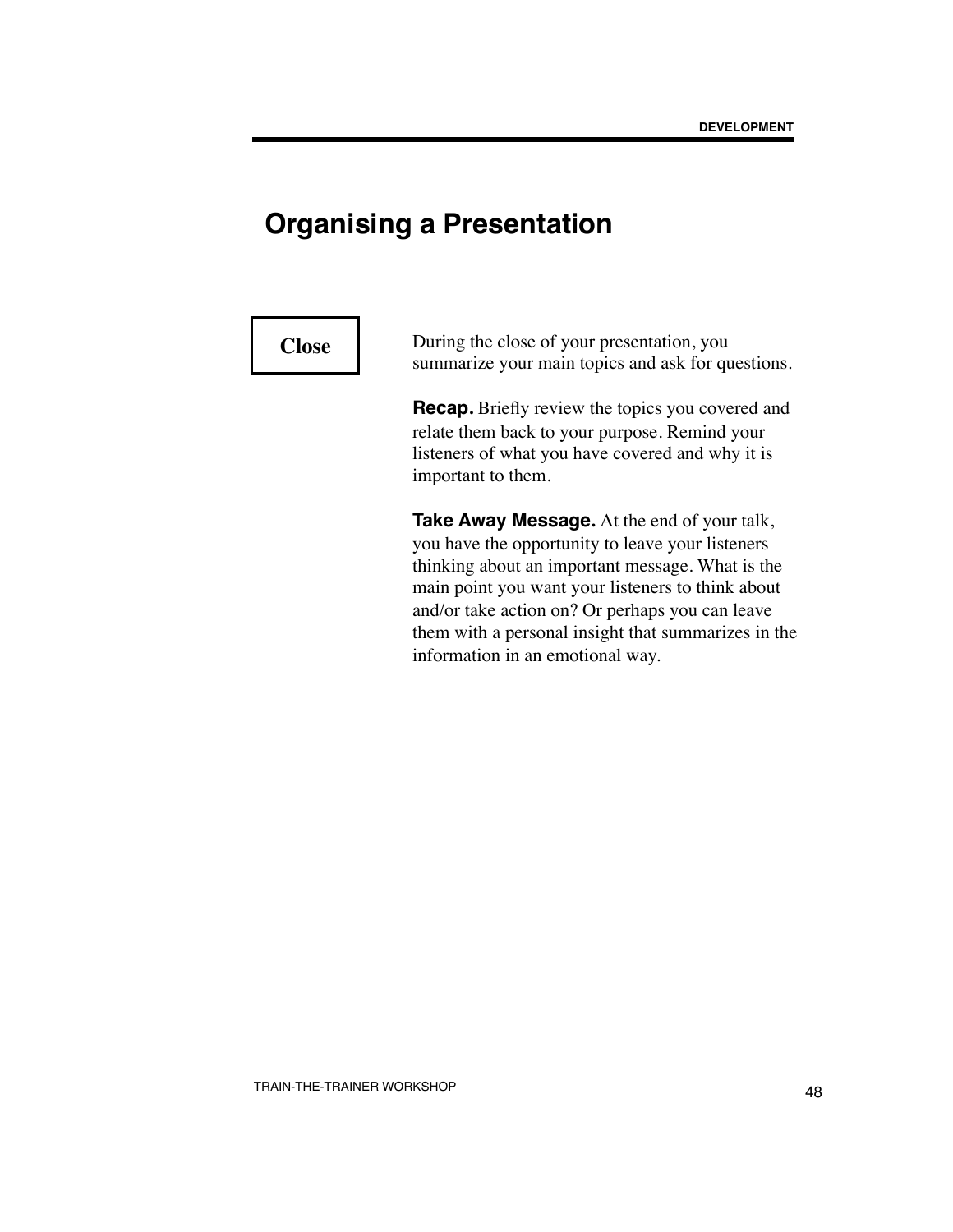### **Effective Visual Aids**

Visual Aids will help your listeners understand — and remember the information you are presenting. Here are a few tips to keep in mind when you are using visual aids:

- Make visual aids simple.
- Make them large.
- Limit words.
- Represent ideas conceptually by means of graphics.
- Use a standard template that keeps the headings and formats consistent from slide to slide.
- Use a color palette of 6-8 colors. Do not overwhelm the listener with colors, graphics, and animation.
- Position visual aids at the side of the room (not the center) whenever possible.
- Create anticipation through verbal transitions.
- Interact with visual aids by pointing and revealing information gradually.
- Talk to your listeners, not to your visual aids.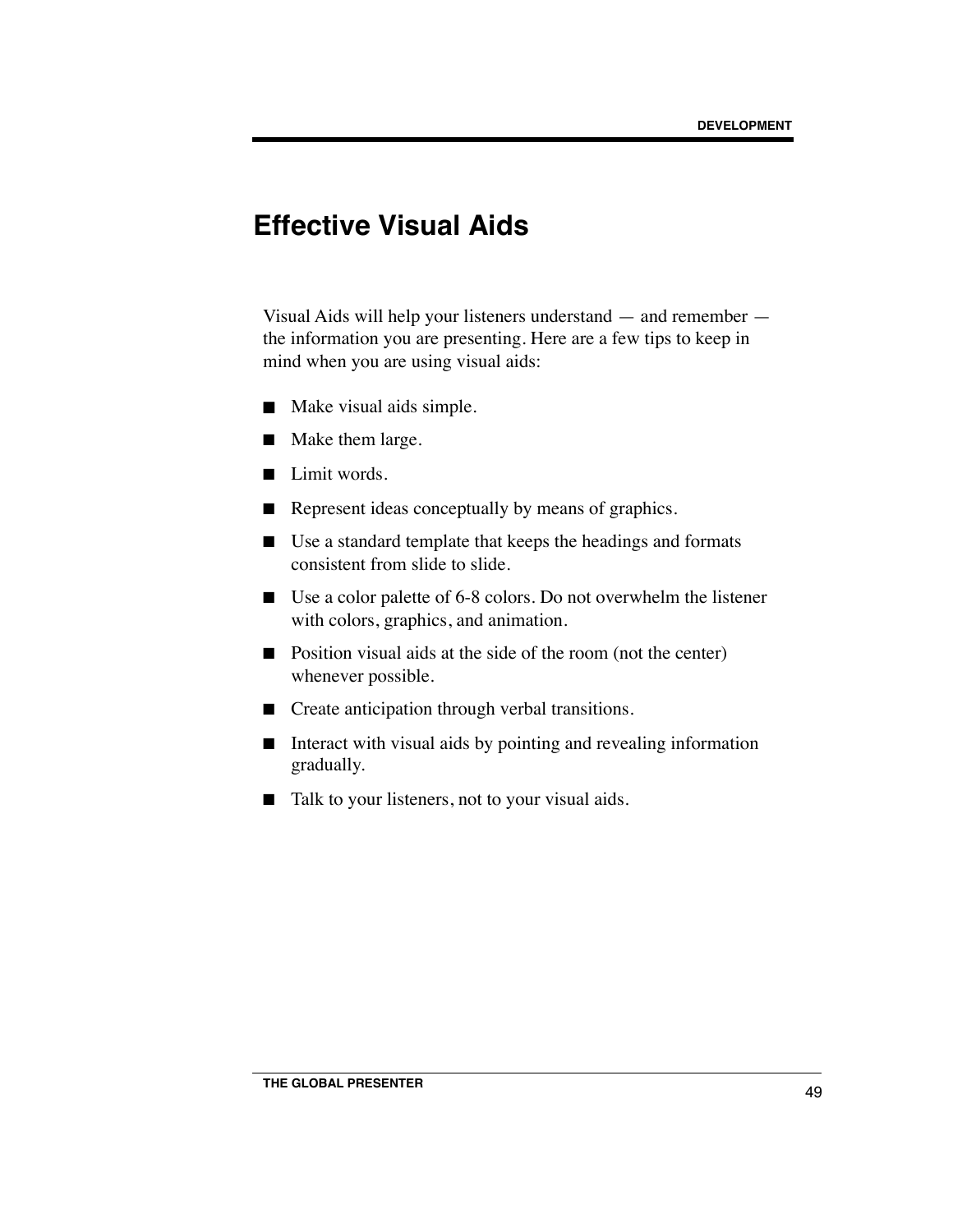### **You are the Message**

Your presence influences the atmosphere of your workshop. Your words, and even more important, according to much research, is your nonverbal communication.

From your experience, what are steps that you can take to create rapport at the beginning of a session?



 *To Do To Avoid*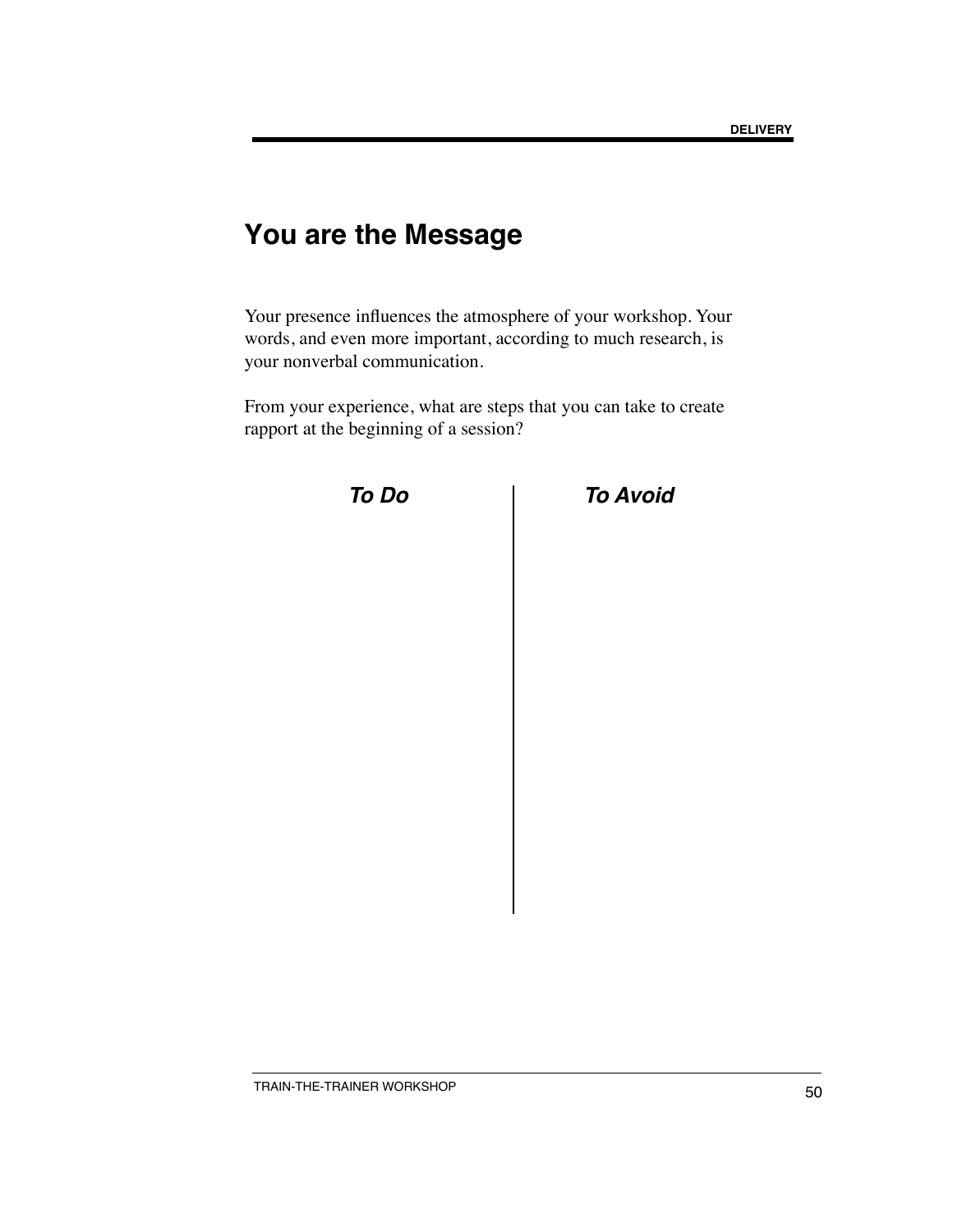### **Delivery Skills Reminders**

**Eye contact.** Eye contact is a key communication skill. Good eye contact helps you stay focused and increases the confidence you project. Look at each of your listeners for one complete thought. That way you keep them involved also.

When you look at your listeners, you gain feedback. Good eye contact helps you understand the impact your words and presence are having on your audience.

**Pacing/Shifting.** The first step to eliminating a nervous habit is becoming aware of it. If pacing or shifting is a concern for you, concentrate on planting your feet. Then you can redirect your energy into more positive uses such as gestures and facial expression. Or, try moving purposefully, making eye contact with different members of the group.

**Nonwords.** Occasional nonwords are not a problem. They become distracting only when you use them repetitiously. Your listeners quit listening and begin counting nonwords. Use pauses instead: They smooth out your delivery and help you demonstrate greater confidence.

**Gestures.** Gestures are natural. Most people use them when speaking conversationally. Gestures make you more interesting because they add a visual dimension to your communication. They also increase your intonation. Loosen up, be yourself and feel free to use your hands to express yourself.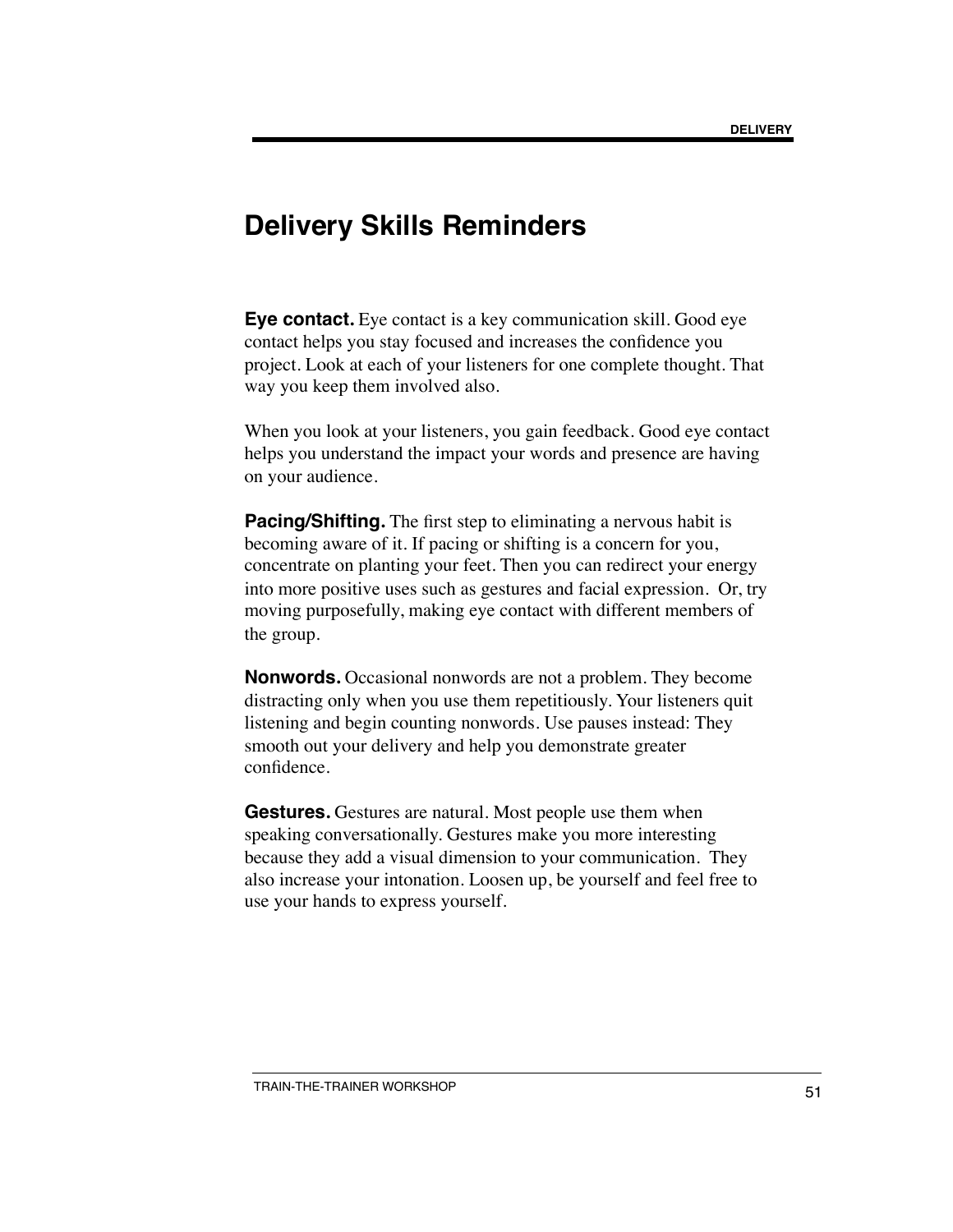### **Delivery Skills Reminders**

**Pauses.** Silence is difficult to endure when you are speaking before a group. But silence can add great impact to your message. Pauses are also an effective way of modulating a fast speaking pace. Don't try to slow down the way you say your words—you'll sound stilted. Instead, put in pauses after key words and at the end of complete thoughts.

**Intonation.** When it comes to intonation, the more variety, the better. In some cases, you may want to raise the volume of your voice to increase the confidence you project. And, by experimenting with different levels of volume, you can also add interest. Just be careful not to let your voice trail off at the end of sentences. In other cases, you may want to add more intonation to decrease monotone and to hold your listeners' attention more effectively.

**Enthusiasm.** You may have noticed that there is a gap between how you think you are coming across and how you are actually perceived by your listeners. Don't be afraid to be enthusiastic about what you are saying. Remember, your energy projects confidence and makes your presentation more interesting to your audience.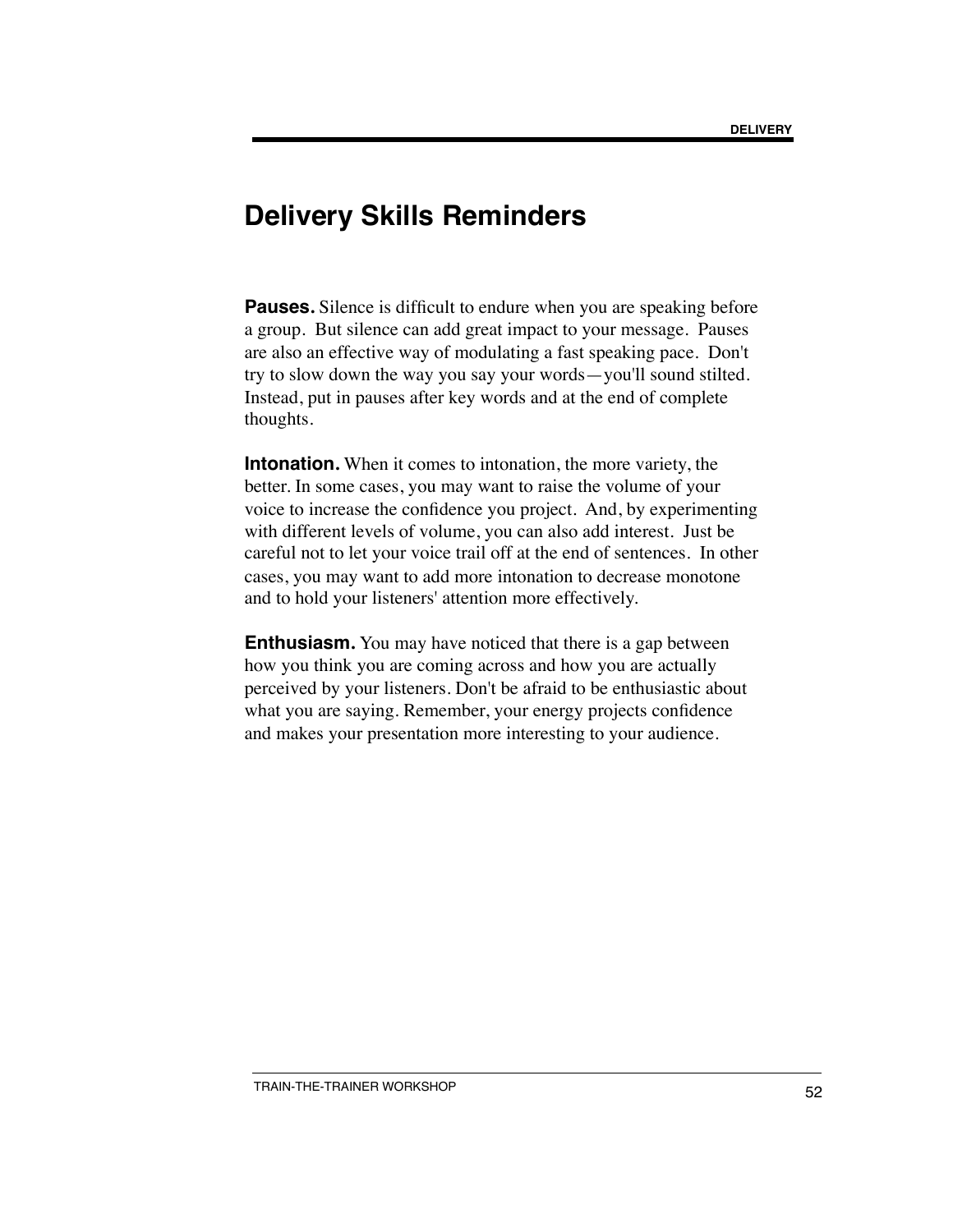### **Interaction Skills**

As a facilitator, your role is to guide the discussion and to keep the group on track. Sometimes this means helping the learners focus their comments or encouraging them to take action. At other times it means drawing out silent learners or helping learners make links between their comments and those of other learners. It may also mean channeling or refocusing negative or unproductive comments.

Your challenge is to mobilise the group and to build consensus at the same time. You can do this most effectively when you create a positive climate. A positive climate promotes understanding, encourages participation, and builds commitment to the learning achieved.

In this module, you will be experimenting with several interactive skills that will help you encourage the learners' interaction while you maintain a positive climate. The skills are:

- Restating
- Drawing Out
- Building
- Differing

Each is explained on the following pages. By using these skills, facilitators and learners alike will achieve more positive results in training sessions.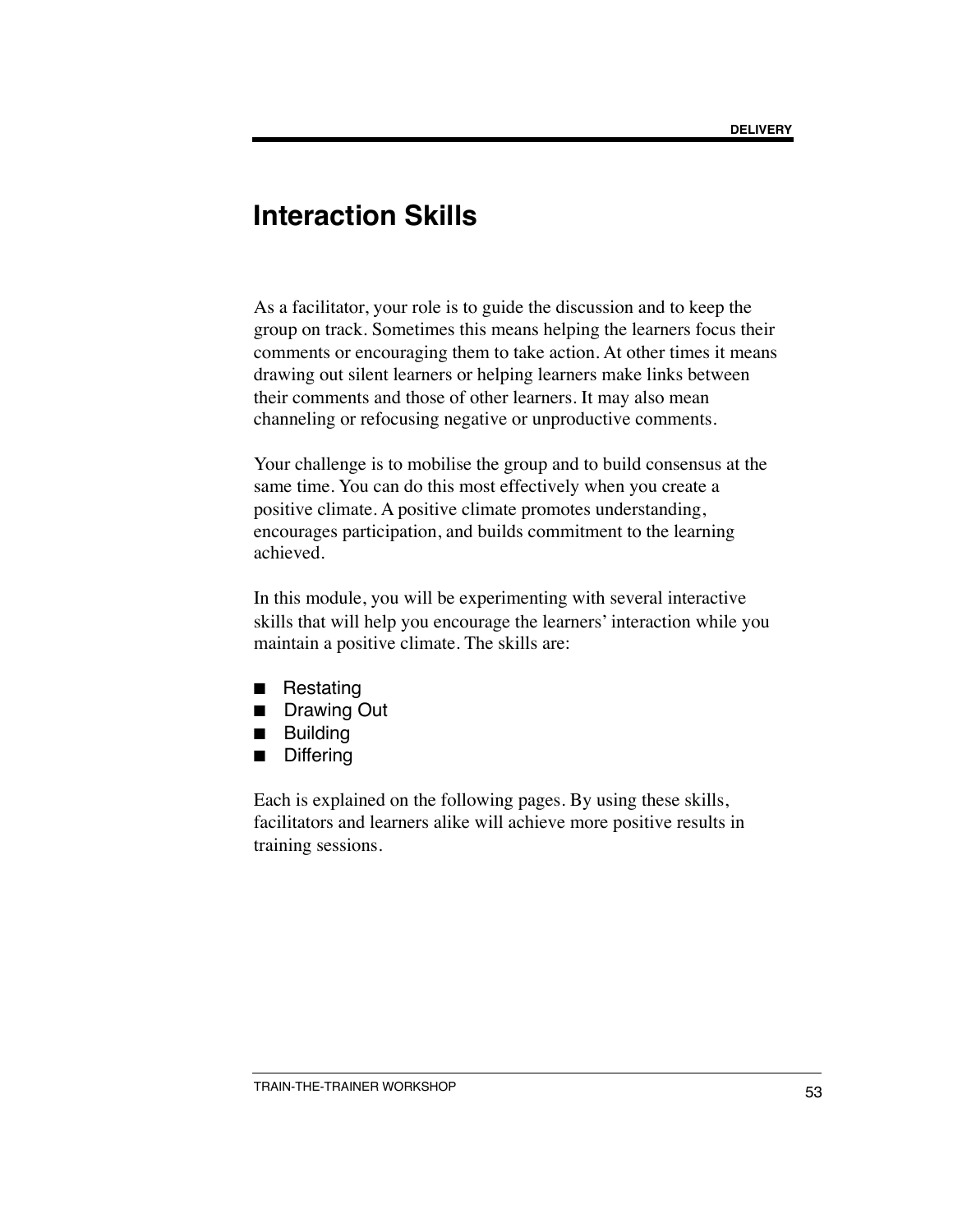# **Restating**

| When                         | You want to confirm your understanding of what the<br>person has said          |
|------------------------------|--------------------------------------------------------------------------------|
|                              | You want to check to make sure that you understood<br>correctly                |
|                              | You want to encourage the other person to say more                             |
|                              | You want to calm someone down who is angry or<br>frustrated                    |
| <b>How</b>                   | RESTATE in your own words what you understand the<br>other person to be saying |
| <b>Key</b><br><b>Phrases</b> | So what you're saying is                                                       |
|                              | If I hear you correctly, your concern is                                       |
|                              | You think                                                                      |

NOTE: Restating does not mean that you agree with the other person. By restating you show that you understand what the other person is saying.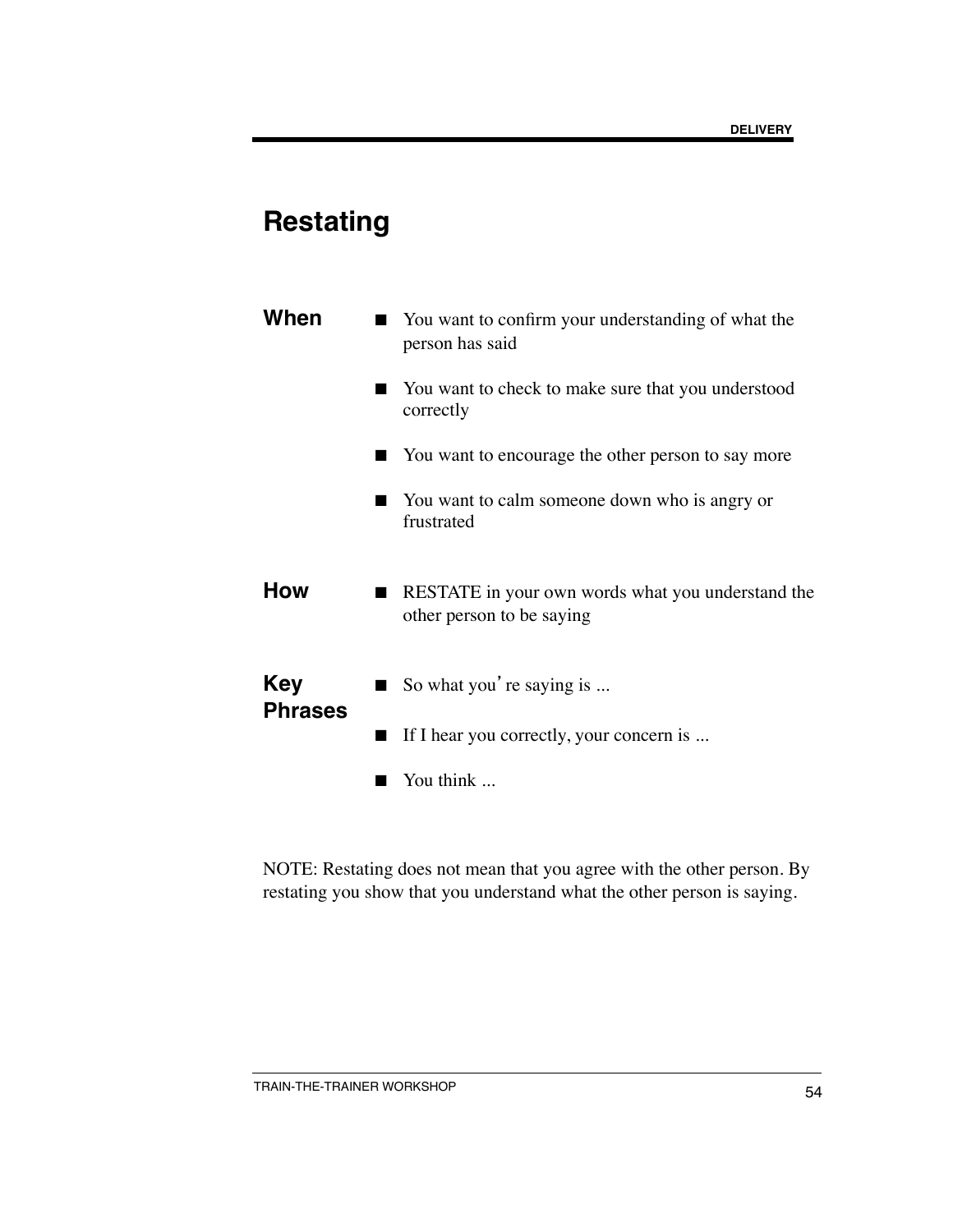# **Drawing Out**

| When                         | You don't fully understand what another person is<br>saying                                  |
|------------------------------|----------------------------------------------------------------------------------------------|
|                              | You don't understand why another is saying something                                         |
|                              | You want to encourage an inhibited speaker whose<br>contribution is necessary                |
| How                          | DRAW OUT the other person by asking for<br>more information on:                              |
|                              | • what has been said<br>• why it has been said                                               |
|                              | Use questions that require the other person to answer<br>with more than just a "yes" or "no" |
| <b>Key</b><br><b>Phrases</b> | What do you mean by _________?                                                               |
|                              | Could you give me an example?                                                                |
|                              | How would you describe the situation?                                                        |
|                              | What are the reasons for ________?                                                           |
|                              | Tell me more about that                                                                      |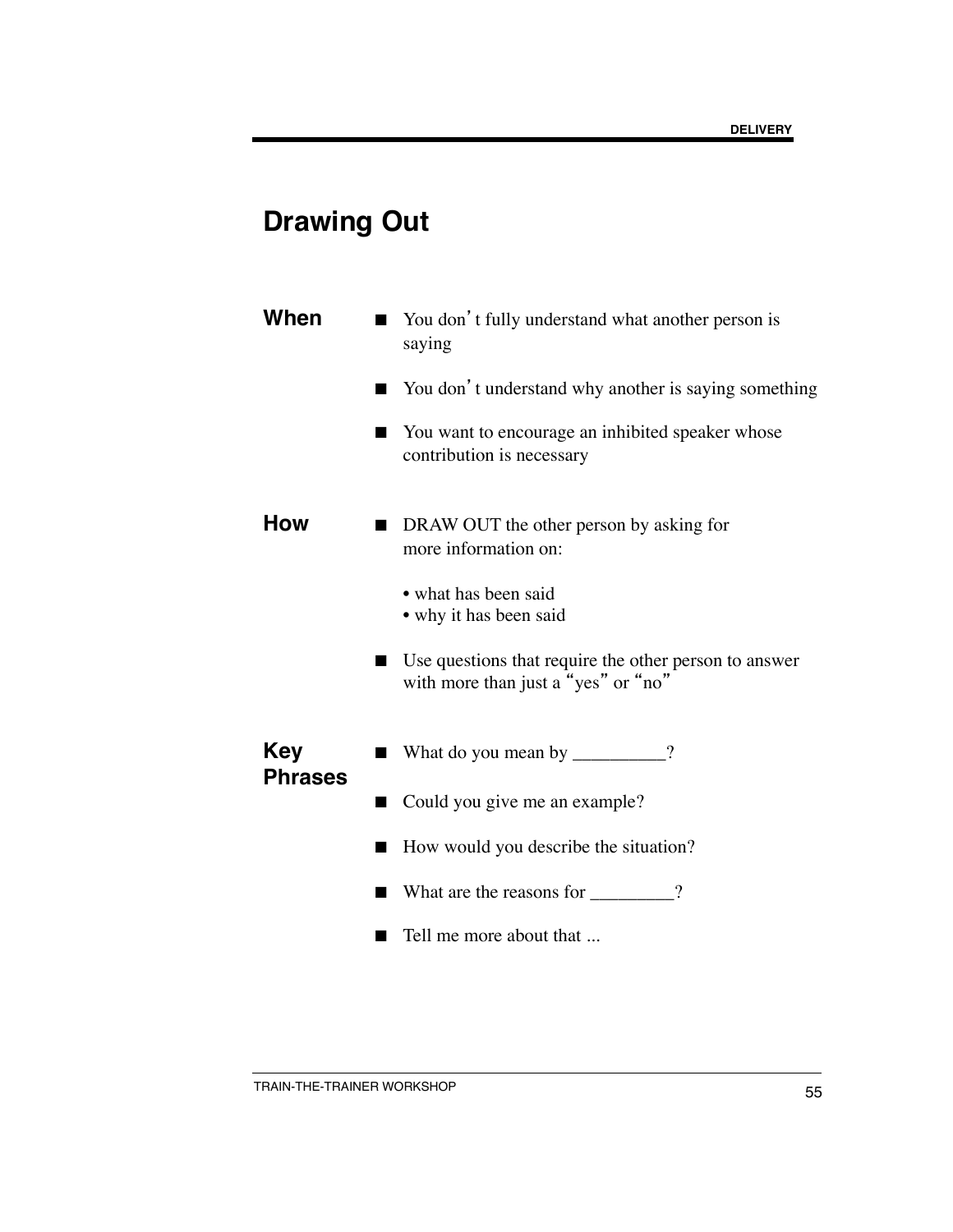### **Listening to Understand**

The role of the facilitator is to help the group understand and "process" the many contributions made by its members. This means drawing out and restating learners' contributions even when you disagree or believe that a speaker's comments are negative or not helpful to the process.

*Listening to understand* means interacting with the speaker and probing to grasp the total message — both verbal and non-verbal. It involves a temporary suspension of your own point of view and efforts to:

- Check your personal biases and avoid automatic judgments.
- Mentally summarize the speaker's message.
- Notice the non-verbal clues.
- Remain open to ideas that challenge your belief system and NOT interrupt, interrogate, or preach.
- Ask questions to clarify the speaker's message using a positive and friendly tone.
- Give the speaker brief, encouraging verbal comments such as "oh," "uh-huh," "I see," "right," "interesting," etc.

After listening to understand, it is usually a good idea to summarise by restating *what* has been said and *why* it has been said.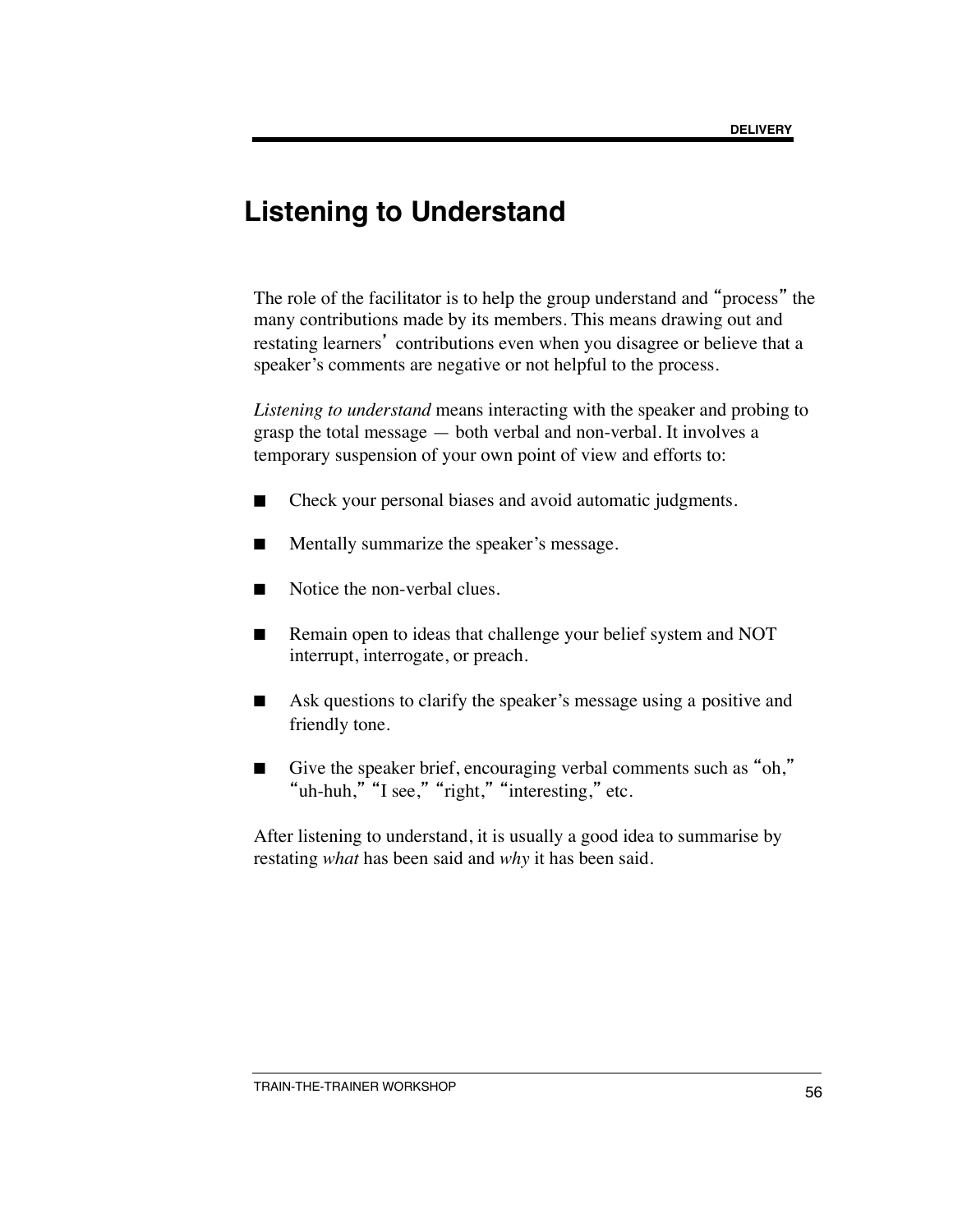# **Building**

| When                         | You see a way to increase the usefulness of<br>another person's idea or suggestion                         |
|------------------------------|------------------------------------------------------------------------------------------------------------|
|                              | You want to get the other person's buy-in to an<br>idea or suggestion                                      |
| How                          | Acknowledge the connection between the other<br>person's idea and what you are about to say                |
|                              | BUILD by adding value to the original idea<br>through                                                      |
|                              | slight modifications<br>additional benefits<br>a more effective way to realise the original<br>٠<br>intent |
| <b>Key</b><br><b>Phrases</b> | Your idea makes me think of                                                                                |
|                              | Just to build on that, we could                                                                            |
|                              | Not only that, it will also                                                                                |
|                              | Another way we could achieve that goal                                                                     |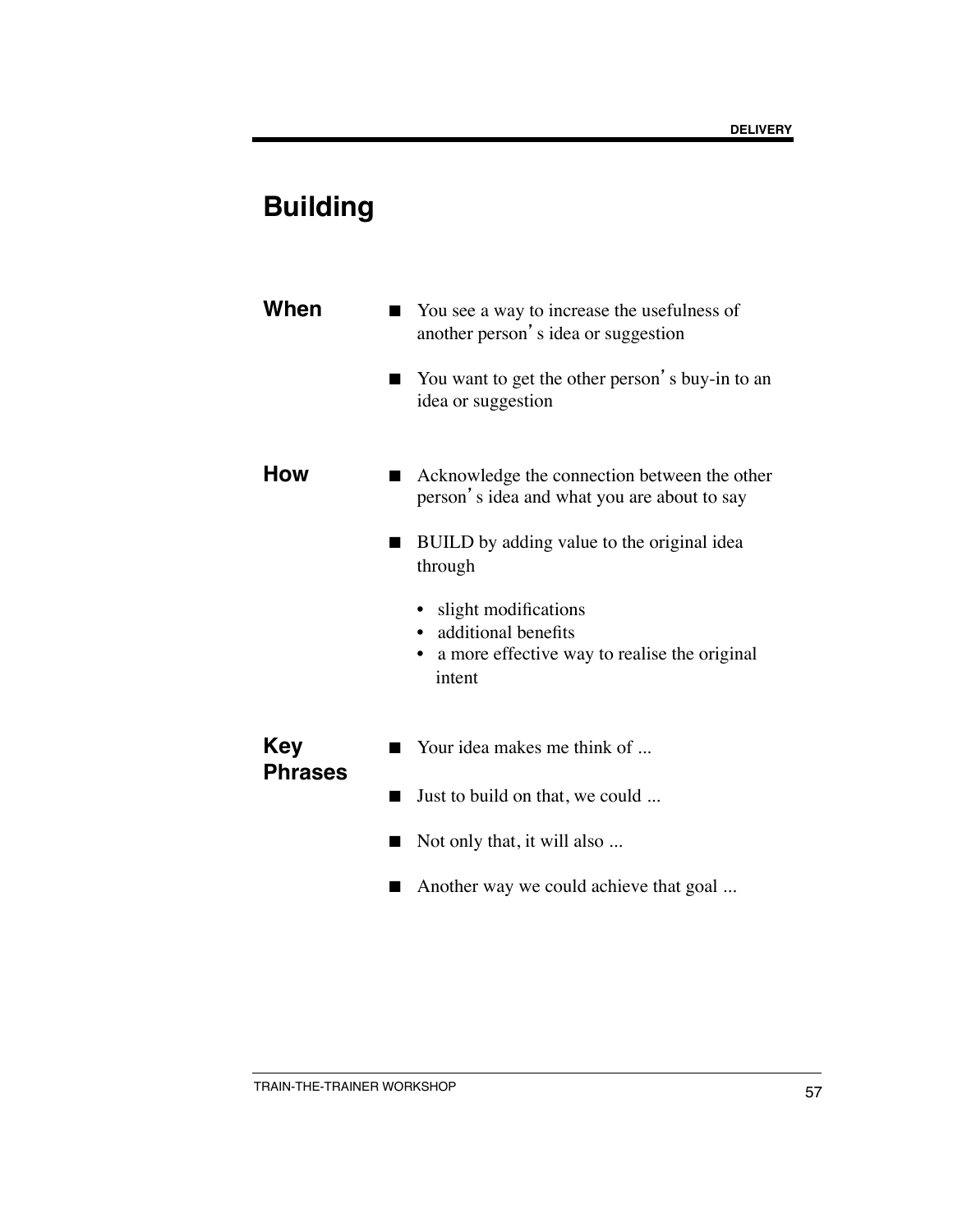# **Differing**

| When                         | ■ You see value to an idea/suggestion but also<br>have some concerns                                                |
|------------------------------|---------------------------------------------------------------------------------------------------------------------|
|                              | You don't want to embarrass the other person                                                                        |
| How                          | DIFFER by giving an itemised response<br>specify the positives<br>explain your concerns                             |
|                              | Identify ways to retain positives and eliminate<br>concerns<br>• invite/make suggestions<br>• give/invite reactions |
| <b>Key</b><br><b>Phrases</b> | For positives                                                                                                       |
|                              | What I like about your plan                                                                                         |
|                              | The good points are                                                                                                 |

#### **For concerns**

- My concern is ...
- I see the following disadvantages ...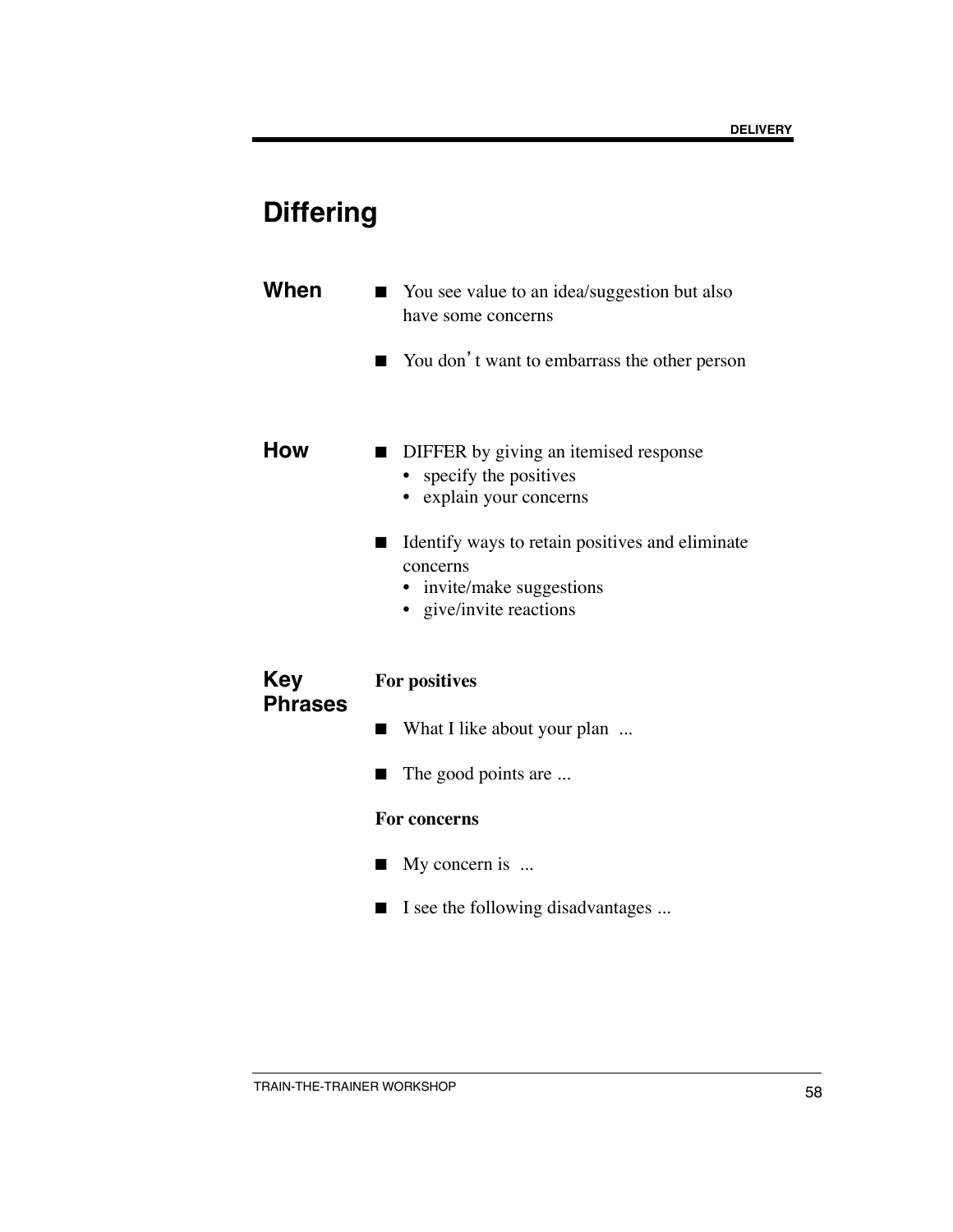## **Interaction Skills Exercise**

Let's take a moment to summarise the techniques we've looked at up to this point. Read the following list and label each as an example of one of the techniques we've discussed:

| Drawing Out<br>Restating | Building (B)<br>(DO)<br>Differing (DF)<br>(R)                                                                      |
|--------------------------|--------------------------------------------------------------------------------------------------------------------|
|                          | 1. Your approach is a good one for several reasons.<br>However, I think we need to look at these disadvantages.    |
|                          | 2. So what you're saying is that you need some more<br>information about the problem.                              |
|                          | 3. I'm not sure I understand. Could you elaborate?                                                                 |
|                          | 4. Just to follow up on your idea, I think we could also<br>expand the program to other areas of the organisation. |
|                          | 5. You're right on target with your suggestion. And we<br>could probably get Human Resources involved also.        |
|                          | 6. What are your reasons for saying that?                                                                          |
|                          | 7. So, in other words, you want to make sure that the needs<br>of your section get adequate consideration.         |
|                          | 8. I like the format and the conclusions of the report. What<br>concerns me is the length $-$ It's quite long.     |
|                          | 9. Sounds like a good idea. Could you be a little more<br>specific?                                                |
|                          | 10. If I understand you correctly, you'd feel a lot better if we<br>started our sessions on time.                  |

TRAIN-THE-TRAINER WORKSHOP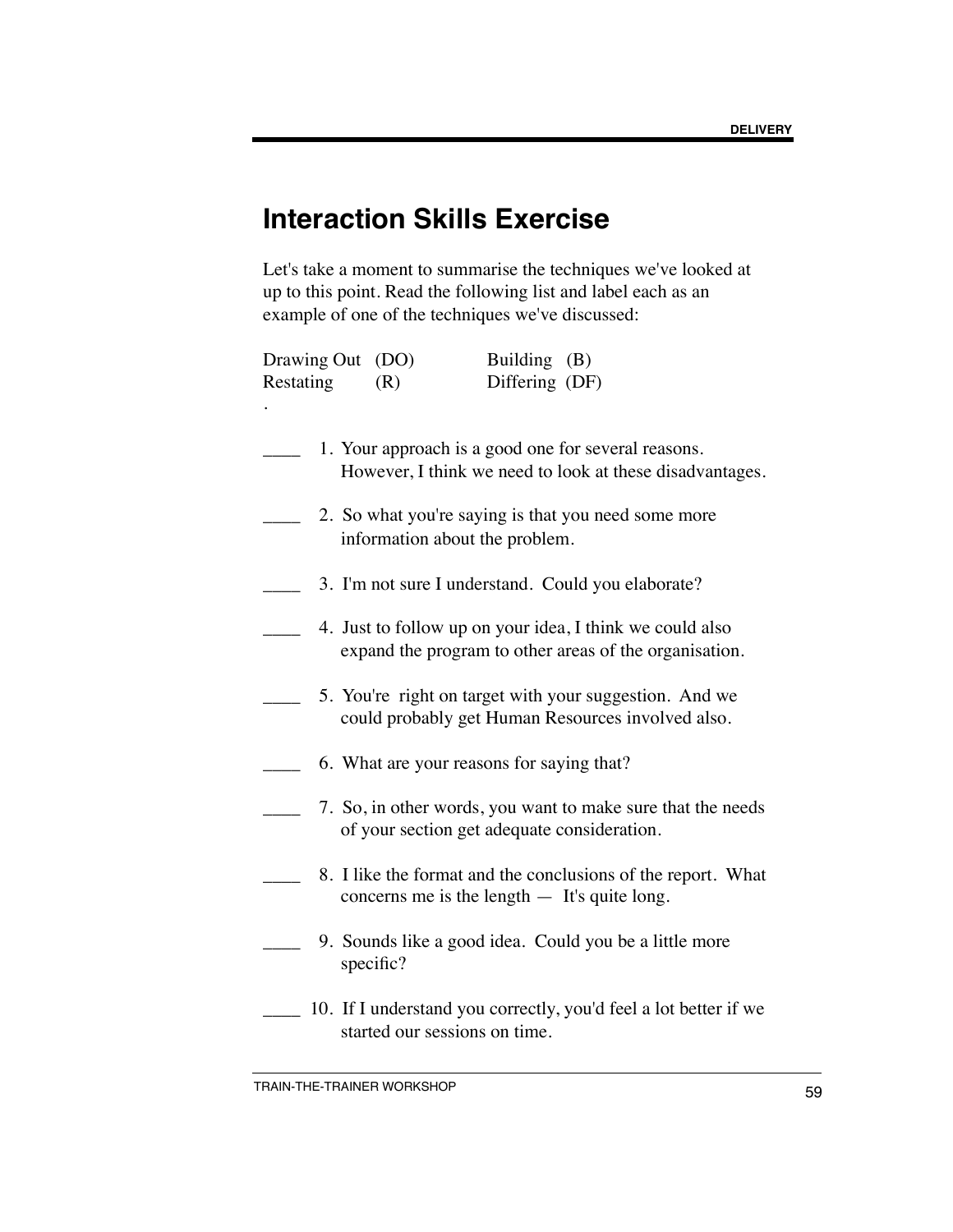## **Increasing Interaction in Presentations**

With smaller groups (40 people or fewer), you can increase your audience's involvement by conducting your presentation as a discussion. When you believe your audience has information that will advance the presentation, get them thinking, and talking, by asking them questions. This approach works best when you have listeners who enjoy speaking up and voicing their own opinions.

Here are some techniques to try:

| <b>Technique</b>    | <b>Purpose</b>                                                                                                                                                                           | <b>Examples</b>                                                                                                                                                                                                    |  |
|---------------------|------------------------------------------------------------------------------------------------------------------------------------------------------------------------------------------|--------------------------------------------------------------------------------------------------------------------------------------------------------------------------------------------------------------------|--|
| Closed<br>Questions | • To get a response<br>from the audience<br>• To conduct an on-<br>the-spot needs<br>assessment                                                                                          | • How many of you get nervous<br>when giving presentations?<br>• How many of you have worked<br>in a field office?<br>How many of you believe the<br>$\bullet$<br>following statement is true?<br>False? Not sure? |  |
| Drawing Out         | • To get specific<br>information & ideas<br>(Note: to get people)<br>talking, it's often<br>good to ask questions<br>that are easy to<br>answer and have<br>many possible<br>responses.) | • What are some examples?<br>• What are some reasons?<br>• What are the advantages?<br>Disadvantages?<br>Avoid superlatives. Example:<br>• What is the most important<br>reason for ?                              |  |
| Restatement         | • To confirm what a<br>person has said<br>• To make sure that<br>everyone has heard a<br>point made by<br>someone in the<br>audience                                                     | • So what you are saying is<br>• Your main point is<br>• You believe that<br>• I am hearing a number of<br>important points here                                                                                   |  |

TRAIN-THE-TRAINER WORKSHOP 60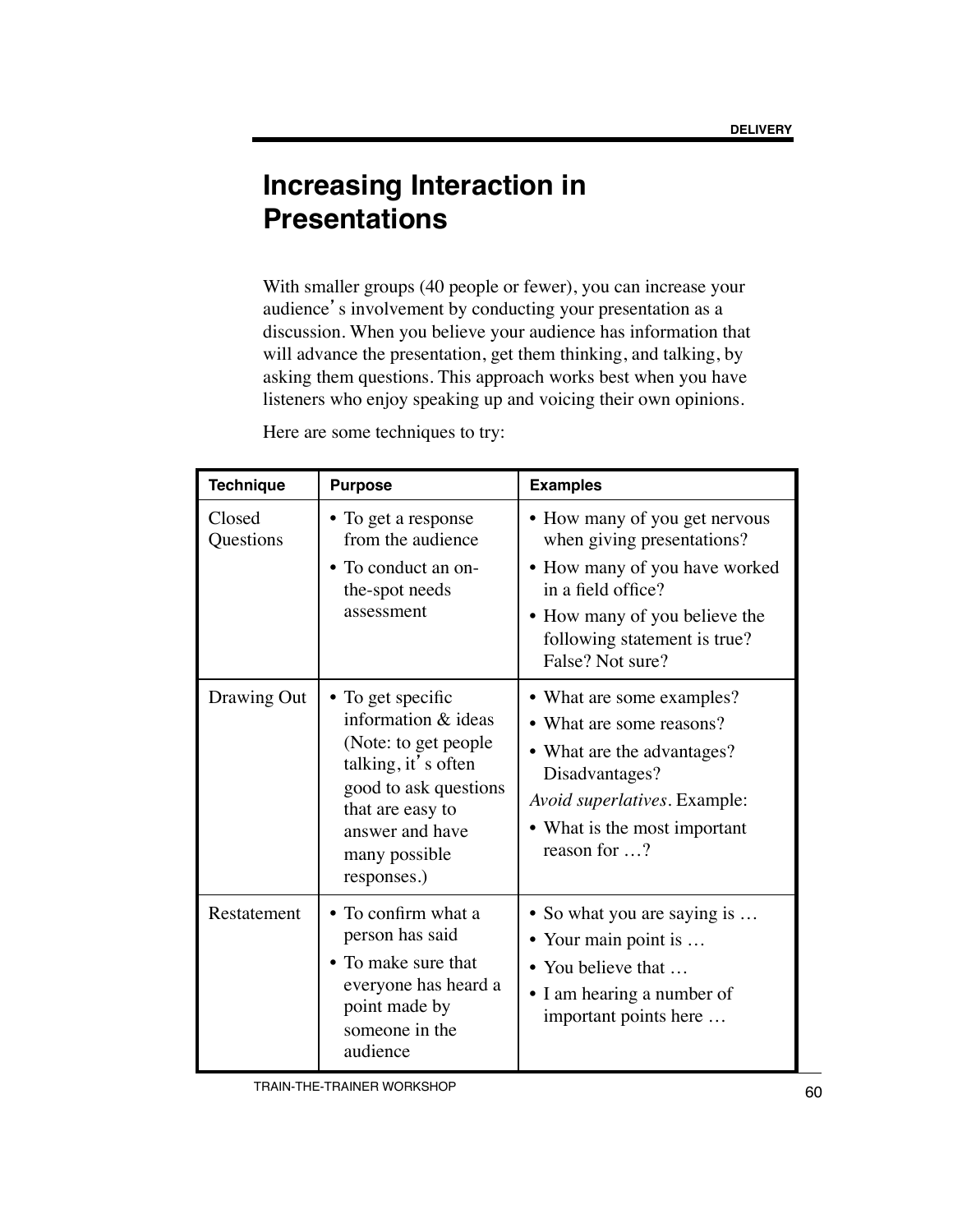## **Increasing Interaction in Presentations**

| <b>Technique</b> | <b>Purpose</b>                                                                                            | <b>Examples</b>                                                                                                                         |
|------------------|-----------------------------------------------------------------------------------------------------------|-----------------------------------------------------------------------------------------------------------------------------------------|
| <b>Building</b>  | • To increase the value<br>of a point made<br>• To connect points<br>made by several<br>people            | • Just to add to that $\dots$<br>• Building on your point<br>• Both of these ideas suggest                                              |
| Differing        | • To find value in a<br>comment that partly<br>"misses the mark"<br>• To avoid<br>embarrassing<br>someone | • Yes, I agree (with some aspect)<br>of the comment)  however<br>• I can understand your concern<br>$\ldots$ on the other hand $\ldots$ |

**Example** A UN Day presentation to high-school students

**Speaker** (Asking for a show of hands) How many of you have studied the UN in school? How many of you have visited a UN office? (closed questions)

> The UN is a family of organisations. What are some examples of UN organisations? (open-ended question.)

- **Student** UNESCO
- **Speaker** That's right. What are some others? (open-ended question)
- **Student** The Red Cross
- **Speaker** Well, yes, the Red Cross is an important international organisation; however, it is not part of the UN system (differing). What are some others?
- **Speaker** (moving on) What do you think are some of the goals of the UN?
- **Student** Helping the poor countries in the world.
- **Student** Trying to stop wars.
- **Speaker** Right. So you see development as a UN priority. (restatement) And, in addition to that, working for peace in the world. (restatement  $\&$  building)

TRAIN-THE-TRAINER WORKSHOP **EXAMPLE 12 TRAIN-THE-TRAINER** WORKSHOP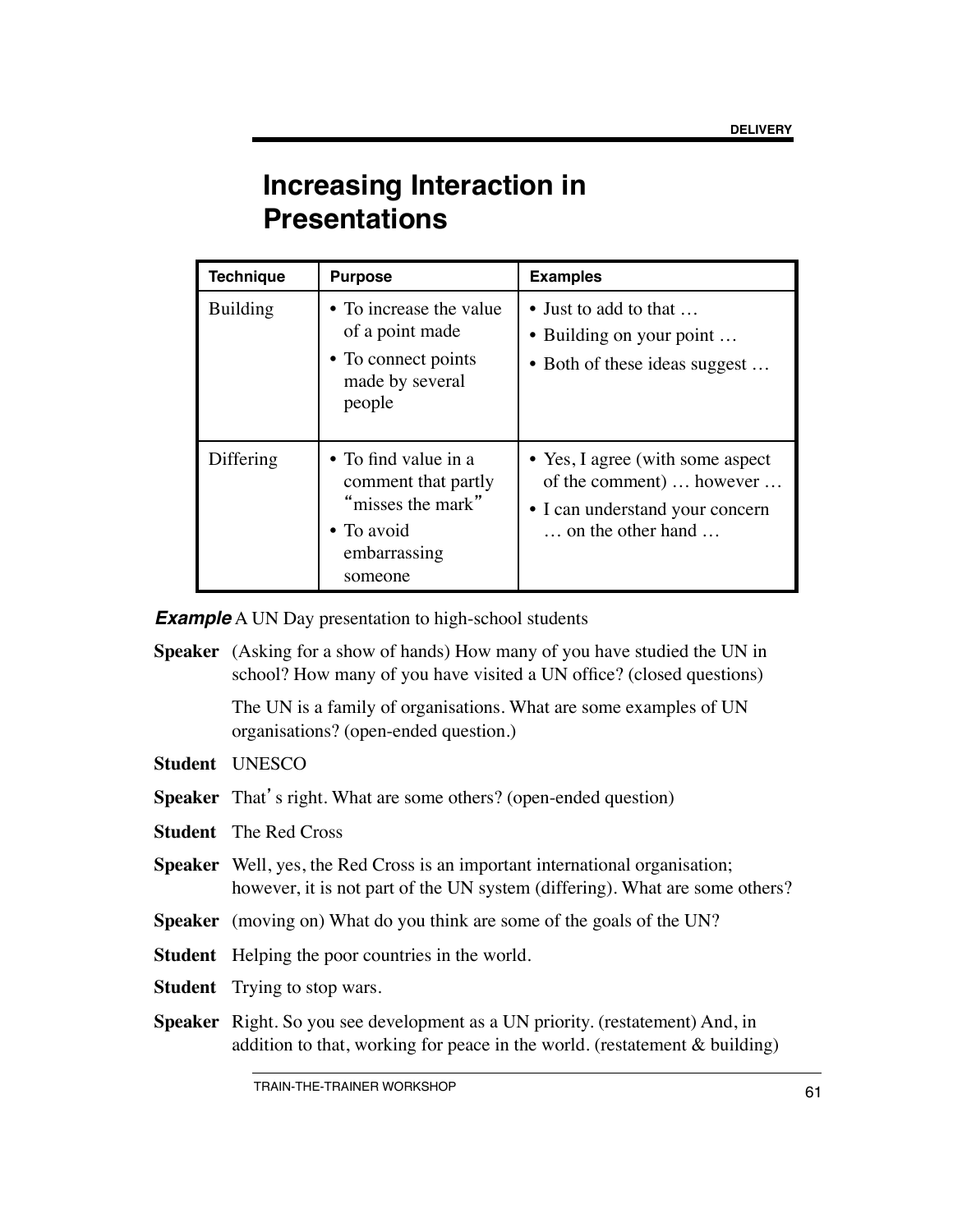### **Managing Group Process**

By "group process," we mean all of the steps that you and the group take to define and agree on the outputs of the learning. It also involves keeping the group on track and making sure that the needs and voices of all are acknowledged — and acted upon, to the extent possible.

Process works best when the trainer creates a climate of respect and strives for consensus in the actions and decisions that are taken.

Aspects of process include:

- Clear purpose statement for learning session
- Logical agenda and clear time frames for activities
- Input from learners on issues to be addressed
- Agreement on norms to be followed
- Clear goals and logical plans for conducting learning activities to achieve the greatest impact
- Consultation with learners when a change in course seems necessary
- Trainer's and group's commitment to achieving outputs agreed to

Review the list of interventions on the following pages. Imagine situations where they might be useful to help you manage the flow of activities, resolve differences and promote positive relations among learners.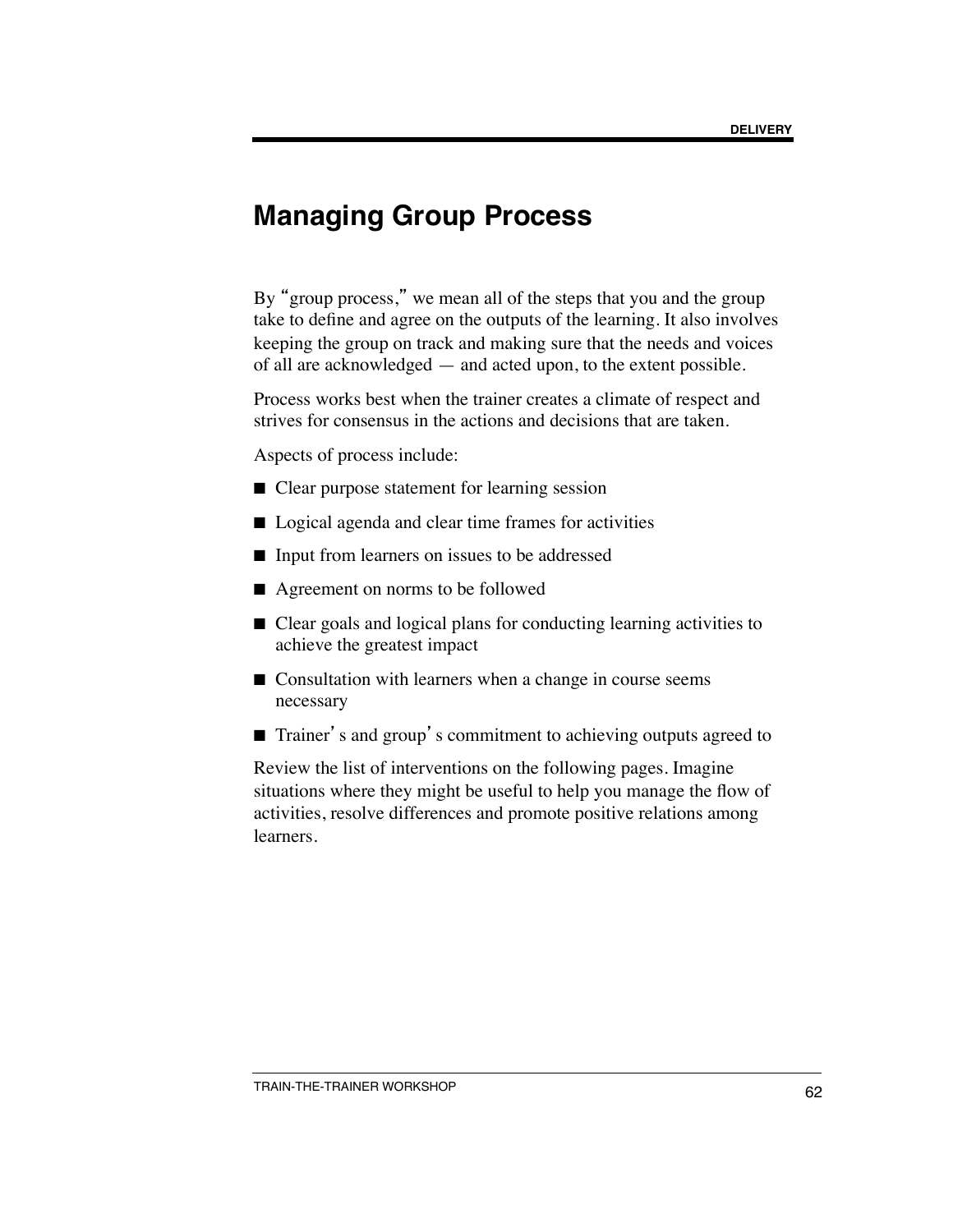# **Managing the Process**

The facilitator's task is to keep the group on track. This means setting up and maintaining the process of the session. It may also mean checking with the group and re-negotiating the process if new or unforeseen circumstances make a change in the process necessary. Here is a list of interventions, the facilitator's "tools of the trade."

| <b>Intervention</b>                                                                         | <b>Definition</b>                                                                                     | <b>Example</b>                                                                                                         |
|---------------------------------------------------------------------------------------------|-------------------------------------------------------------------------------------------------------|------------------------------------------------------------------------------------------------------------------------|
| Get agreement on<br>the purpose,<br>agenda, decision<br>making process,<br>and ground rules | Reviewing and checking<br>for agreement at the<br>beginning of meeting                                | "Before we get started,<br>I'd like to review the<br>purpose of the session<br>and the way we will<br>proceed."        |
| Make a procedural<br>suggestion                                                             | Suggesting a way for the<br>group to proceed                                                          | "I'm not convinced we<br>have the time to deal<br>with that issue right<br>now. What do others in<br>the group think?" |
| Get agreement on<br>how the group will<br>proceed                                           | Checking for agreement on<br>a process that has been<br>suggested.                                    | "Is everyone in<br>agreement that we<br>should finish analysing<br>the problem before<br>discussing the<br>solution?"  |
| Throw back to<br>group                                                                      | Returning a question to the<br>person asking or to the<br>group                                       | "So what are the risks?<br>How do you see it?<br>What do others in the<br>group think?"                                |
| Maintain/Regain<br>focus                                                                    | Making sure everyone is<br>focused on one thing at at<br>time                                         | "Wait a minute. These<br>are all important points.<br>Let's take them one at a<br>time."                               |
| Ask /Say what's<br>going on                                                                 | Naming something that<br>isn't working and getting it<br>out in the open so group<br>can deal with it | "I sense that you are not<br>all in agreement with<br>the way we are making<br>this decision. Let's talk<br>about it." |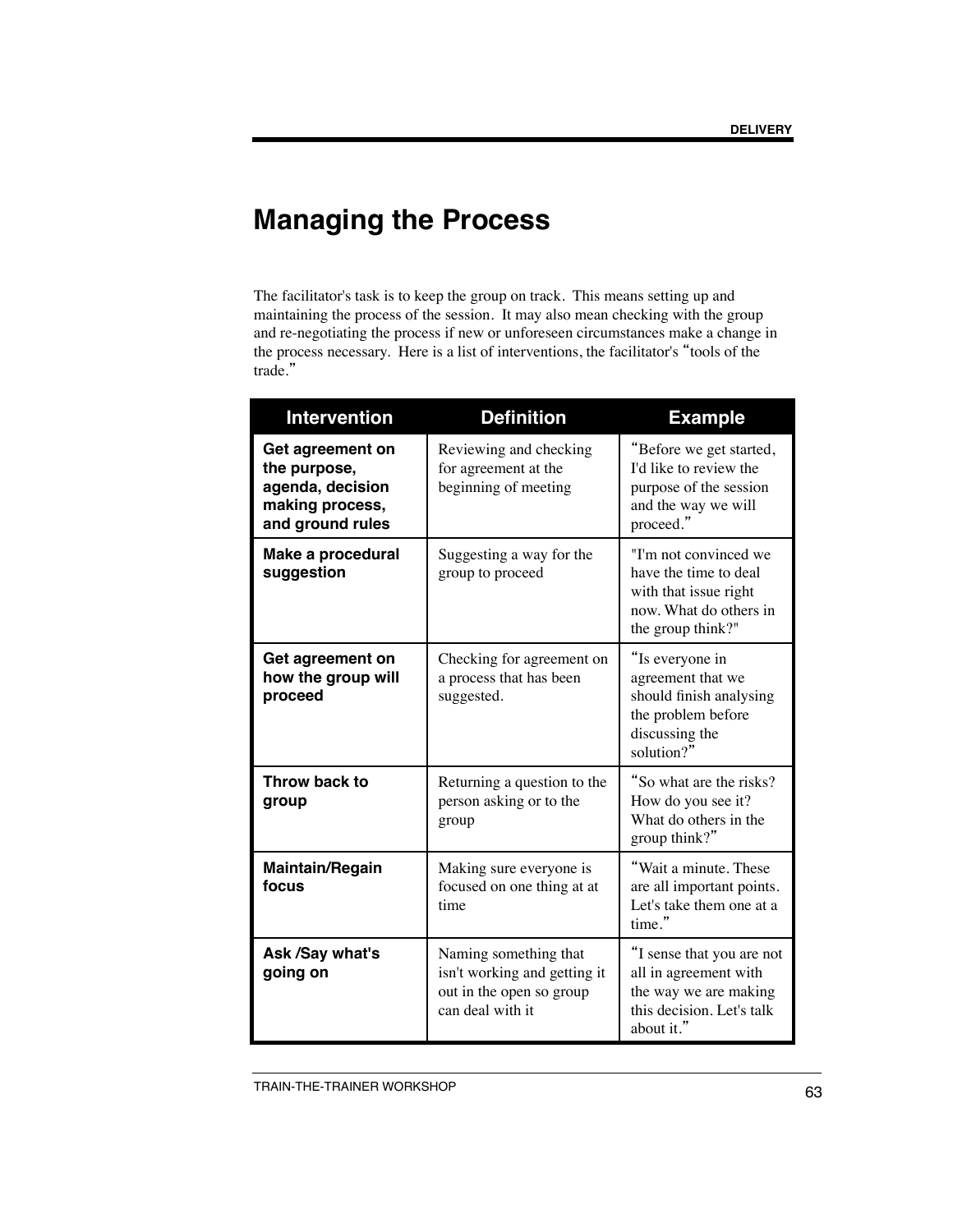# **Managing the Process**

| <b>Intervention</b>                     | <b>Definition</b>                                                                                    | <b>Example</b>                                                                                                          |
|-----------------------------------------|------------------------------------------------------------------------------------------------------|-------------------------------------------------------------------------------------------------------------------------|
| <b>Enforce procedural</b><br>agreements | Reminding the group of a<br>previous agreement or<br>ground rule                                     | "We agreed that during<br>brainstorming we will<br>withhold evaluation.<br>Could you hold onto<br>that idea for later?" |
| Deal with or defer                      | Deciding with the group if<br>it's appropriate to deal with<br>an idea or defer till later           | "I'd like to suggest that<br>we finish looking at all<br>aspects of the problem<br>before discussing the<br>solution."  |
| Use body language                       | Focusing attention through<br>eye contact and movement                                               | Regain focus by<br>standing up, moving to<br>the center of the room,<br>or increasing energy<br>levels.                 |
| <b>Praise</b>                           | Letting individuals and the<br>group know how pleased<br>you are with their<br>contributions         | "That's an important<br>insight." "We've made<br>excellent progress<br>today."                                          |
| Use humour                              | Making a joke to relieve<br>the tension (but being<br>careful not to do so at<br>someone's expense.) | "I flunked penmanship<br>in grade school, but I<br>studied remedial<br>flipchart writing in<br>graduate school."        |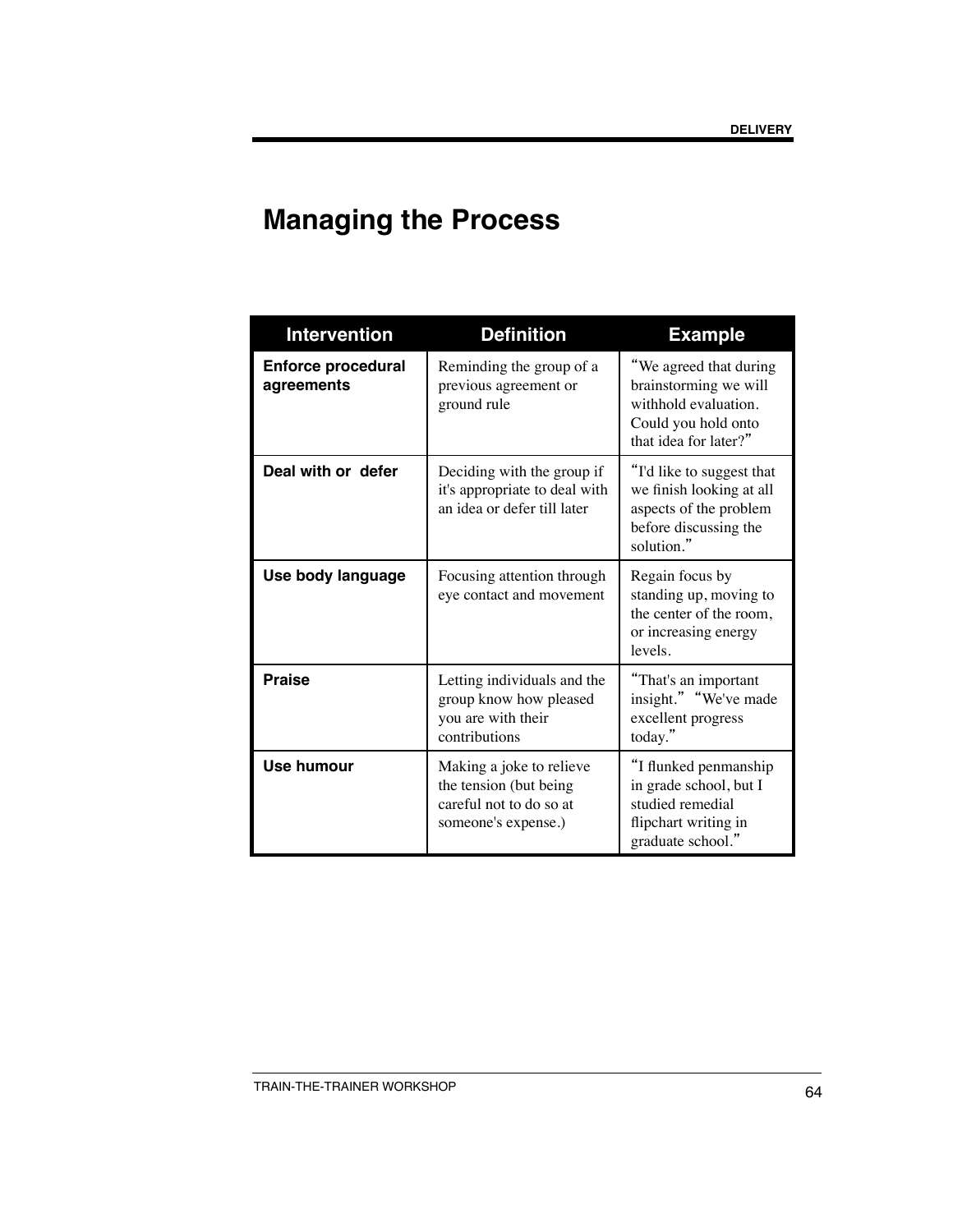### **Cultural Factors**

When you plan a session, it is important to analyse the cultural values that play a part as well. A useful distinction for understanding cultural values related to communication is the concept of low context vs. high context communication.\*



\* E. T. Hall

**TRAIN-THE-TRAINER WORKSHOP FOR BASIC PROGRAMME**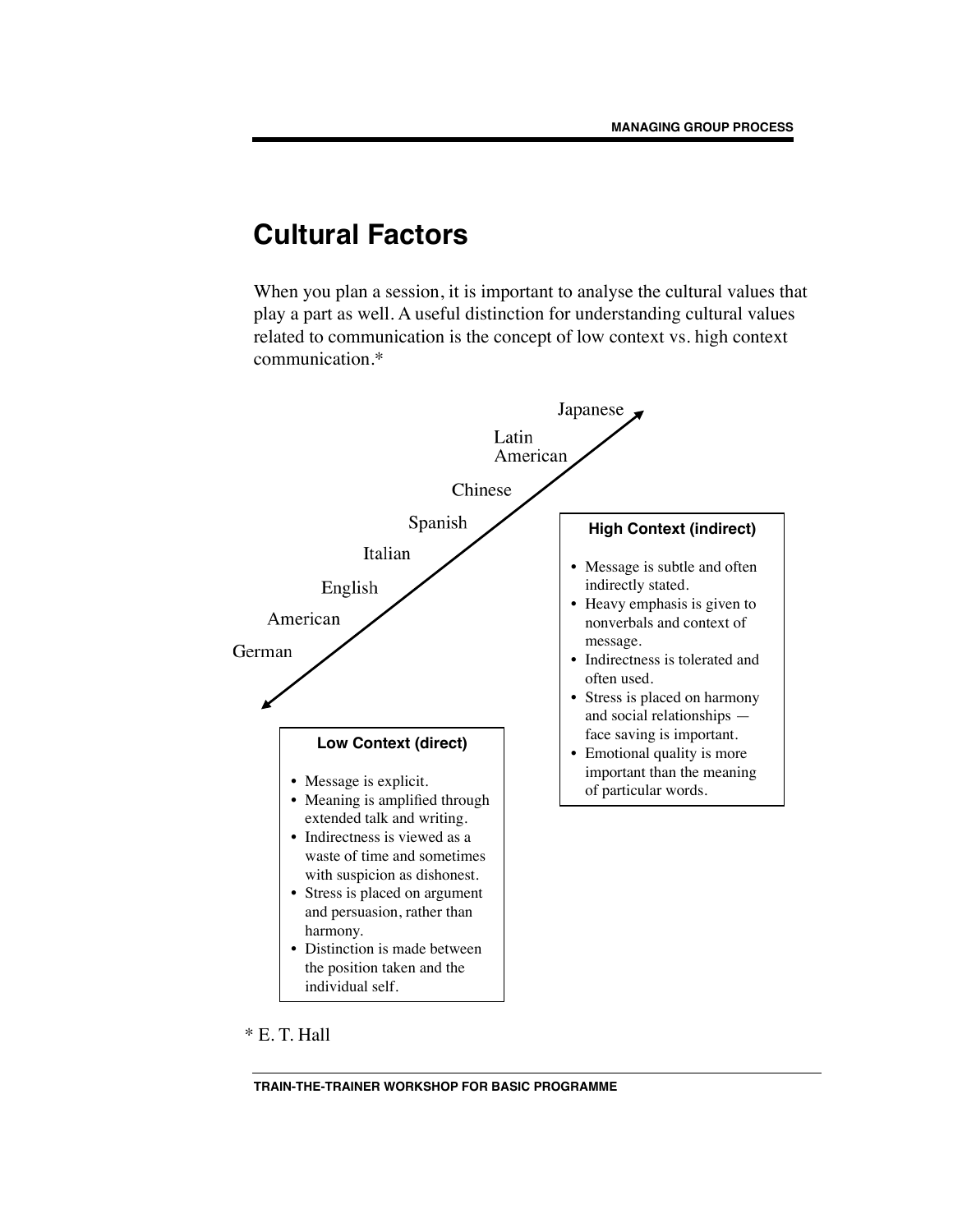### **Cultural Factors**

An important consideration when you plan a learning session is to look at the learning outputs and the learners seeking to achieve them. The learners' culture, to a great degree, will determine their expectations about, and behaviour in, the session. By culture we mean not only the learners' national culture but also differences based on their company, profession, age group, gender, etc.

An effective facilitator will keep in mind these differences and plan a session that allows learners to work in ways that are comfortable and appropriate for them. Here are several factors to keep in mind:

| <b>Factor</b>                                      | <b>Low-context</b>                                  | <b>High-context</b>                                              |
|----------------------------------------------------|-----------------------------------------------------|------------------------------------------------------------------|
| <b>Expectations about</b><br>interaction           | • Discuss issues<br>• Debate openly                 | • Listen $&$<br>understand trainer                               |
| Communication<br>style                             | Direct<br>• "Speak one's mind"                      | • Indirect<br>• Points are often<br>subtle and implied           |
| Attitude toward<br>status & hierarchy              | • Not so important<br>• Everyone "weighs in"        | • Important<br>• Deferential attitude<br>toward senior<br>people |
| Attitude toward<br>conflict                        | • Expected<br>• Make sure all sides<br>are heard    | • Avoided<br>• Harmony $&$ face<br>saving                        |
| Decision making<br>style (group vs.<br>individual) | Emphasis is on<br>persuasion                        | • Emphasis on<br>consensus $\&$<br>reading the "cues"            |
| Attitude toward<br>silence                         | <b>Empty</b> space<br>• Avoided as<br>uncomfortable | • Multiple meanings<br>• Normal & accepted                       |

**TRAIN-THE-TRAINER WORKSHOP FOR BASIC PROGRAMME**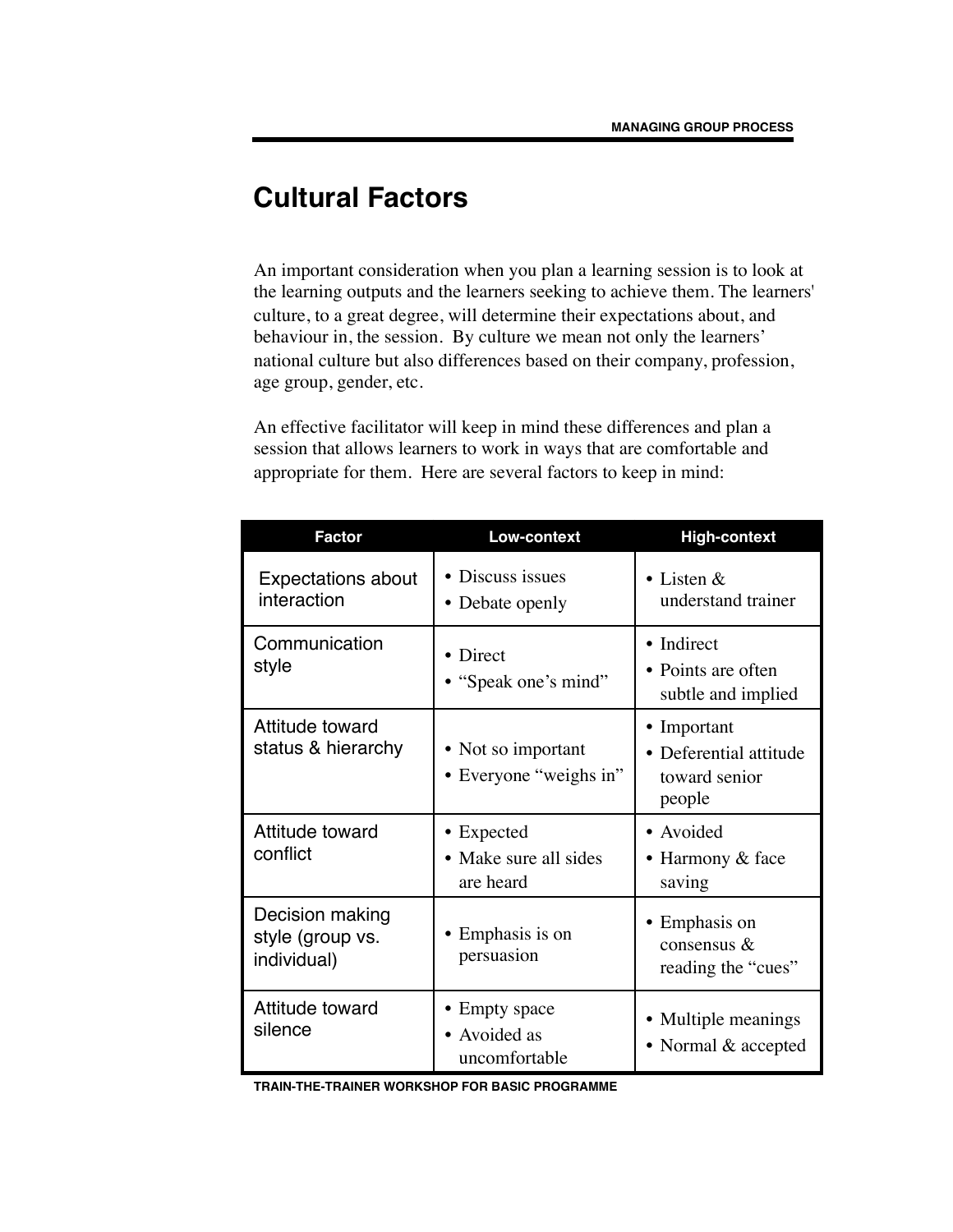### **Handling Resistance**

According to Peter Block, a noted organisational psychologist, resistance is a predictable, natural, and necessary part of dealing with problems and organizational change. Don't take it personally! Your challenge, as a facilitator, is to help learners express the resistance directly. Resistance can take many forms:

- 1. Give me more detail
- 2. Flood you with detail
- 3. Timing is not right
- 4. Impracticality
- 5. "I'm not surprised."
- 6. Attack
- 7. Confusion
- 8. Silence
- 9. Intellectualizing
- 10. Moralizing
- 11. Compliance
- 12. Questions the methodology
- 13. Flight into health

### *What are some nonverbal signs of resistance?*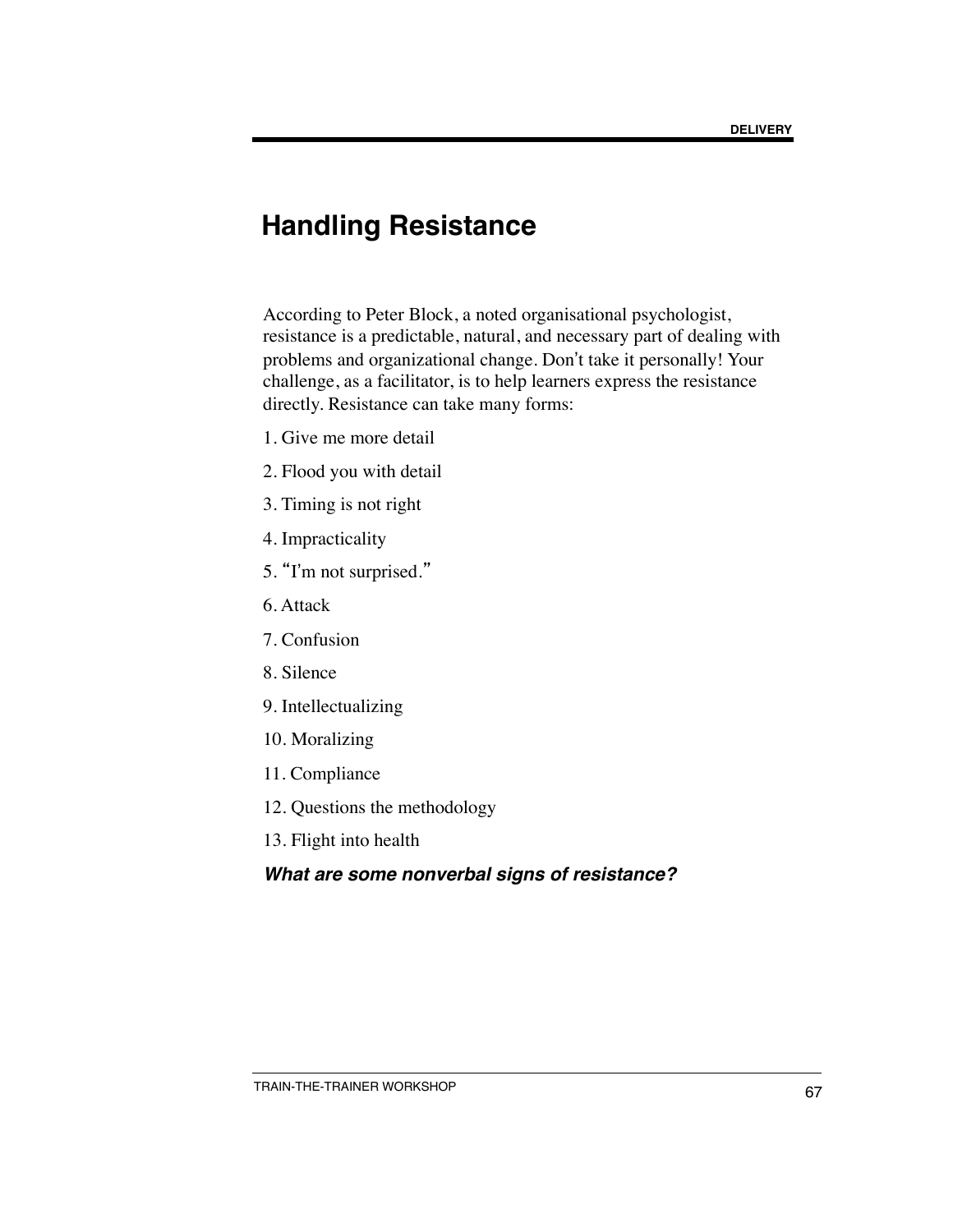### **Handling Resistance**

Block suggests several steps for handling resistance:

#### **Step 1: Pick up the clues**

- Notice non-verbal reactions of the other person.
- Listen to yourself. Often your own nonverbal reactions or feelings will reflect those of the other person.
- Notice repetitions and negative language.

"You have to understand …"

"Let me explain something to you …"

#### **Step 2: Name the resistance**

• Use neutral language; encourage the other person to make a more direct statement about what he/she is experiencing.

| <b>Form of Resistance</b> | <b>Possible Response</b>                                                                                          |
|---------------------------|-------------------------------------------------------------------------------------------------------------------|
| Compliance                | "You seem to be willing to do anything I suggest. I<br>can't tell what your real feelings are."                   |
| Attack                    | "You are taking issue with many aspects of the<br>approach. I get a sense that you are angry about<br>something." |

#### **Step 3: Be quiet and let the other respond**

- Don't take it personally.
- Listen. Use empathy to acknowledge the other's feelings. He/She will be more willing to listen to you if he/she feels listened to.

#### **Step 4: Restate the other's concern in a positive, or more productive, way.**

#### **Step 5: Respond to the other's concern**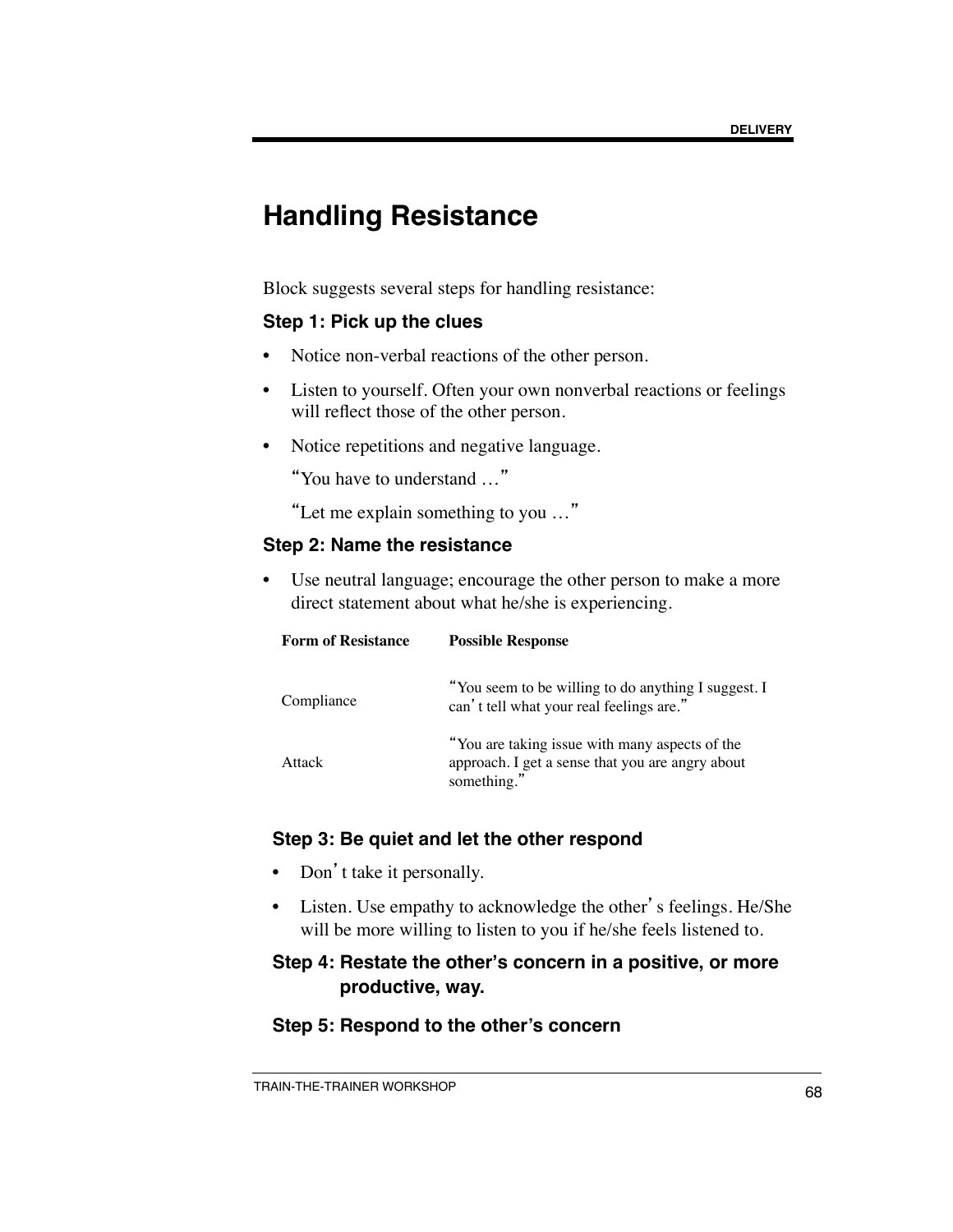## **Handling Resistance**

### *Exercise*

After naming the resistance and listening actively to the participant, it is often a good idea to restate the concern in more positive language. In each of the following situations, write a restatement of what the other person says. How can you convey the same meaning in a more positive, productive way?

| Other person says                                                                                                          | <b>Possible "Restatement"</b>                                                        |
|----------------------------------------------------------------------------------------------------------------------------|--------------------------------------------------------------------------------------|
| 1. "She's always late with this<br>report."                                                                                | "So you are concerned about<br>making sure that the report is<br>submitted on time." |
| 2. "Nobody ever listens to my<br>side of the story."                                                                       |                                                                                      |
| 3. "His reports are never any<br>good because they are so full<br>of errors."                                              |                                                                                      |
| 4. "There are so many<br>bureaucratic procedures, and<br>most of them are entirely<br>unnecessary."                        |                                                                                      |
| 5. "I am never consulted. Not<br>even when it concerns my<br>specific tasks."                                              |                                                                                      |
| 6. "Everything is a crisis for<br>them. They make demands<br>without keeping us informed<br>so everything is last minute!" |                                                                                      |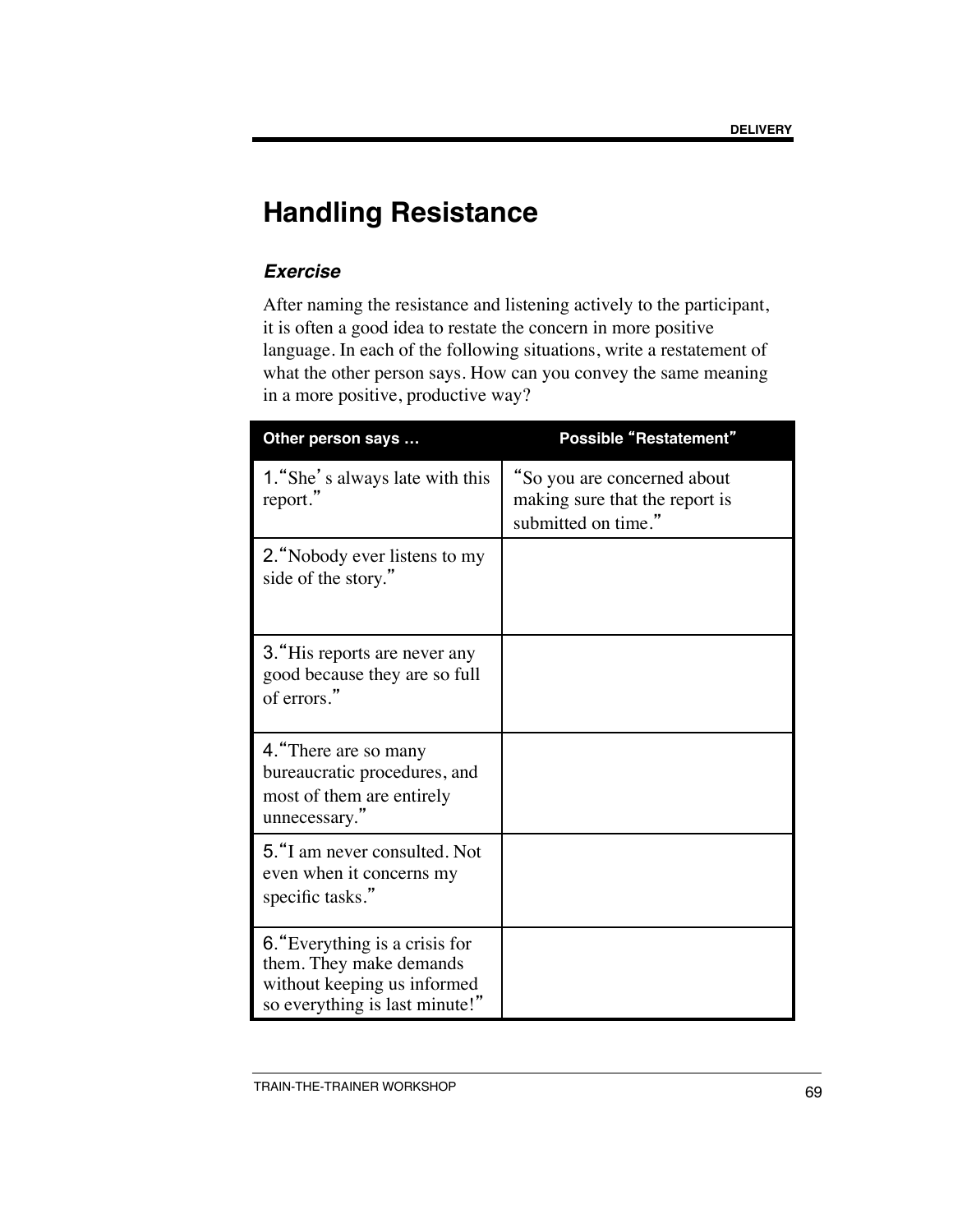# **Handling "Difficult" Learners**

Training expert John Townsend offers the following suggestions for getting the "challenging participants" back on track:

| <b>Challenger</b>               | <b>Profile</b>                                                                                                                        | <b>Ways to Handle</b>                                                                                                                                                                                                                                                    |
|---------------------------------|---------------------------------------------------------------------------------------------------------------------------------------|--------------------------------------------------------------------------------------------------------------------------------------------------------------------------------------------------------------------------------------------------------------------------|
| Aggressive/<br><b>Defensive</b> | • Questions all assignments as to<br>their usefulness<br>• Reluctant to participate in<br>activities                                  | Paradoxically, naming sensitive<br>people in examples to some extent<br>allays their fears. "Let's imagine<br>that Janet has just started using the<br>new system and has this problem<br>" You pre-empt Janet's own<br>reservations.                                    |
| <b>Dinosaur</b>                 | • Displays rigid opinions and<br>unwillingness to consider other<br>points of view                                                    | <b>Agree/Differ/Throw Back to</b><br>Group<br>Find something you can agree<br>with. Then, gently differ on the<br>main issues. Then throw back:<br>"How do the rest of you feel about<br>this?"                                                                          |
| <b>Eager Beaver</b>             | • Keeps trying to help but their<br>frequent comments are<br>distractions                                                             | • Ask them politely to explain the<br>relevance of the remarks. "Sorry,<br>could you help me understand<br>how this fits with what we've<br>been discussing "<br>Speak to them during a break<br>and ask for their help in getting<br>others involved in the discussion. |
| <b>Exhibitionist</b>            | • Monopolizes discussion with<br>comments and questions about<br>his/her own situation<br>• Always ready with "I<br>remember a time " | • You might say: "Thank you for<br>your candor. Let's not get into<br>too many details here."<br>Then, try to pull back and get<br>the group to focus on issue at<br>hand.                                                                                               |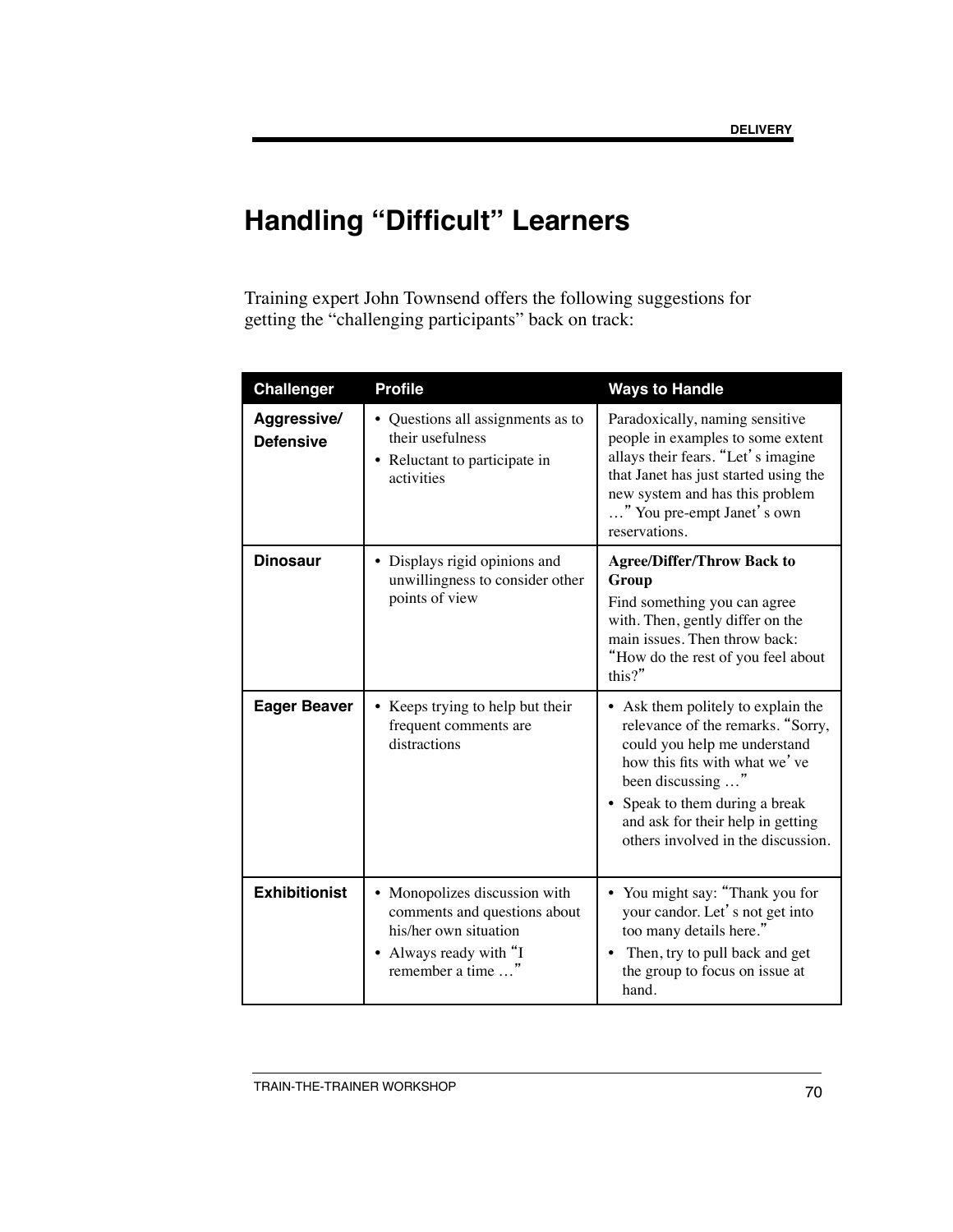# **Handling "Difficult" Learners**

| <b>Challenger</b>                 | <b>Profile</b>                                                                                              | <b>Ways to Handle</b>                                                                                                                                                                                                                                                            |
|-----------------------------------|-------------------------------------------------------------------------------------------------------------|----------------------------------------------------------------------------------------------------------------------------------------------------------------------------------------------------------------------------------------------------------------------------------|
| <b>The Expert</b>                 | • Wants to be recognized as the<br>expert<br>• Interrupts to point out facts or<br>to disagree with facts.  | • Thank them for their comments.<br>• Respond, deflect by asking for<br>response from rest of group.                                                                                                                                                                             |
| <b>The Hijacker</b>               | • Wants to take over<br>Suggest that the time<br>available could be spent more<br>usefully on another topic | <b>Restate/Throw back to group</b><br>Say something like: "If I<br>understand you correctly, you think<br>we could skip this section and<br>work on XYZ. How do the rest of<br>you feel?"                                                                                        |
| <b>The Joker</b>                  | • Tells jokes/funny stories<br>• Makes fun of serious topics                                                | • If other participants are enjoying<br>it, use your own humorous<br>comments to build on the humor.<br>Don't try to stifle it, use it.<br>• If humor seems "over the top,"<br>speak with them during a break.                                                                   |
| <b>The Quiet</b><br><b>Person</b> | • Avoids eye contact<br>• Speaks rarely and in a quiet<br>voice                                             | • Build on their rare contributions.<br>• Use their names in examples to<br>encourage their involvement.                                                                                                                                                                         |
| <b>The Silent</b><br>Cynic        | • Demonstrates bored body<br>language<br>• Rolls eyes or sighs following<br>your or others' comments        | Draw our their concern or<br>objection: "You don't seem to<br>be in agreement."<br>• Listen & restate their comments<br>• Throw out to group: "How do<br>the rest of you feel?"<br>• Or, respond to their concern by<br>reminding them of the value/<br>importance of the topic. |
| Side-talker                       | • Makes whispered comments<br>to neighbor.                                                                  | • Stop talking and look<br>unthreateningly at them.<br>• Wait for them to look at you.<br>• Non-verbally ask for permission<br>to continue (eyebrows raised,<br>head nod, silent-mouthed<br>"Ok?")                                                                               |

TRAIN-THE-TRAINER WORKSHOP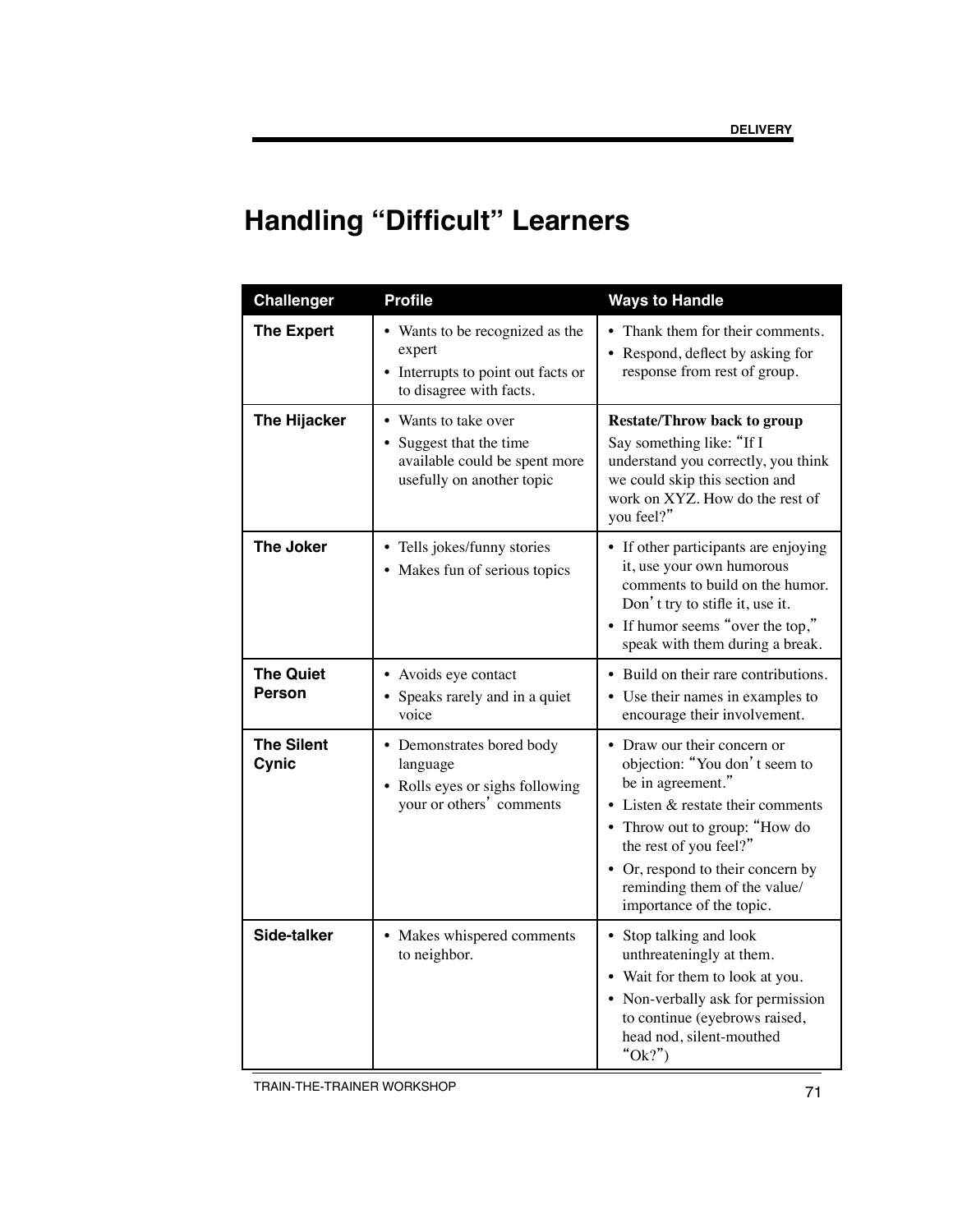### **Process Techniques** *Bulleted List*

| When |   | To gain more information about a topic                                               |
|------|---|--------------------------------------------------------------------------------------|
|      | ٠ | To identify reasons or examples                                                      |
|      |   | To understand the value or benefits of a topic<br>or issue                           |
| How  |   | 1. State the reason behind the question you are<br>about to ask.                     |
|      |   | 2. Ask an open-ended question. Wait.                                                 |
|      |   | 3. Restate and post responses on a flipchart or<br>white board.                      |
|      |   | 4. Summarize responses and relate them back to<br>the reason you asked the question. |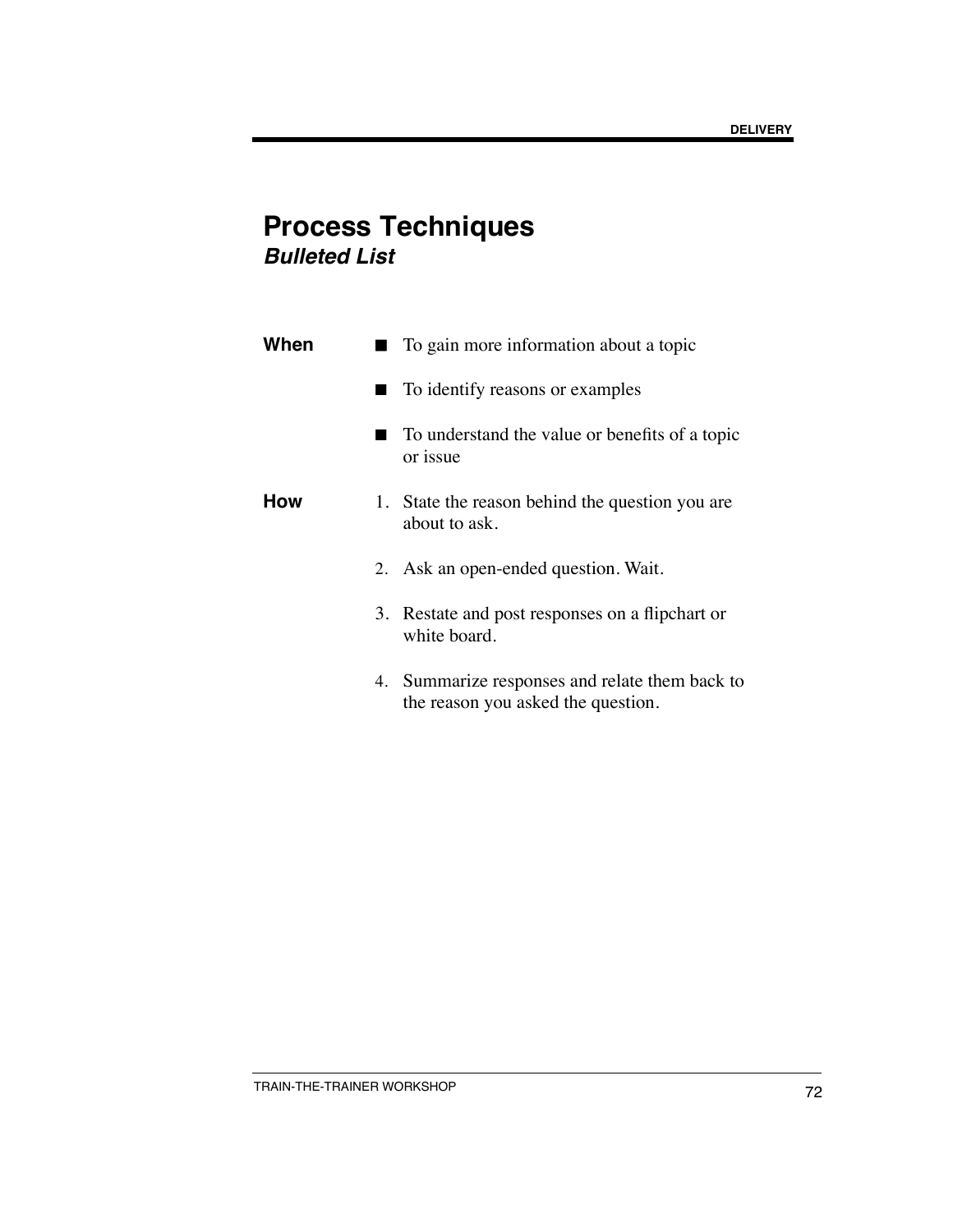### **Using the Flipchart**

A flipchart is an essential tool for facilitators. Flipcharts allow important data to be displayed and serve as a portable record of the group's decisions. Here are some points to keep in mind:

■ Clarify the response you get from a group before you post it on the flipchart. Use follow-up questions to expand and focus an unclear answer.

| Example        | A definition of the term "vision"                                                                                     |  |
|----------------|-----------------------------------------------------------------------------------------------------------------------|--|
| Facilitator:   | In a moment we will work on creating a vision for our<br>team. What comes to mind when you hear the word<br>"vision"? |  |
| Ali (learner): | The future                                                                                                            |  |
| Facilitator:   | Say some more about what you mean                                                                                     |  |
| Ali:           | Something you are trying to achieve                                                                                   |  |
| Facilitator:   | You mean like a "future goal"?                                                                                        |  |
| Ali:           | Yes. (Facilitator posts "Future Goal" on flip chart.)                                                                 |  |
| Facilitator:   | What else?                                                                                                            |  |
| Sarah:         | It motivates you and inspires you.                                                                                    |  |
| Facilitator:   | Great point. (Facilitator writes "Inspiring" on flip chart.)                                                          |  |
| Facilitator:   | What are some other characteristics?                                                                                  |  |

- Restate complicated ideas and check with group to make sure the summary is correct.
- Post a response using the group member's own words when possible.
- Confirm with group that what you have written is correct.
- Keep all information visible and available to the group. Place the flipchart pages around the room.
- Print responses in neat, clear letters that are visible to the entire group.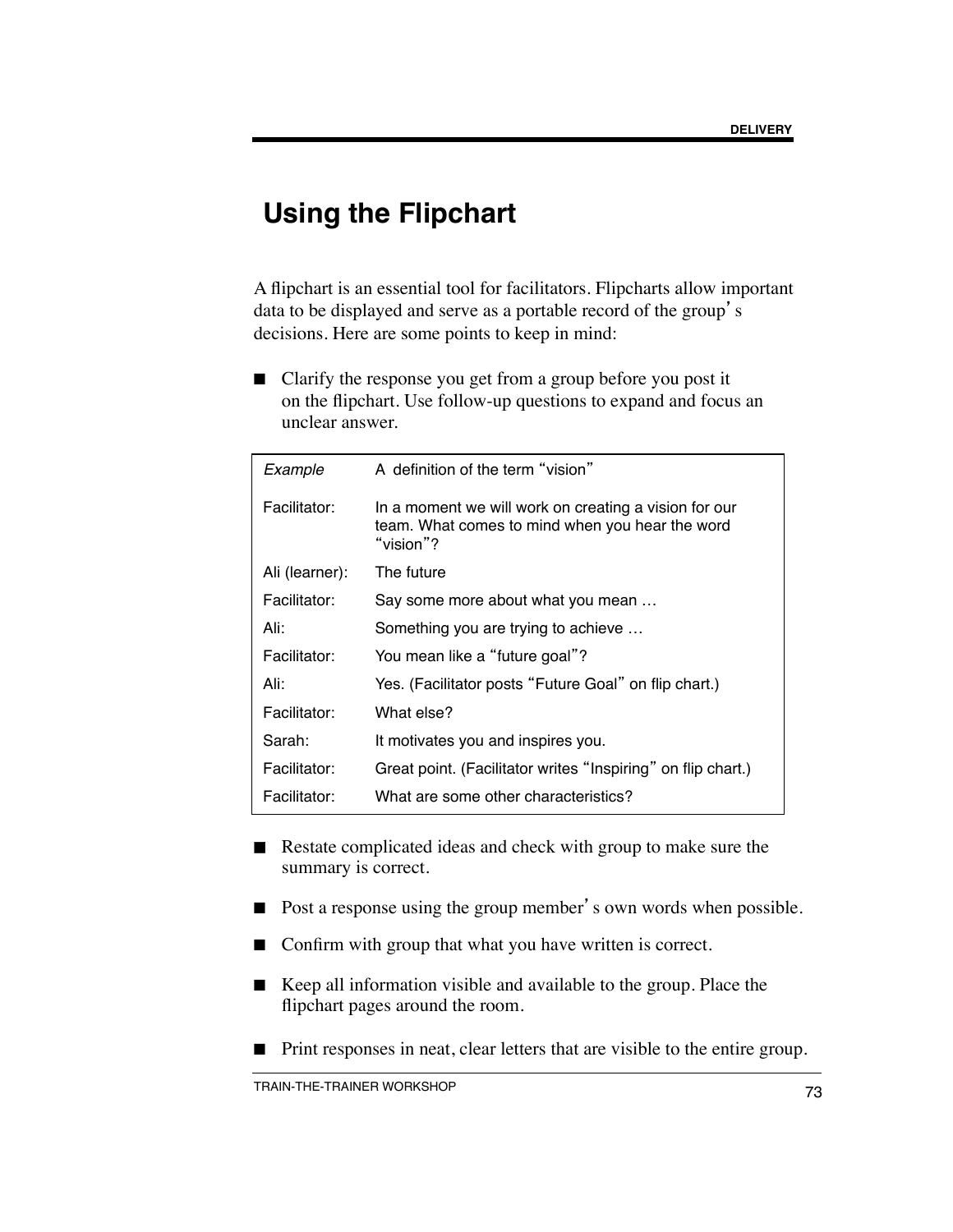### **Process Techniques** *Balanced Assessment*

| When         |    | To evaluate actions taken in the past                                                                                                                                                                                                                                       |
|--------------|----|-----------------------------------------------------------------------------------------------------------------------------------------------------------------------------------------------------------------------------------------------------------------------------|
|              |    | To decide on which of two (or more) actions to<br>take                                                                                                                                                                                                                      |
|              |    | To encourage a group to understand several<br>points of view before deciding                                                                                                                                                                                                |
|              |    | To persuade a group of the value of a certain<br>action                                                                                                                                                                                                                     |
| How          | 1. | Ask: "What are the advantages of the idea,<br>course of action, etc.?"                                                                                                                                                                                                      |
|              | 2. | Ask: "What are the disadvantages of the idea,<br>course of action, etc.?"                                                                                                                                                                                                   |
|              |    | <b>3.</b> Post responses on flipchart labeled $(+)$ and $(-)$                                                                                                                                                                                                               |
| <b>Notes</b> |    | This technique is good for giving feedback<br>because it requires feedback to be specific and<br>balanced.                                                                                                                                                                  |
|              |    | Also, it is often useful when a group focuses on<br>the negative aspects of an issue or action. The<br>facilitator can begin by listing the negatives and<br>then ask the group, "What are the advantages?"<br>Thus, the group is led to examine both sides of<br>an issue. |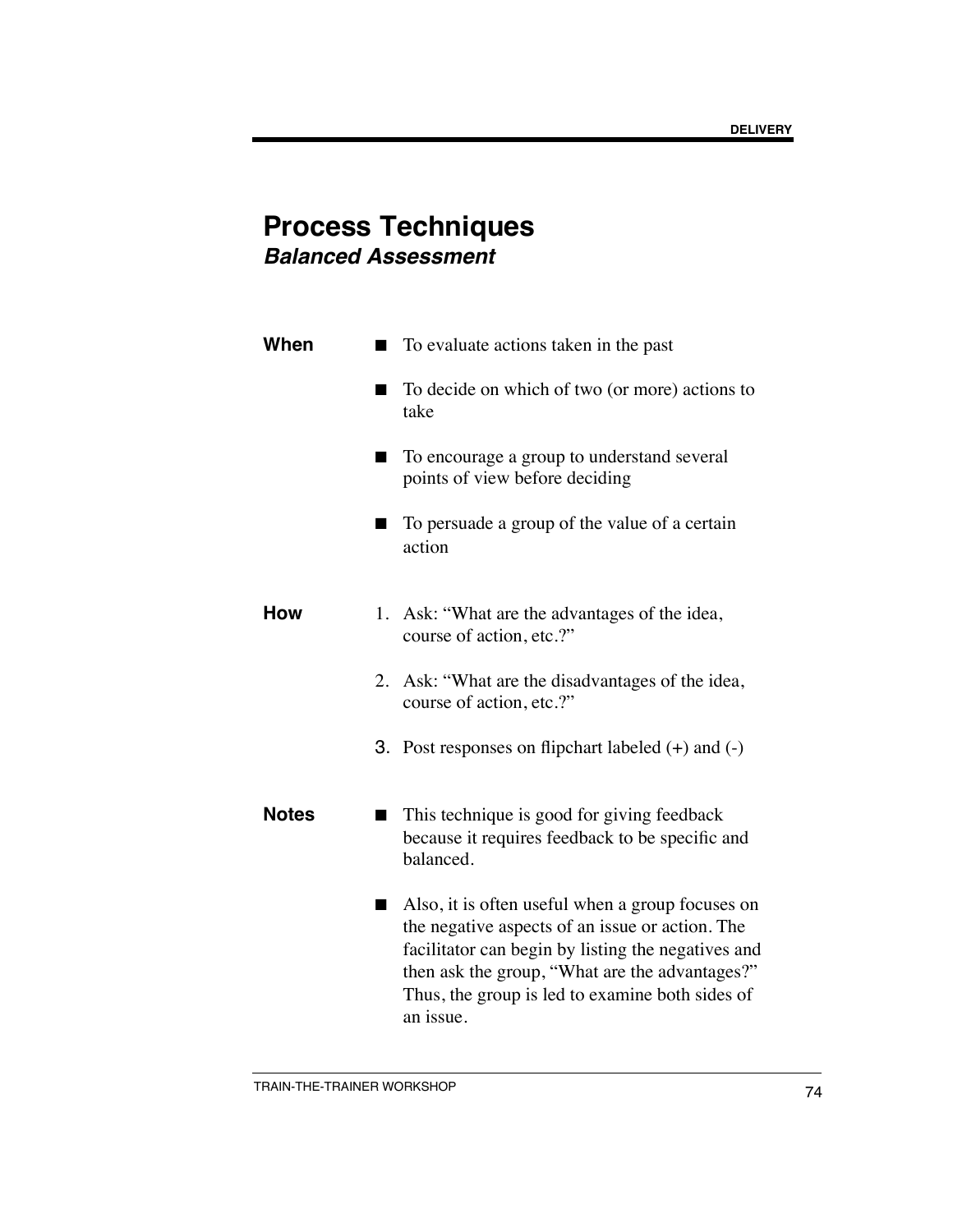### **Conducting a Learning Activity**

**Transitions** Whenever you begin a new activity, your learners wonder, "How does this relate to what we just did?" And usually, "What value will this exercise have for me?" This second question is particularly important when you are using an experiential activity where its applicability is not immediately apparent. To motivate learners and free up their mind, answer these questions before you begin:

**Need.** Mention a concern or issue that they face.

**Benefit.** Explain the benefit of the upcoming activity and how it will help them address the need.

What it is. Give the name of the activity and explain how it relates to the rest of the content.

**How it works.** Explain the steps for completing the exercise.

By using this sequence you convince the learners of the need for, and benefit of, an activity before explaining what it is. Contrast these two transitions for a module on delegation for a supervisory skills workshop:

#### Recommended

Need. "Many times you're faced with delegating a task and you need to figure out who to assign it to."

**Benefit.** "In this next exercise, you will learn criteria for selecting the right person for the task. You can use delegation as a way to develop and motivate people."

**What it is.** "This exercise is a role play. It builds on the communication skills we just practiced."

**How it works.** "First, you will read a scenario, then you will prepare the role, etc."

#### Not Recommended

"The next module is a role play on delegation. First, you will read a scenario, then you will prepare your role, etc.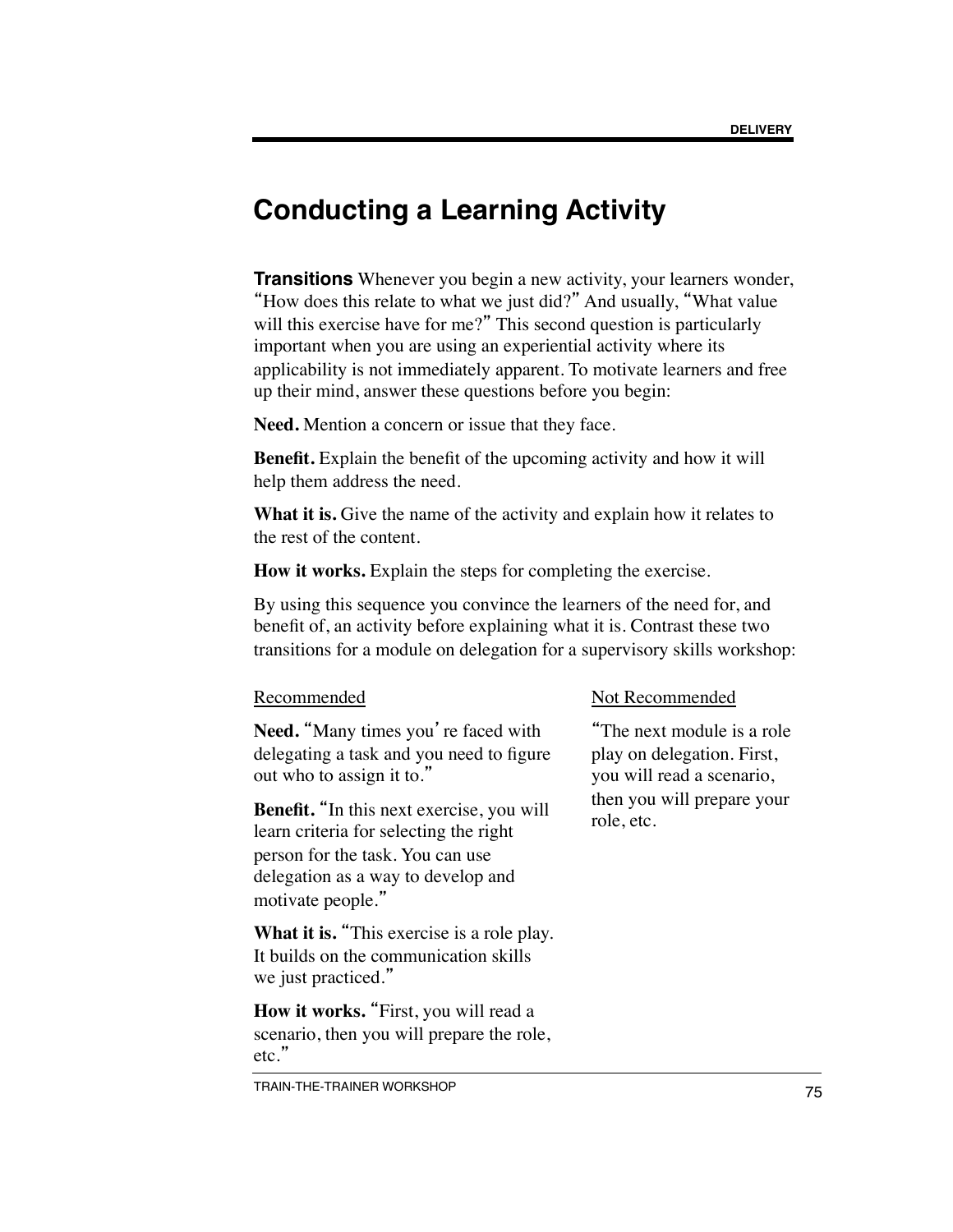# **Facilitating a Discussion**

**Plan**

How will you introduce the activity? (see p. 75)

#### **Conduct**

What questions will you ask? What will be important to keep in mind? How will you record the information elicited?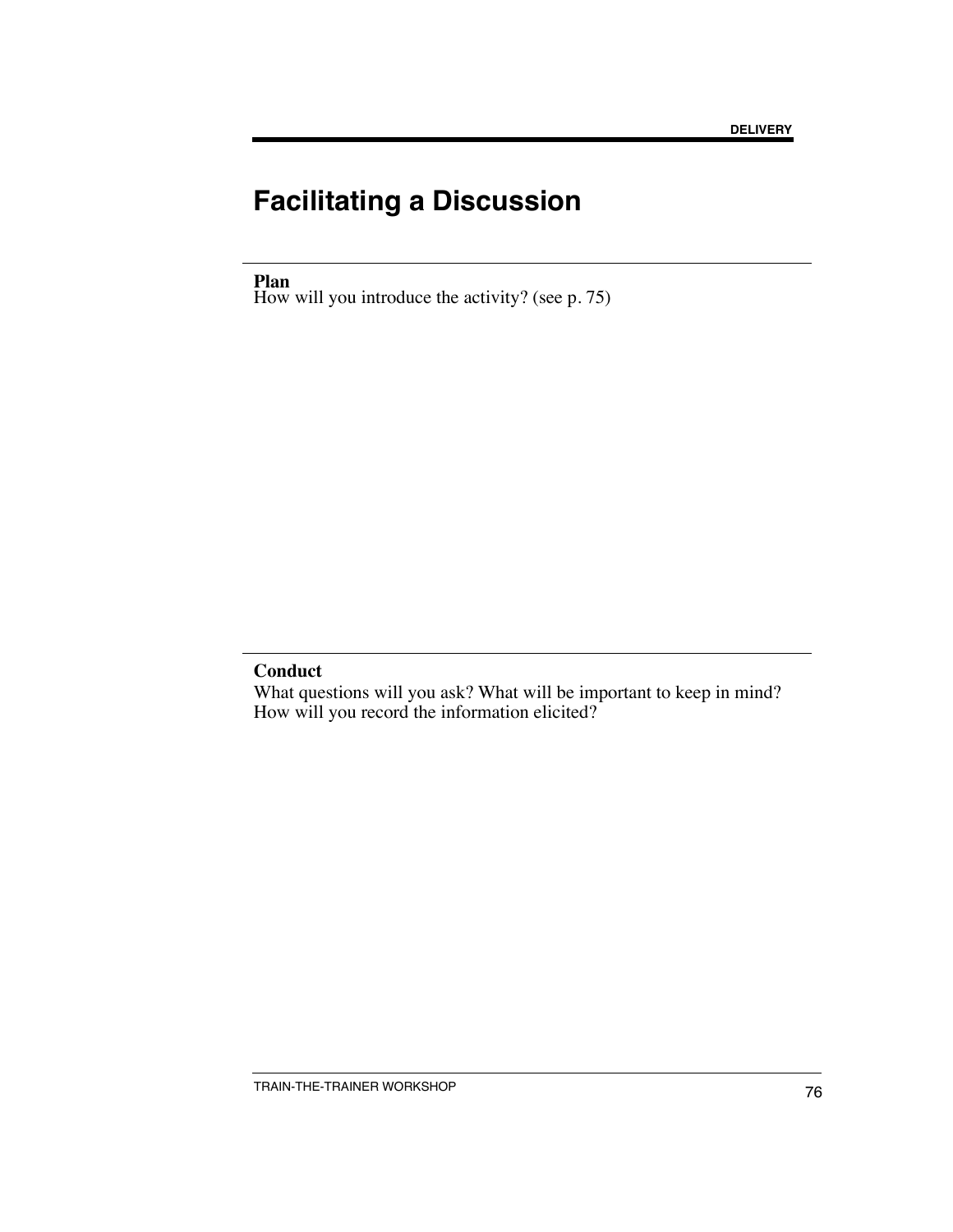# **Facilitating a Discussion**

#### **Feedback**

What feedback did you receive about yourself as a facilitator? What did you do well? What might help you do this activity more effectively in the future?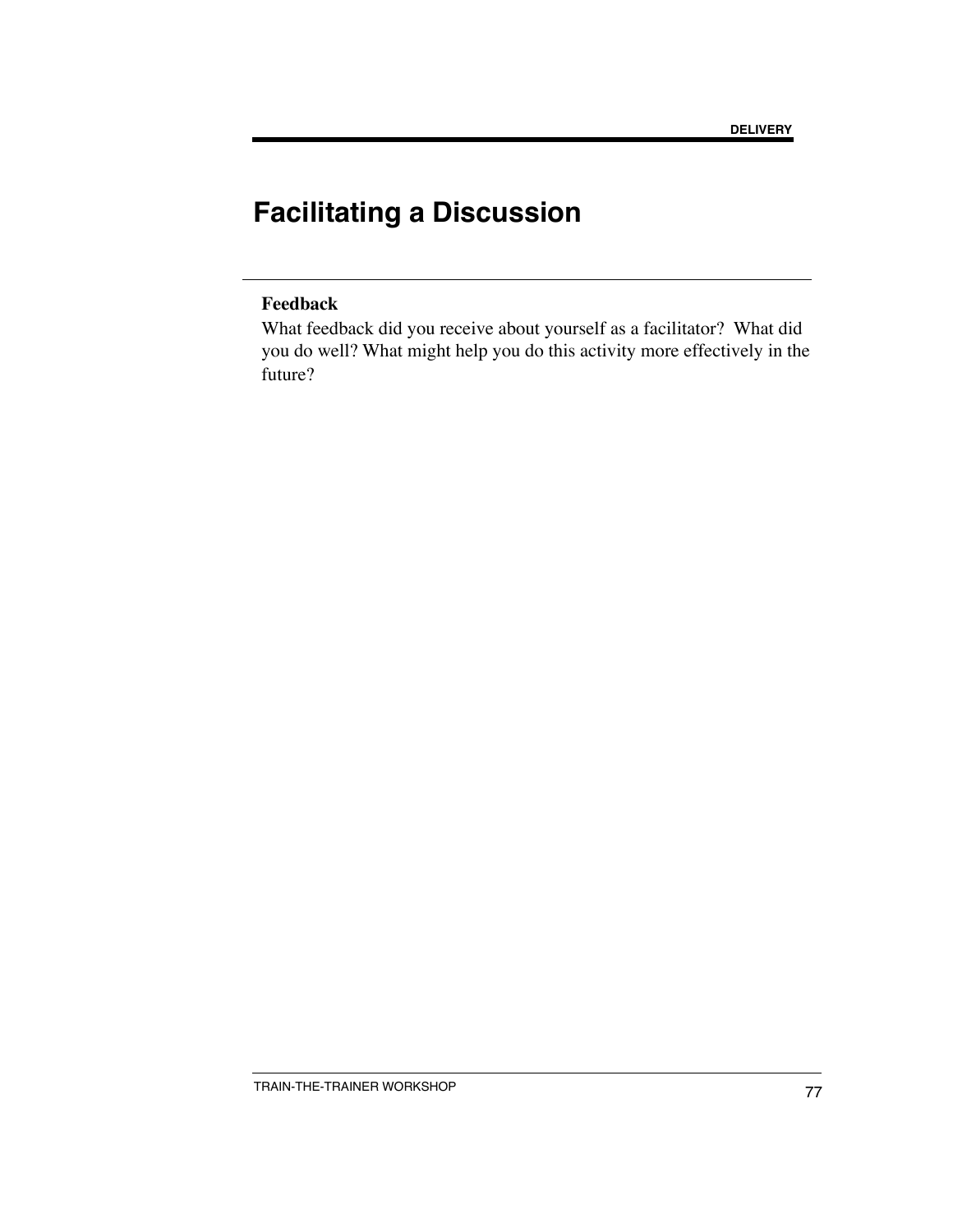#### **Debriefing a Learning Activity**

There are many kinds of learning activities, with different aims and procedures. However, there are several general principles for making the activity meaningful and increasing its impact.

- 1. Start with the learners with most at stake (often, the ones practicing the skills.) Ask: "What went well? What could you have done differently? What might you do differently next time?"
- 2. Get feedback from the "receivers" of the practice. Ask: "What stood out for you? What was most effective? How could this have been even more effective?"
- 3. Ask other participants for their feedback.
- 4. Synthesize the comments by asking the group to summarize what they have learned. Ask them to link their learning back to the work situation. You can do this by asking: "What are some points to remember for the future?" OR "What will be most important for you to follow up on?"
- 5. Post the participants comments on a flip chart. This is a good way to "focus" the learning for later recall.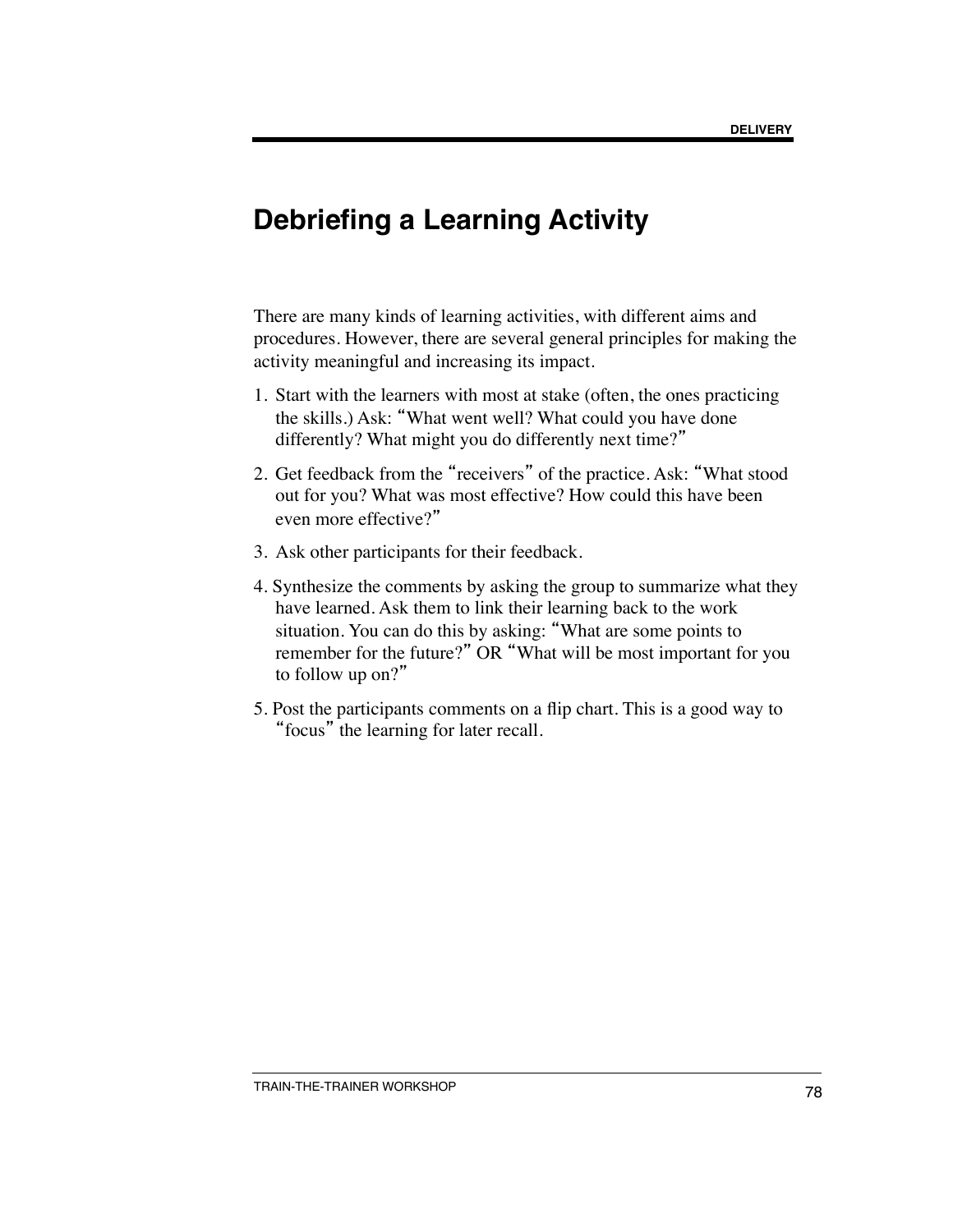## **Energizers**

As a facilitator, it is important to monitor the energy in the room. Low energy often means low learning — and low productivity. So a brief energizer often helps participants "recharge their batteries" and increases their attention to the learning content. Here are some popular energizers:

**Write your name.** Ask participants to stand. Then, ask them to:

- 1. Write their name in the air using their preferred hand
- 2. Do the same using their left hand; then, right foot, left foot, hips and waist.

**Ball Toss.** This is a review and wake-up exercise when covering material that requires heavy concentration. Have everyone stand up and form a circle. Toss a ball or bean bag to a person and have tell what they thought was the most important learning concept was. They then toss the ball to someone and that person explains what they thought was the most important concept. Continue the exercise until everyone has caught the ball at least once and explained an important concept of the material just covered.

**Process Ball.** This is similar to the above exercise, but each person tells one step of a process or concept when the ball is tossed to them. The instructor or learner, in turn, writes it on a chalkboard or flip chart.

**Stop/Start.** Ask the group to walk around the room and shake off any tiredness they may feel. Ask them to stop, when you say "Stop" and then start when you say "Start."

Then, introduce a new element, ask them to jump when you say, "Jump." Ask them to clap when you say "Clap." Practice these commands in different orders as the group moves around.

Next, explain that the commands have been reversed: Stop means Start; Start means Stop; Clap mean Jump; Jump means Clap. Practice these commands for a few minutes. Then, form a large circle and ask for the group's reactions.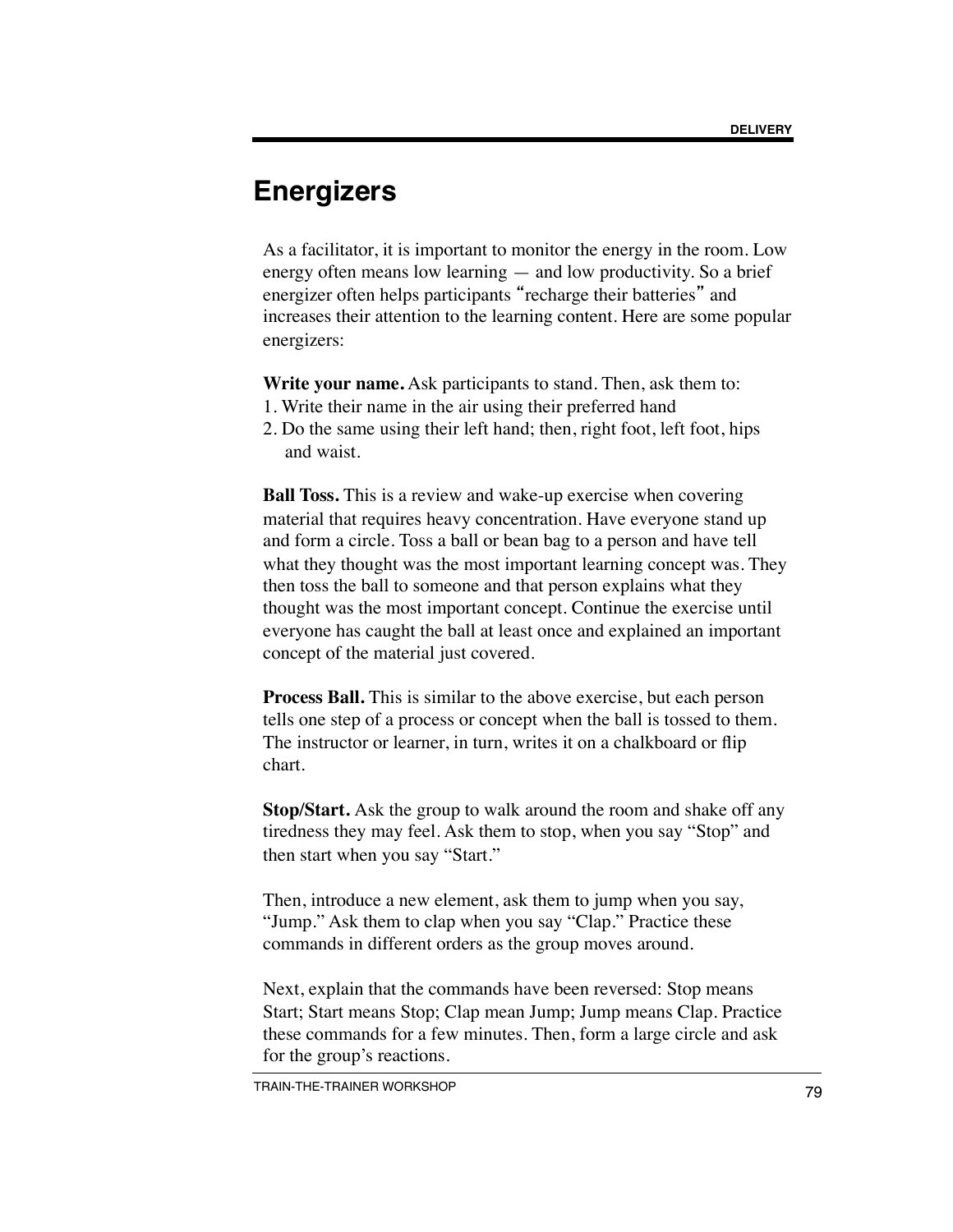### **Closing a Training Session**

In the Close of a workshop, your main task is to set participants up to apply what they have learned in the "real world." You also want to encourage them to take responsibility for their ongoing development of the knowledge and skills that they have gained. Here are some ways to make the learning "stick":

**Summary.** Provide a summary of the workshop. You can do this by reviewing the purpose of the workshop and the agenda that has been followed. You can also ask the participants to review the learning by posting blank flipcharts with titles of the workshop modules and asking participants to post key points for each module.

**Self Reflection**. Encourage participants to do a self assessment of their learning. For example, they can complete a balanced assessment worksheet on their strengths and areas for development. Or, they can have a conversation on their learning with the other participants at their table.

**Action Plan.** After participants complete the self reflection, ask them to write down learning goals and ways they can work on them. Encourage them to write down specific time frames for their goals and opportunities to practice them.

**Barriers.** In cases where participants may face resistance, they can identify the internal and external barriers that may keep them from applying their learning. Then, encourage them to list ways to overcome these barriers.

**Support.** Elicit and explain ways to support their learning. Provide a reading list for independent learners who like to follow up on personal areas of interest. Explain any ways that the organisation will follow up by providing follow-up sessions, coaching and other learning activities.

Continued on next page …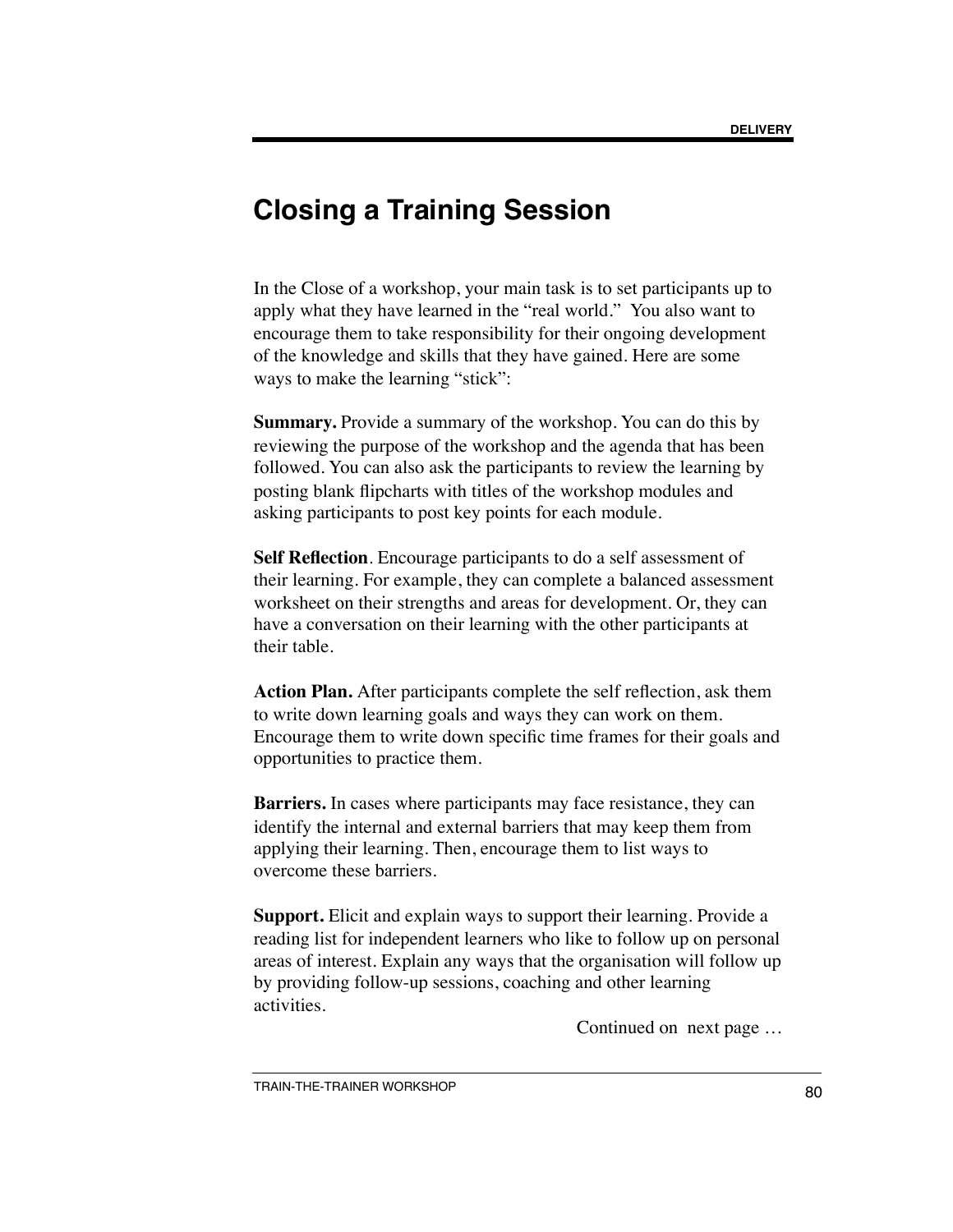#### **Closing a Training Session**

**Support.** (continued) It may also be a good idea to involve the participants' supervisors in some way. For example, an email could be sent to supervisors explaining the objectives of the workshop and suggesting ways to give participants feedback on their development. Or, participants could be encouraged to explain their action plan to their supervisor.

**Role Models.** Participants can identify a person in their work environment who possesses the knowledge and skills that they are trying to develop. They can learn by observing this person and, if appropriate, by talking with him/her about them.

**Community**. Encourage the participants to connect with fellow participants after the workshop. For example, they might decide to organise brown-bag lunches to discuss their ongoing application of the skills. Or, they could identify a learning partner for peer coaching and discussion.

**Reflective Learning.** Explain that most professional learning happens on the job itself after a workshop. To continue to develop their skills, it is important for participants to conduct *after action reviews* on their use of the new skills. They can do this by reflecting on their performance and the results achieved by asking: "What went well? What could have been better? What will I do differently next time?"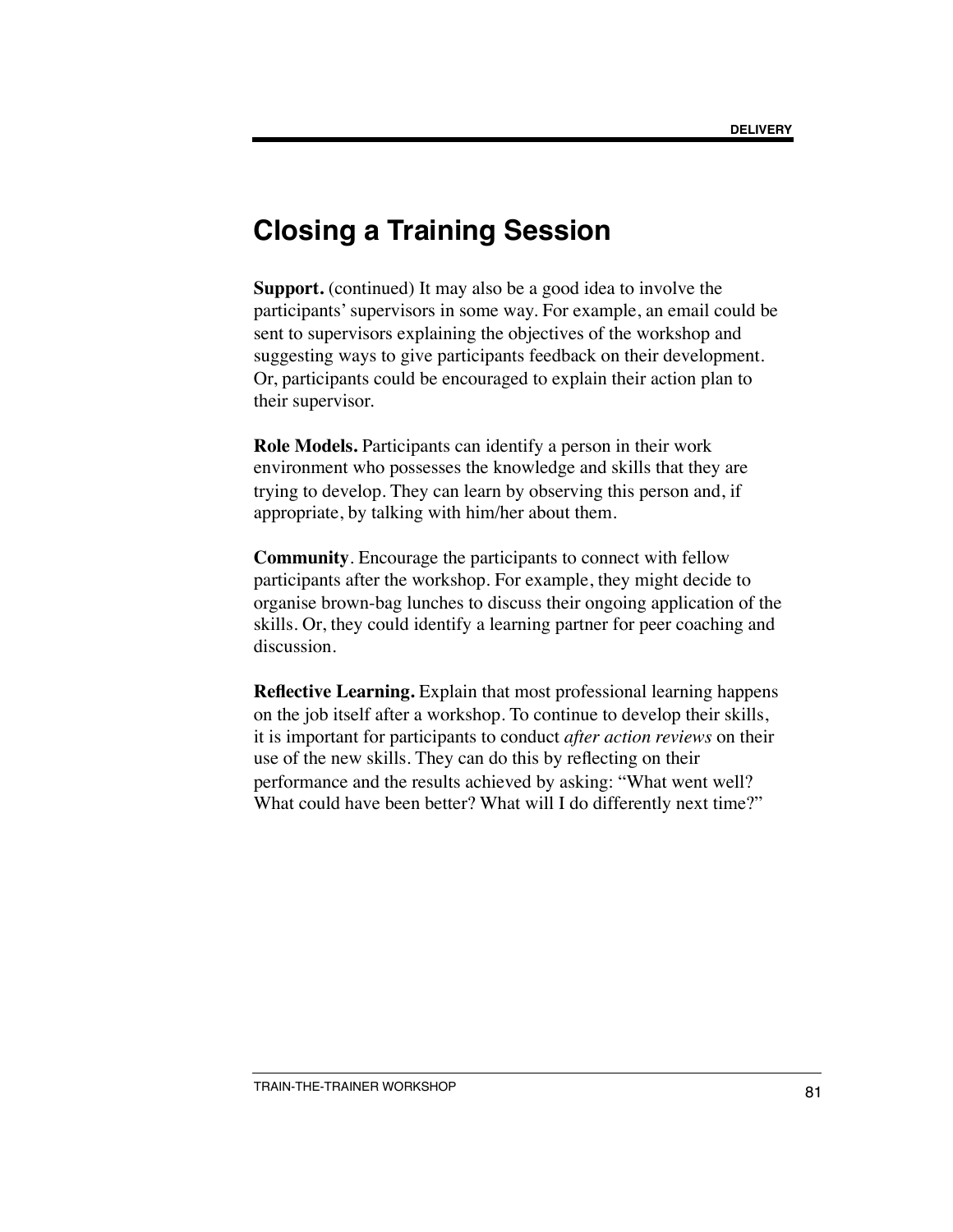## **Action Planning**

As a result of your participation in this workshop, you now have greater awareness of yourself as a facilitator. You have identified your strengths and areas for development. Make a list of both. Then, write down the techniques you intend to practice in order to continue your development of these skills.

#### *Strengths*

- ■
- ■
- ■
- ■
- 

*Areas for Development*

- ■
- ■
- 
- ■
- ■

*Techniques to Practice*

- ■
- ■
- ■
- 
- ■